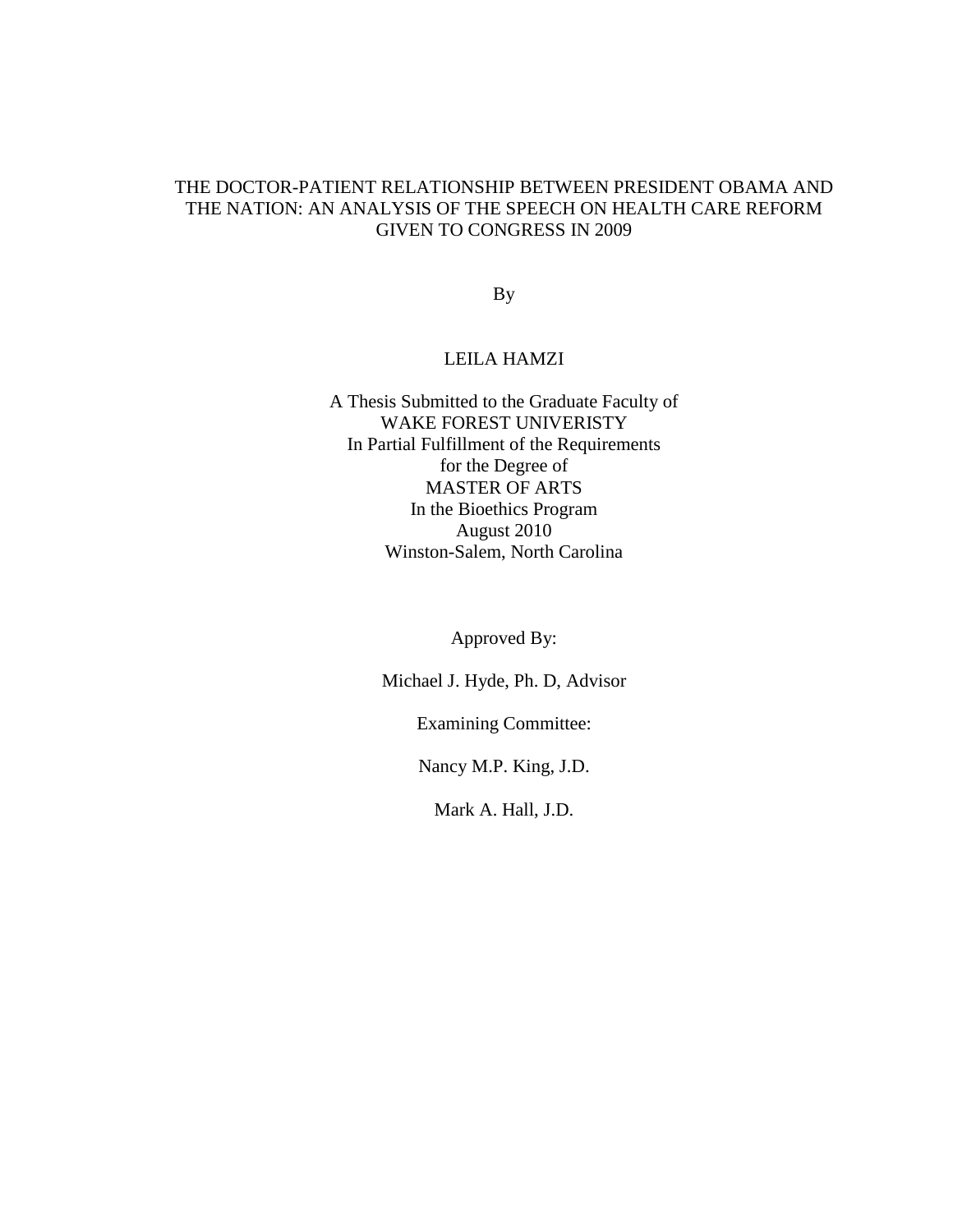# ACKNOWLEDGMENTS

I would like to give many thanks to the faculty, staff, and students of the Wake Forest University Department of Bioethics for their constant guidance and encouragement in working towards my graduate degree. Special thanks to Michael Hyde for his help in making me a better writer and forever a better student.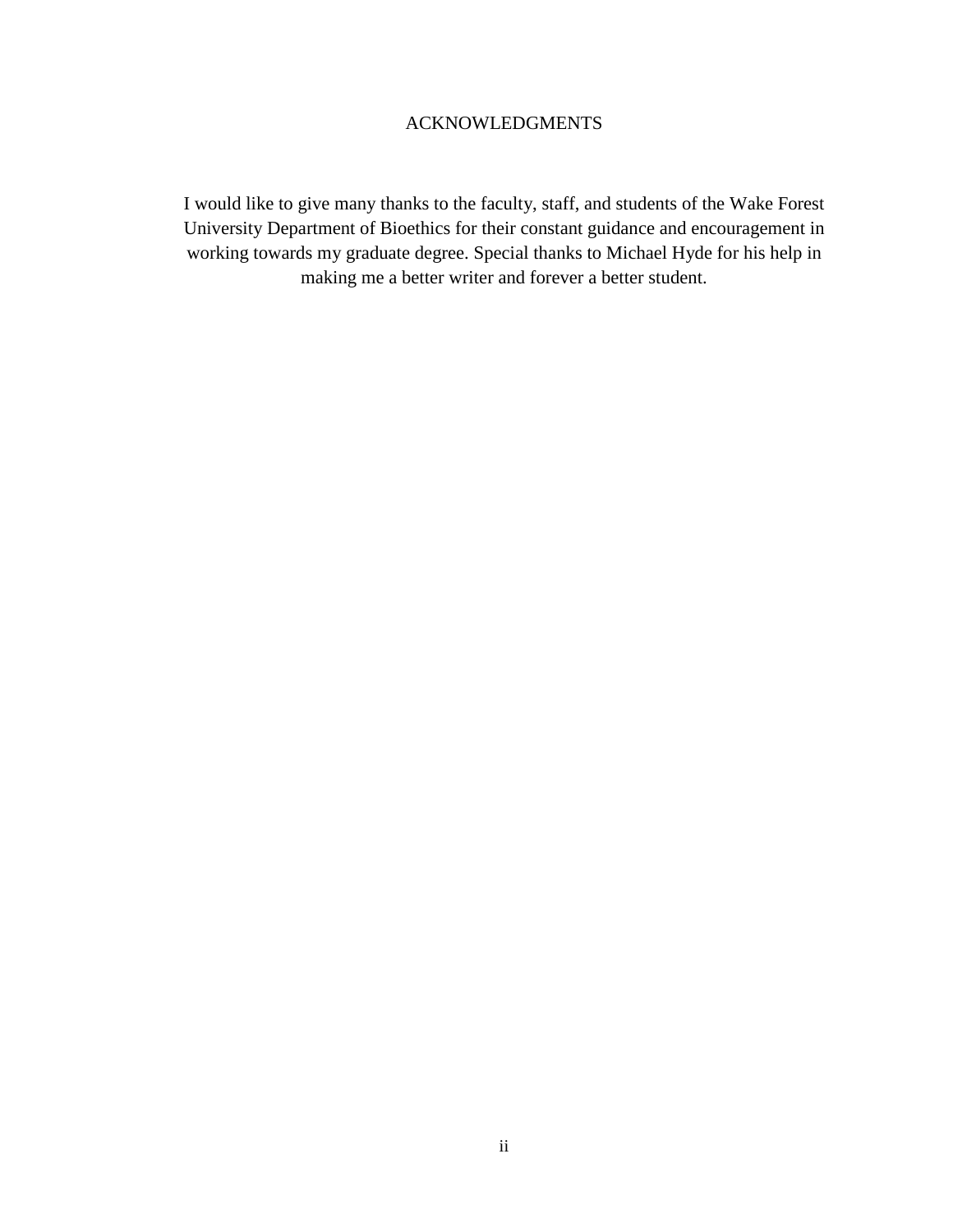| <b>CHAPTER</b>                                                                                                       |
|----------------------------------------------------------------------------------------------------------------------|
| 1. AN OVERVIEW OF THE HEALTH CARE CRISIS AND ARTHUR FRANK'S                                                          |
| 2. A MEDICAL HISTORY OF THE COUNTRY'S DISEASE AND THE                                                                |
| 3. THE ANALYSIS OF THE SPEECH IN THE CONTEXT OF THE DOCTOR-                                                          |
| 4. IMPLICATIONS OF THE ANALYSIS EXAMPLE AND THE ANALYSIS AND RELATIONS OF THE ANALYSIS AND RELATIONS OF THE ANALYSIS |
| <b>APPENDIX</b>                                                                                                      |
|                                                                                                                      |
| 73                                                                                                                   |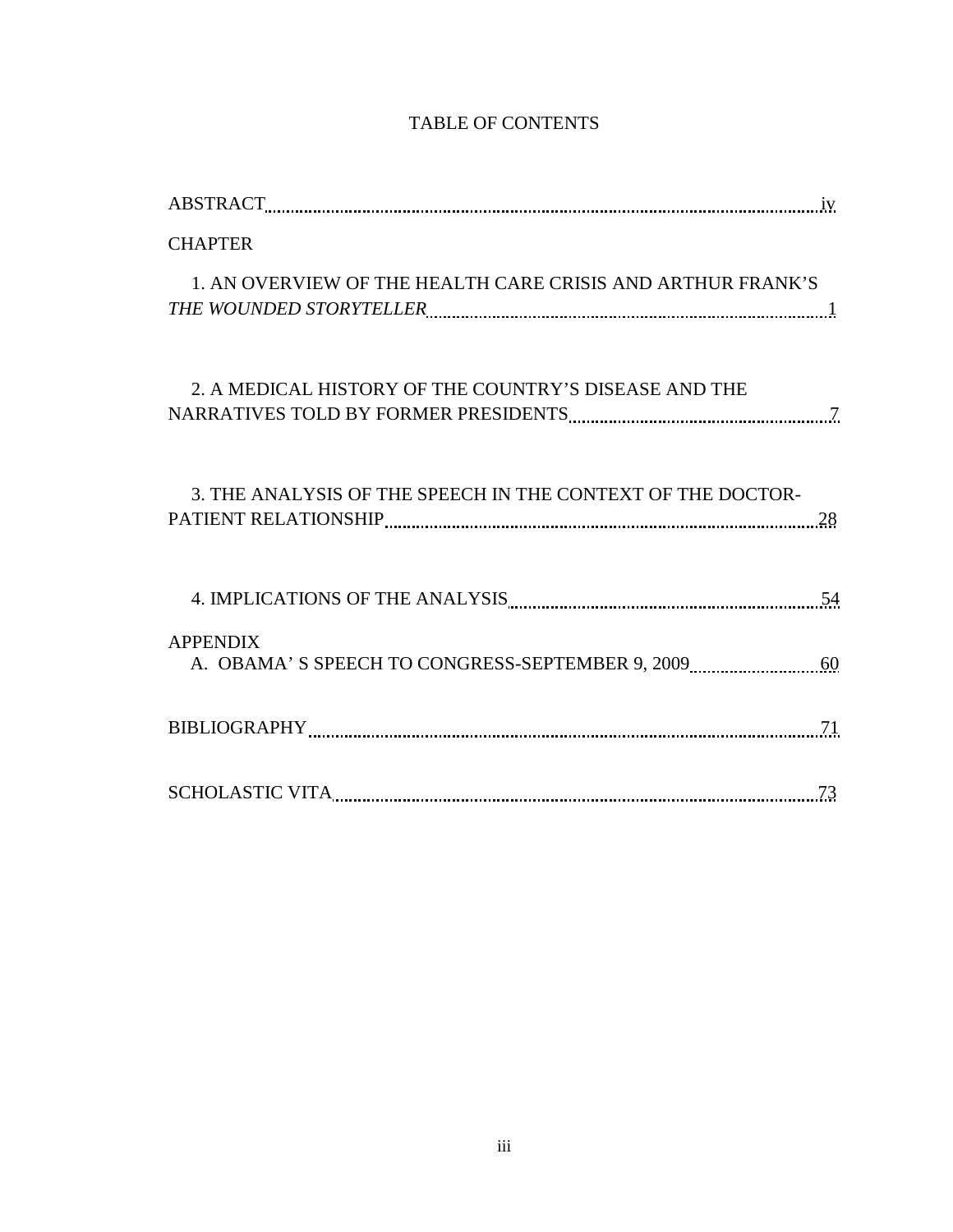# THE DOCTOR-PATIENT RELATIONSHIP BETWEEN PRESIDENT OBAMA AND THE NATION: AN ANALYSIS OF THE SPEECH ON HEALTH CARE REFORM

Thesis under the direction of Michael Hyde, Ph. D., University Distinguished Professor of Communication.

On September 9, 2009, President Obama addressed Congress on the illness from which the United States health care system has been suffering for decades. His speech on health care reform diagnosed the illness just as a physician would diagnose an illness of a patient. Obama observed the symptoms of rising medical costs, limited access to medical care, and declining quality of medical care and proposed a plan for reform which would treat the condition. In analyzing the speech, his relationship with the country is analogous to a doctor-patient relationship found in a clinical setting.

The speech can also be read in the context of Arthur Frank's *The Wounded Storyteller*. In his work, Frank introduces three narratives that patients tell to reflect on their experiences with illness. The restitution, chaos, and quest narratives can be found in the narrative about the health care crisis told by President Obama and former Presidents who have attempted to treat the illness. The speech on health care reform reflects a quest narrative that Obama shares with the country to encourage the recovery of the health care system. Characterized by a transformation of the health care system, Obama's quest narrative demonstrated his belief that by treating the illness, the country would not only recover from the health care crisis but the journey through the course of the treatment would change the country for the better.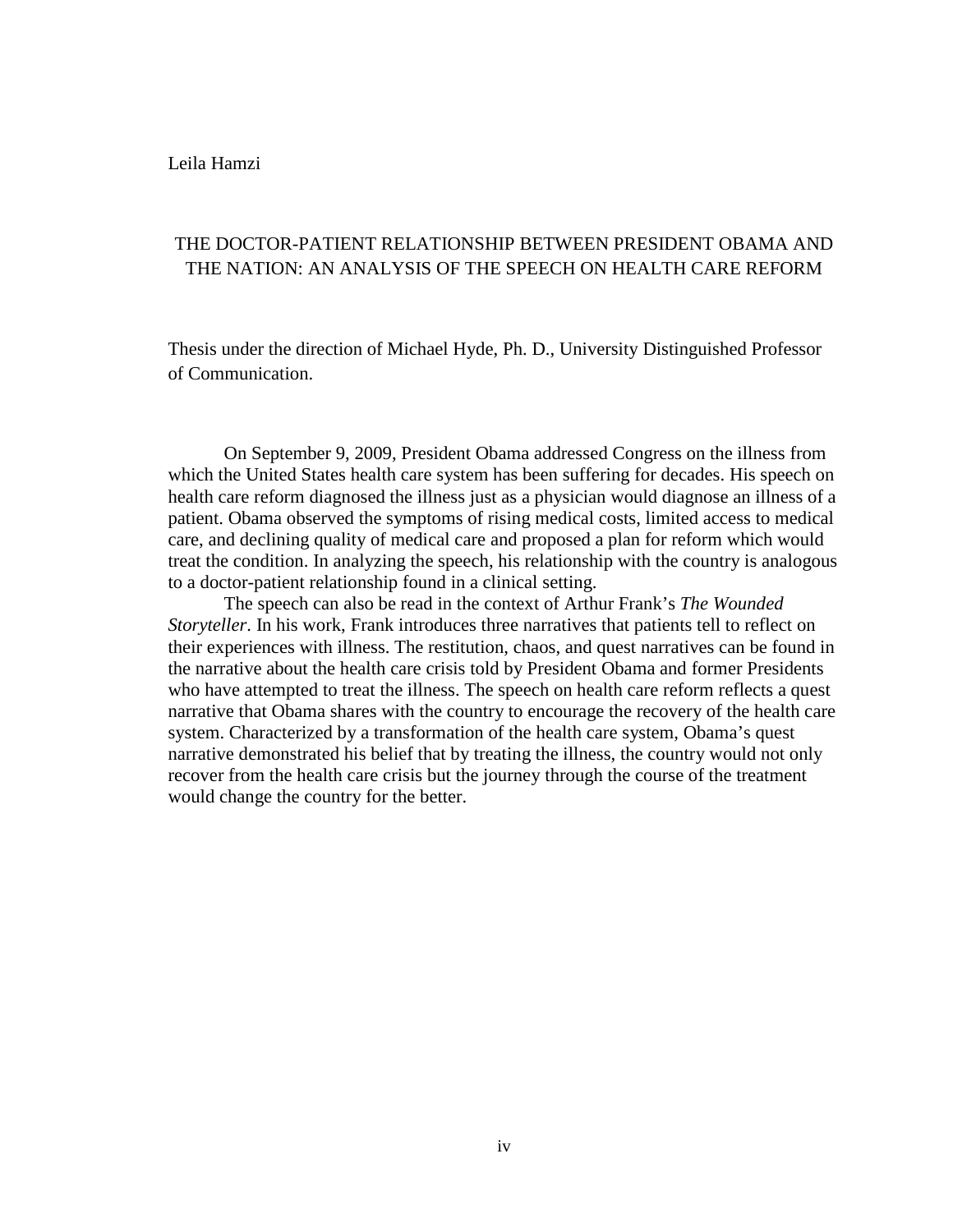### CHAPTER ONE

### INTRODUCTION:

## AN OVERVIEW OF THE HEALTH CARE CRISIS AND ARTHUR FRANK'S *THE WOUNDED STORYTELLER*

On September 9, 2009, President Barack Obama addressed the nation about the country's on-going health care crisis. He called on the American public to support major reform of our health care system. Americans had experienced problems with this system for over fifty years. For example: "Since 1954, whenever polled on whether they favor a universal health care program, large pluralities or majorities have supported it. Yet Congress has failed time after time to enact such a program."<sup>[1](#page-4-0)</sup> In the Congressional Chamber during the President's speech, one member of Congress inappropriately yelled out "You lie!" in response to the President assertion that the new reform efforts would not apply to illegal immigrants. The Congressman's comment was only one of many that have collectively shown mixed emotions regarding the proposed reform.

Throughout the country, countless Americans have also voiced their concerns or encouragement for the reform through protests or grassroots rallies. Numerous movements spread across the country immediately after the speech was given, demonstrating the significance of the health care reform efforts made by President Obama. For example, the American Grassroots Coalition organized a 'Code Red Rally' on March 18, 2010 in opposition to the proposed health care bill. Similarly, the

<span id="page-4-0"></span><sup>&</sup>lt;sup>1</sup> C. Harrington and C. Estes, Health Policy: Crisis and Reform in the U.S. Health Care Delivery System (Sudbury: Jones and Bartlett Publishers, 2001) 391.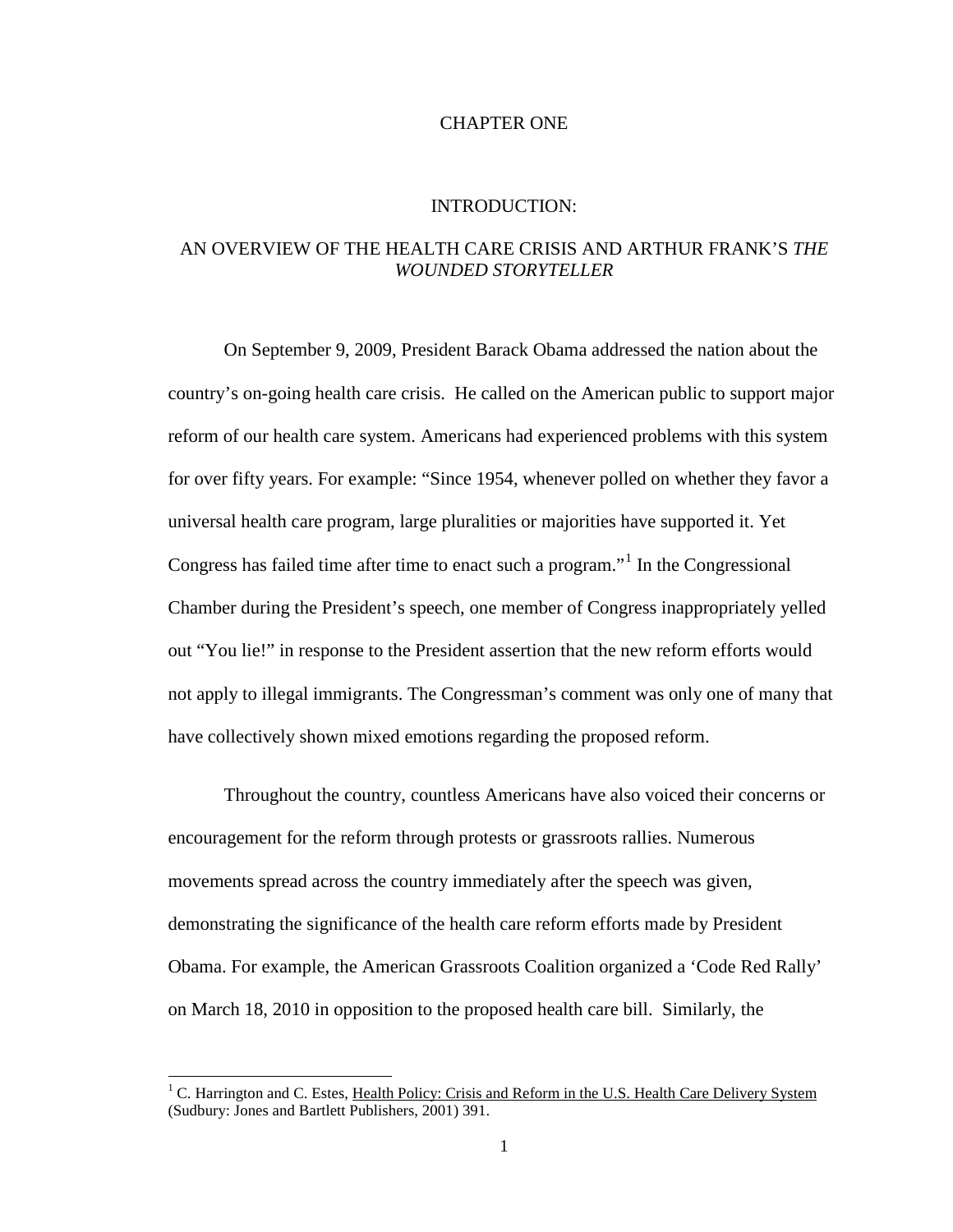American Federation of Labor and Congress of Industrial Organizations have organized national health care reform rallies advocating the health care reform efforts.<sup>[2](#page-5-0)</sup>

The speech centered on ethical issues that physicians, legal officials, health policy administrators, and academics must work through as the debate continues. The most controversial ethical issue was the extension of health coverage to those who are currently uninsured, closing the gap between those covered by Medicaid and those who can barely afford their insurance. This gap is made up of approximately forty-seven million uninsured individuals. A nationwide plan to include those individuals seems essential; however, cost-containment has been a big issue that policy makers struggled to include in the reform legislation. How much care should be extended to the currently uninsured population? Is health care a right that should be extended to everyone? This speech has caused a giant split among the public and therefore warrants analysis for further understanding of what the speech means and what outcomes can be expected as the debate continues.

Addressing the crisis of the health care system, the President spoke to the urgency of the problem and the need for change. The way the President communicated his concern for the country's health care crisis is similar to the way a doctor communicates a diagnosis and treatment plan to his patient. In the best case, this relationship is one where the patient describes symptoms, pains, or concerns he may have while the doctor uses this information to ascertain a diagnosis. The diagnosis is followed by a treatment plan that the doctor believes will successfully cure the patient of the illness or at least offer some

<span id="page-5-0"></span> $2^2$  AFL-CIO, "Make Your Voice Heard:National Health Care Reform Rally and Lobby." n.d. 21 June 2010. http://www.aflcio.org/issues/healthcare/hcreformrally.cfm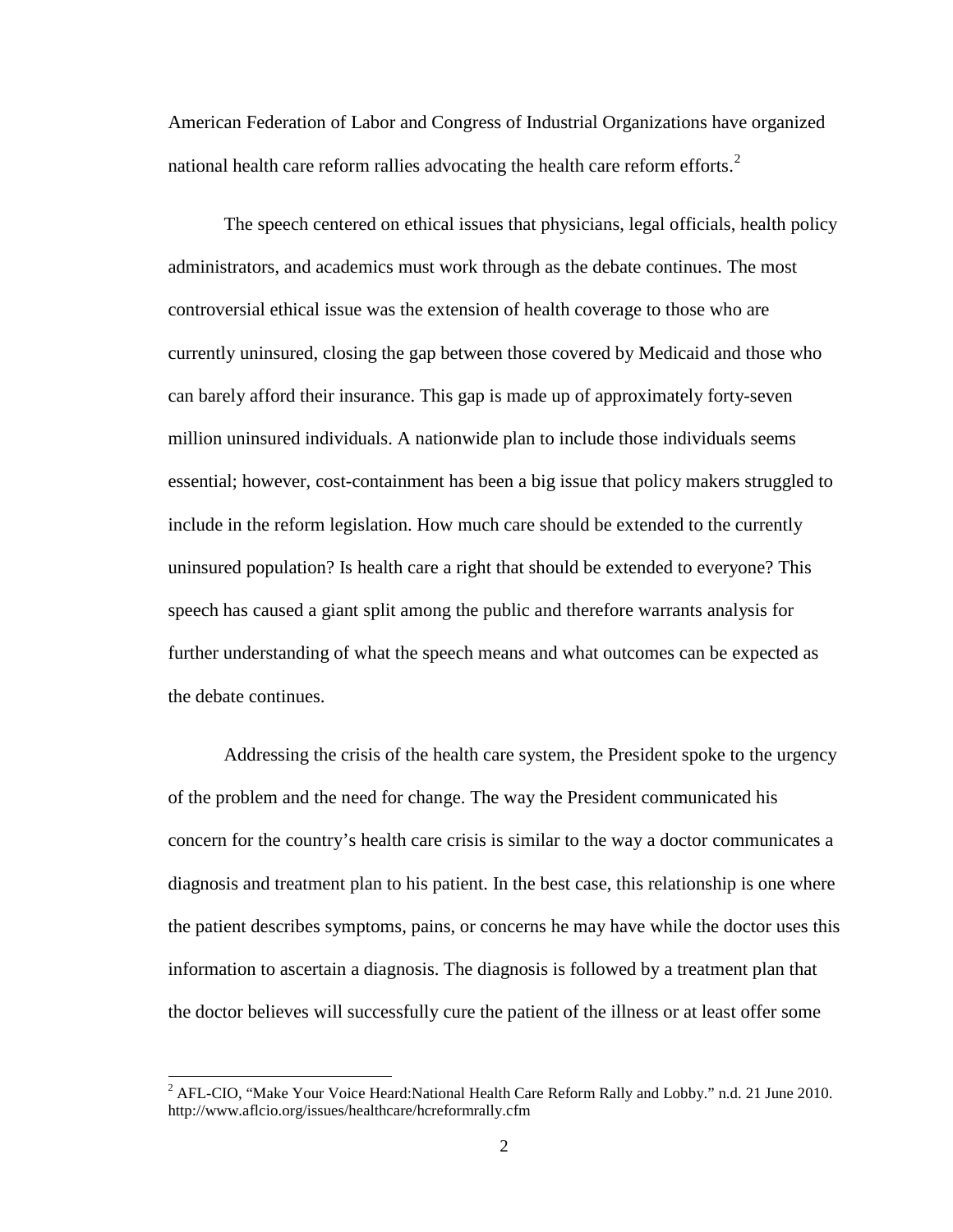relief from pain and suffering. The physician Paul Freeling (1999) describes this doctorpatient relationship as having two necessary characteristics: (1) the relationship must remain "to some extent, under the control of the doctor, since he always has the opportunity of using the authority of his role, even if he uses it only at the request of the patient" and (2) the character of the doctor-patient relationship "varies with the honesty and intimacy of what takes place within it."<sup>[3](#page-6-0)</sup> This is only one of many models of doctorpatient relationships that will be discussed in my analysis and used to examine Obama's relationship with the country. The model that best describes the relationship seen in the speech will help to predict the outcome of the health care crisis, as Obama lists our symptoms of limited access to care, decreased quality of medical care, and rising costs of medical care, and continues to describe what he believes is our best chance for recovery from the illness in the health care system.

I will provide a history of the health care crisis just as a physician would take a patient's medical history before treating a disease. In looking at the history, I pinpoint the onset of the illness starting with the first attempt at a cure: former President Bill Clinton's plan for health care reform in 1993. In discussing Clinton's efforts to remedy the health care system, I plan to show the ongoing symptoms of our illness, including problems with Medicare and Medicaid. Symptoms worsen over time and we see short-term treatment options made as attempts to treat the illness. Finally we are brought to the year 2009 when President Obama makes his speech, stating the urgency for a plan that will treat the illness from which we are suffering. In assessing the illness and discussing the history, I argue that the President's proposal the health care reform will be a successful treatment

<span id="page-6-0"></span> <sup>3</sup>  $3$ David Mechanic, The Truth About Health Care: Why Reform is Not Working in America (Piscataway: Rutgers University Press, 2006). 110.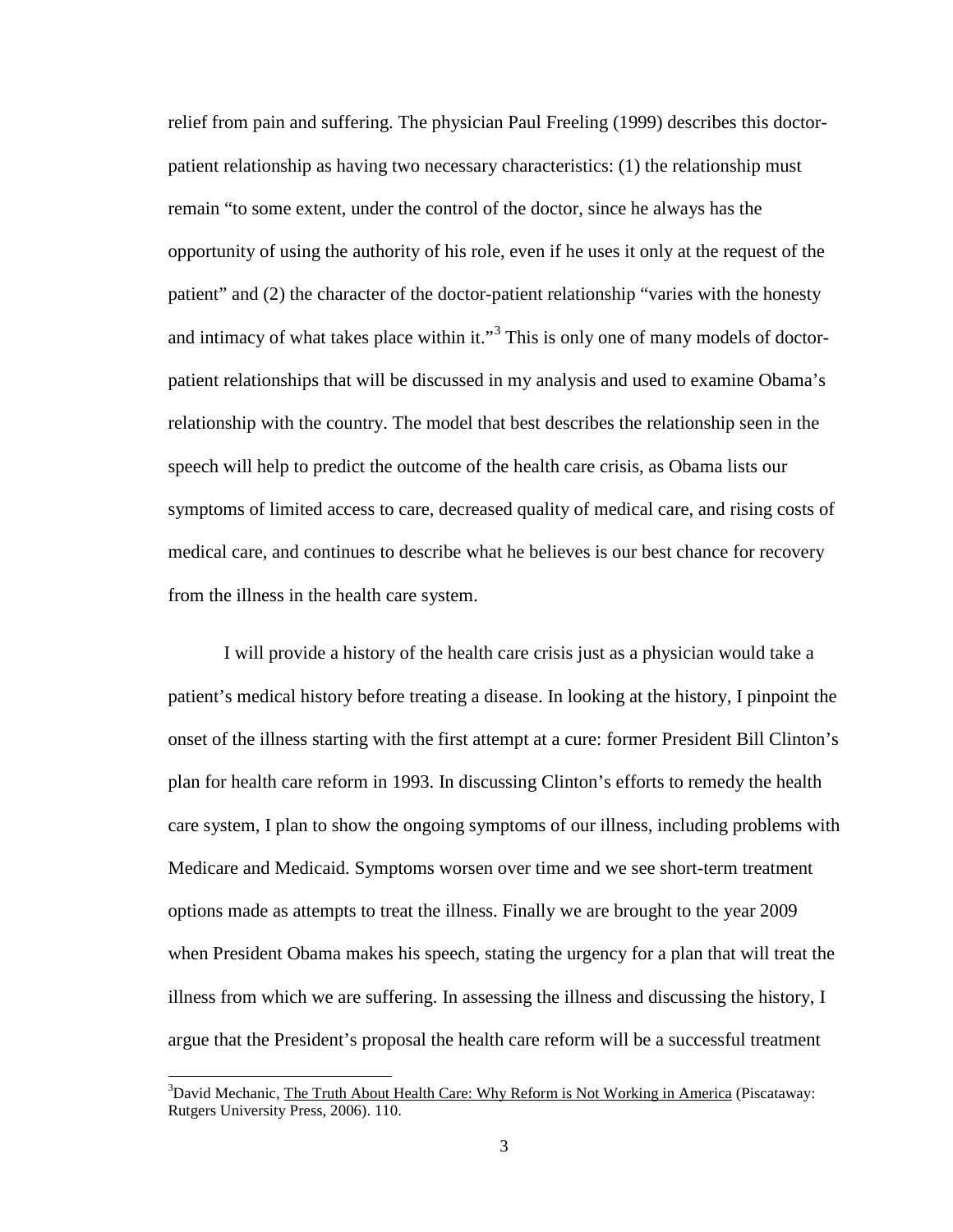for the disease compared to previous remedies used by both state and federal governments.

I also argue that the President's address can be read as what Arthur Frank, in his work *The Wounded Storyteller*, describes as a quest narrative: one that "accepts illness and seeks to *use* it."<sup>[4](#page-7-0)</sup> The quest narrative uses the illness to better one's life and build a future. The narrative is defined as the "ill person's belief that something is to be gained through the experience" and is seen as the story that one with illness tells to describe the journey he or she takes through the course of their illness.<sup>[5](#page-7-1)</sup>

The quest narrative adheres to a three part mechanism. The mechanism begins with a symptom or sign that the body is not in a state in which it should be. The second part of the mechanism is the actual acknowledgement of the illness, usually followed by a visit to the doctor's office, therapy, or another way to address the illness. Once the illness has been acknowledged, the storyteller is in the initiation phase of their quest narrative, where he or she can use the experience of the illness as a transformation. The transformation is identified by the way the storyteller changes so that they can one day walk away from the experience with a new insight or new way of life that is different from before. The final stage of the mechanism is defined by Frank as 'the return', marked by the ability of the storyteller to return to society as a changed being. While the experience of the illness has transformed the storyteller, he or she will always be 'marked by illness', allowing him or her show the transformation he or she has made but also to

<span id="page-7-0"></span> $^4$  Arthur Frank, <u>The Wounded Storyteller</u> (Chicago: The University of Chicago Press, 1995) 15.  $^5$  Frank 115

<span id="page-7-1"></span>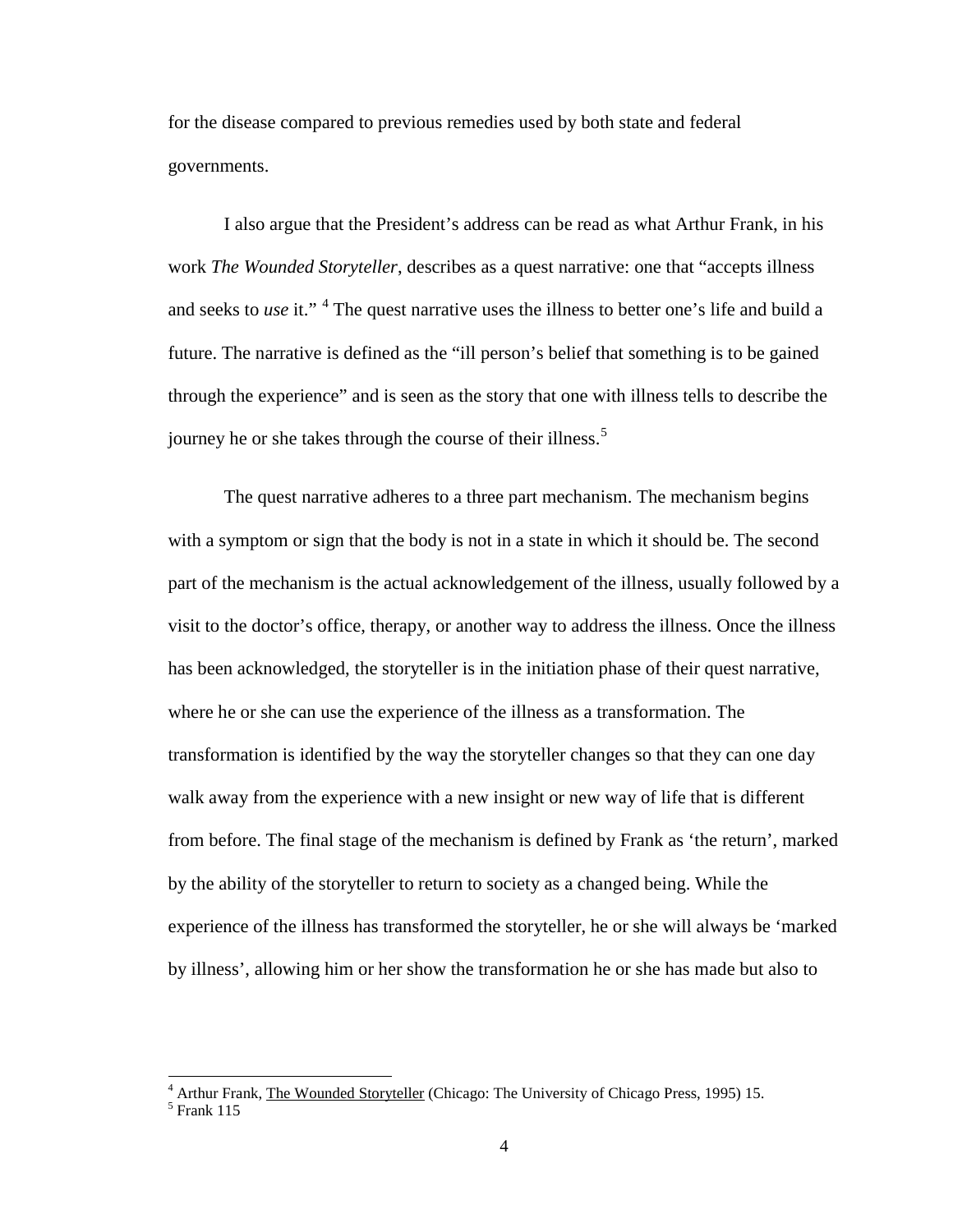tell of the journey taken to return to society. The three stage mechanism that comprises the quest narrative will be used to analyze President Obama's speech.

Every event that happens throughout the health care reform efforts transforms the country and therefore affects the country's quest narrative which the President is narrating. It is important to note that in Frank's theory of narratives, many different types of narrative can make up a quest. More specifically, Frank discusses two other types of narrative: the restitution narrative and the chaos narrative. The restitution narrative is described as the most popular narrative, simply because it is the most identifiable narrative which almost everyone can relate to. A restitution story is characterized by a temporary period of sickness after which the individual is back to normal, unchanged by the illness. A common example of individuals telling a restitution narrative is when they are home with the flu for a week. The storytellers are living their lives normally until they are interrupted by the flu, which forces them to stay home and take medicine for a short period of time. A few days later the illness is gone and they can return to society in the same position they were in before they got sick.

The chaos narrative is also an easily identified narrative. Somewhat selfexplanatory, the chaos narrative is characterized by weakness and defenselessness. The storytellers of chaos narratives feel as if they have become 'sucked under' by their illnesses and constantly struggle to find a way out of their problems. Frank characterizes the chaos narrative as one that shows the imprisonment and frustration of the storyteller. My analysis will further show that all three narratives can be combined within one larger narrative that can be classified as a quest narrative. In his speech, the President's words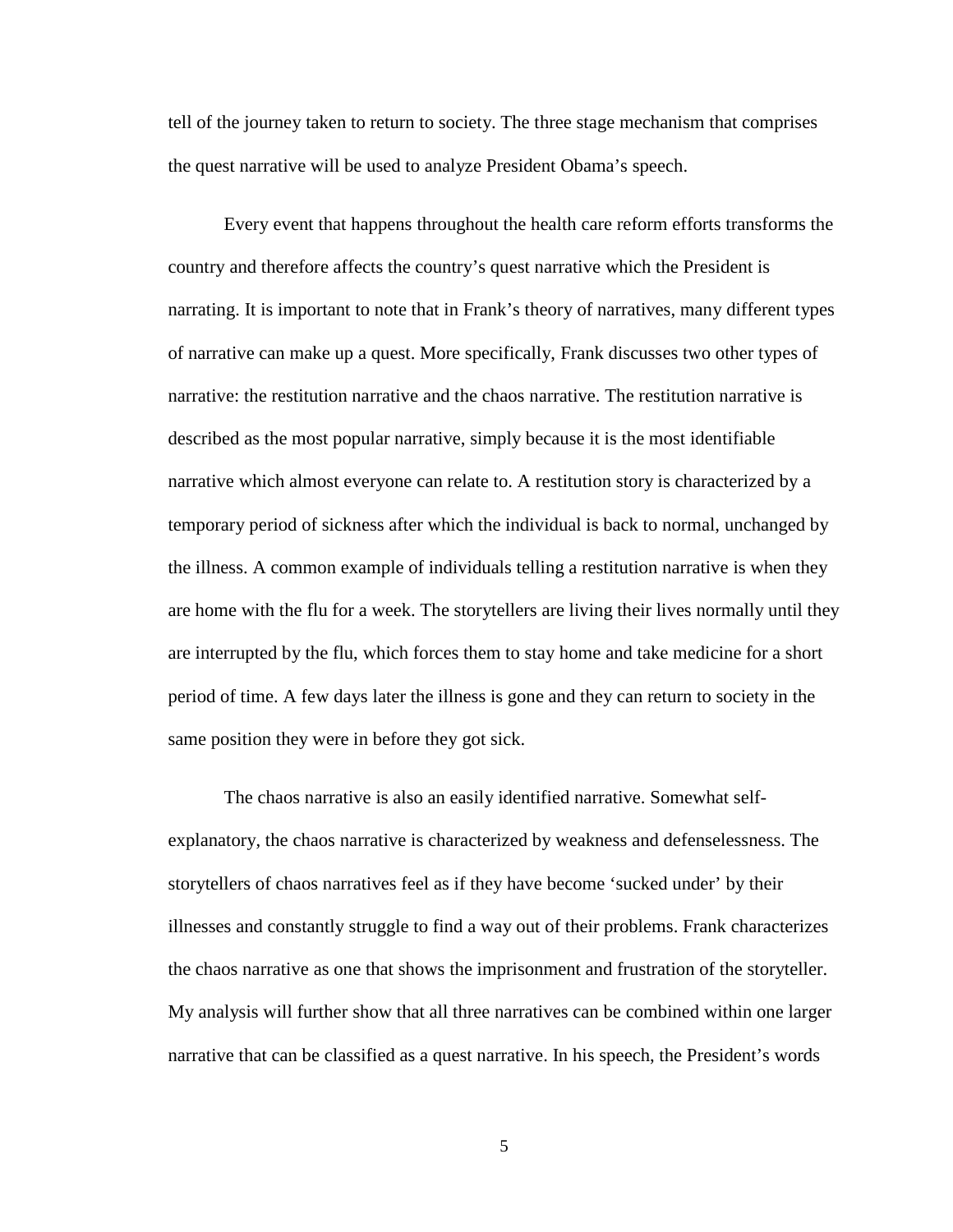identify with the chaos and restitution narratives. The overall tone and message of the President's speech, however, most resembles a quest narrative.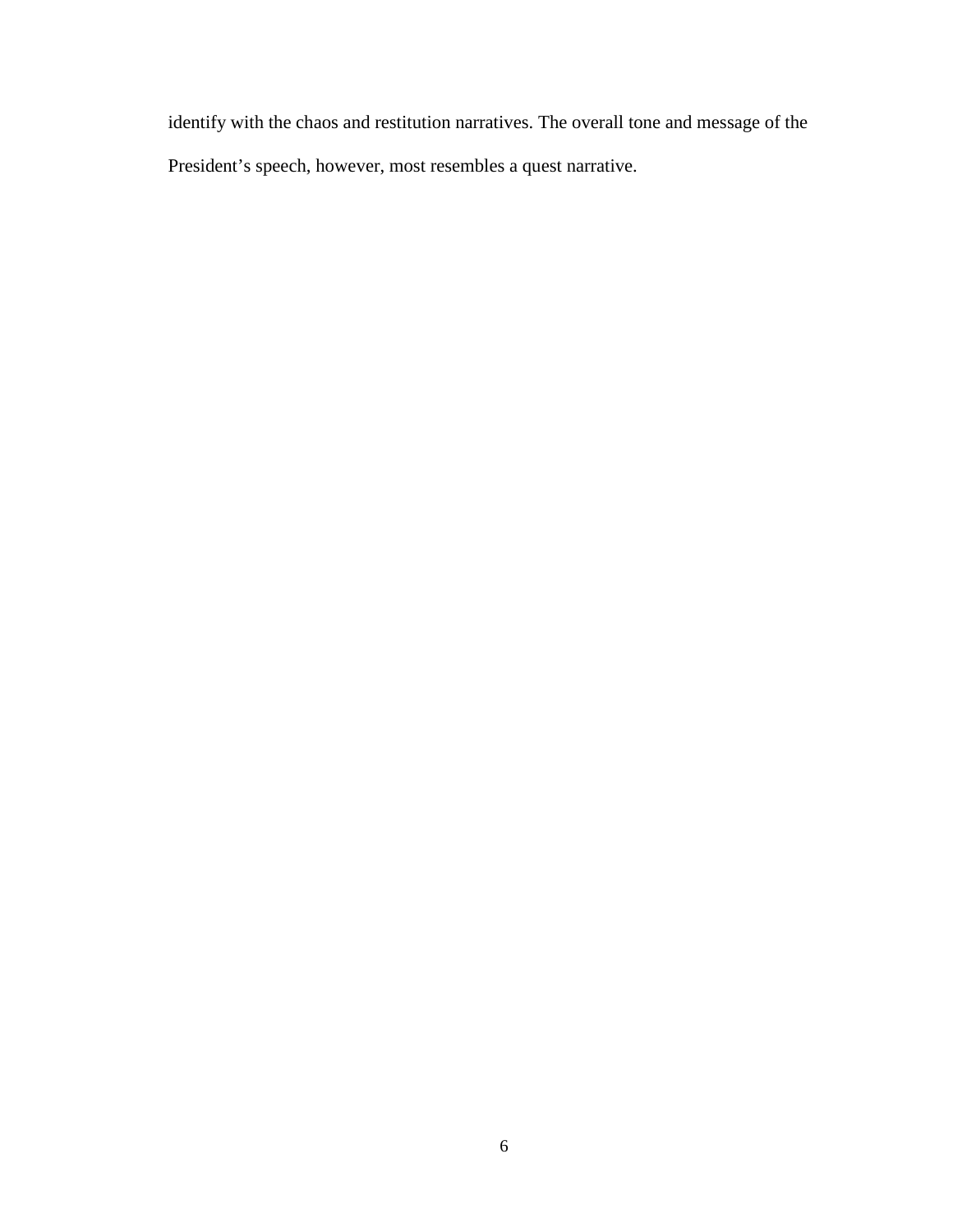### CHAPTER TWO

#### HISTORY:

## A MEDICAL HISTORY OF THE COUNTRY'S DISEASE AND THE NARRATIVES TOLD BY FORMER PRESIDENTS

One of the first steps a physician takes in treating a patient is to take the patient's medical history. In reviewing the patient's medical history, the physician becomes aware of previous health conditions, the risks of future conditions developing, and any other characteristics that may potentially affect the patient's health and well being. The history of the health care crisis must also be analyzed before President Obama can take any steps toward offering possible treatments to cure the illness. I will provide a medical history of the health care crisis as a fellow patient who also suffers from the condition as if the physician, President Obama, was listening and observing. I will also examine the history of the health care crisis in the context of Frank's work, describing the narrative of the illness as it was told by various presidents before Obama.

What characterizes an illness? Why should we even consider the health care system to be ill? Before a physician takes a medical history of the patient, the first step in doctor-patient communication identifies the primary complaint. A patient feels that something simply isn't right; his body is malfunctioning in some way. He might characterize himself as ill or suffering from an illness, but how does he reach that conclusion? The patient first knew what he felt like when he was healthy and free from sickness. Then when he no longer feels that way and can identify signs or symptoms, the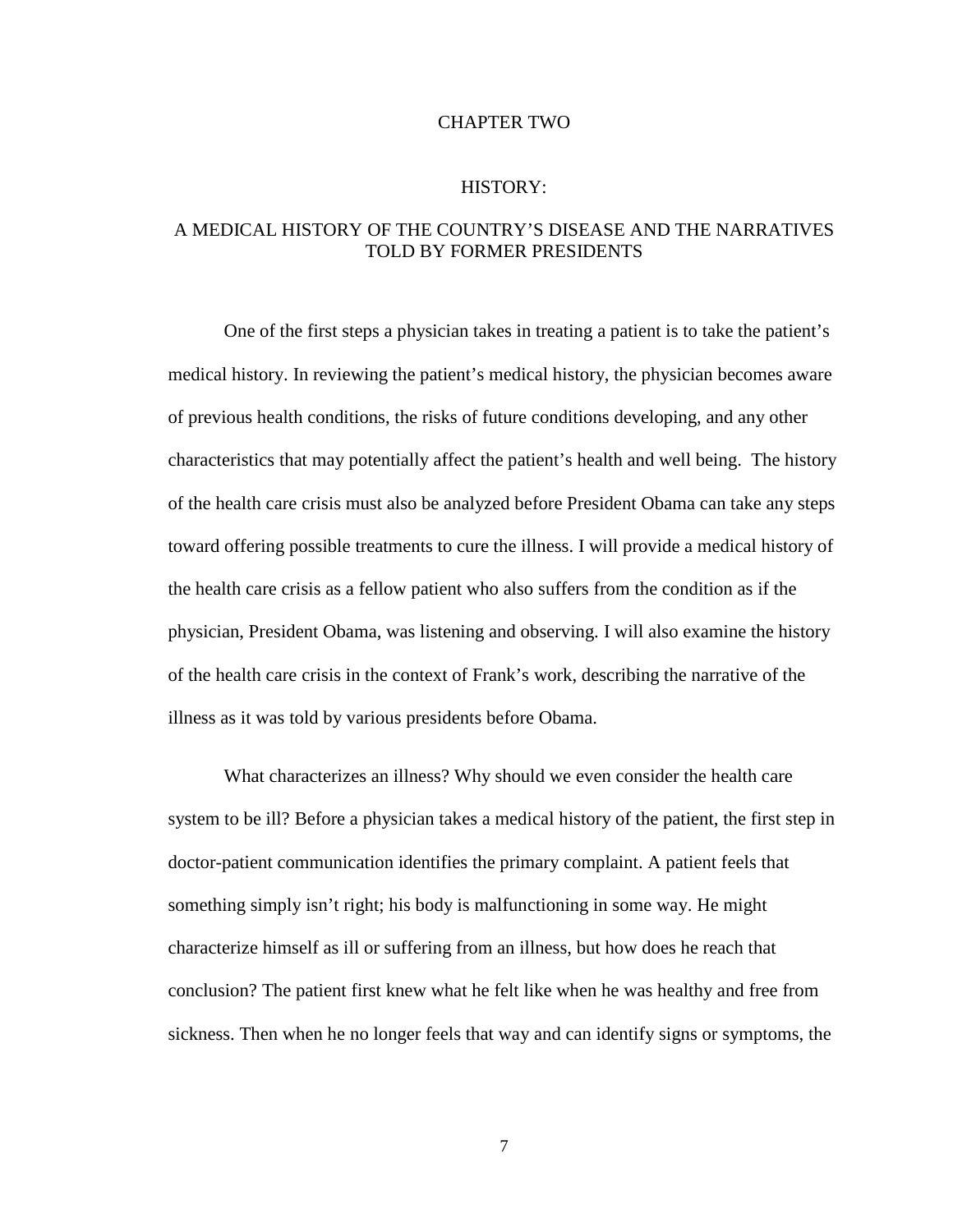patient realizes he must be suffering from a condition or illness.<sup>[6](#page-11-0)</sup> The Merriam-Webster dictionary defines 'illness' as an unhealthy condition of body or mind, which is comparable to how everyone would characterize an illness. Before it can be claimed that the health care system is suffering from an illness (or a crisis), we must be able to identify a well-functioning health care system and then find the problems and characteristics of the malfunctioning system. Only at that point when the illness has been established can we take a medical history to continue to find sources of the problem, risks of future conditions, and so on.

The United States health care system is intricate in that it has many components that work together in various ways to provide quality health care for the country. Regulation of the entire system relies both on state and federal governments to ensure efficiency just as the financial workings of the system do. Federal funding and state funding provide the means for health programs, as do insurance companies and individuals who pay for their coverage. Under the umbrella of regulation and financing the health care system, hospitals, doctors, nurses, nursing homes, pharmaceutical companies, managed care organizations, and specialized centers try to function efficiently as one system. The administration of the components, including business administrators, lawyers and research organizations, must also be incorporated into the equation of an efficiently functioning health care system. All of these parts are important in providing health care on a national level. When one component is missing or isn't operating normally, all other components are affected until eventually the whole system experiences a problem or even a crisis.

<span id="page-11-0"></span> <sup>6</sup> I am aware of gender bias, but will be referring to the patient throughout the paper as 'he' for simplicity.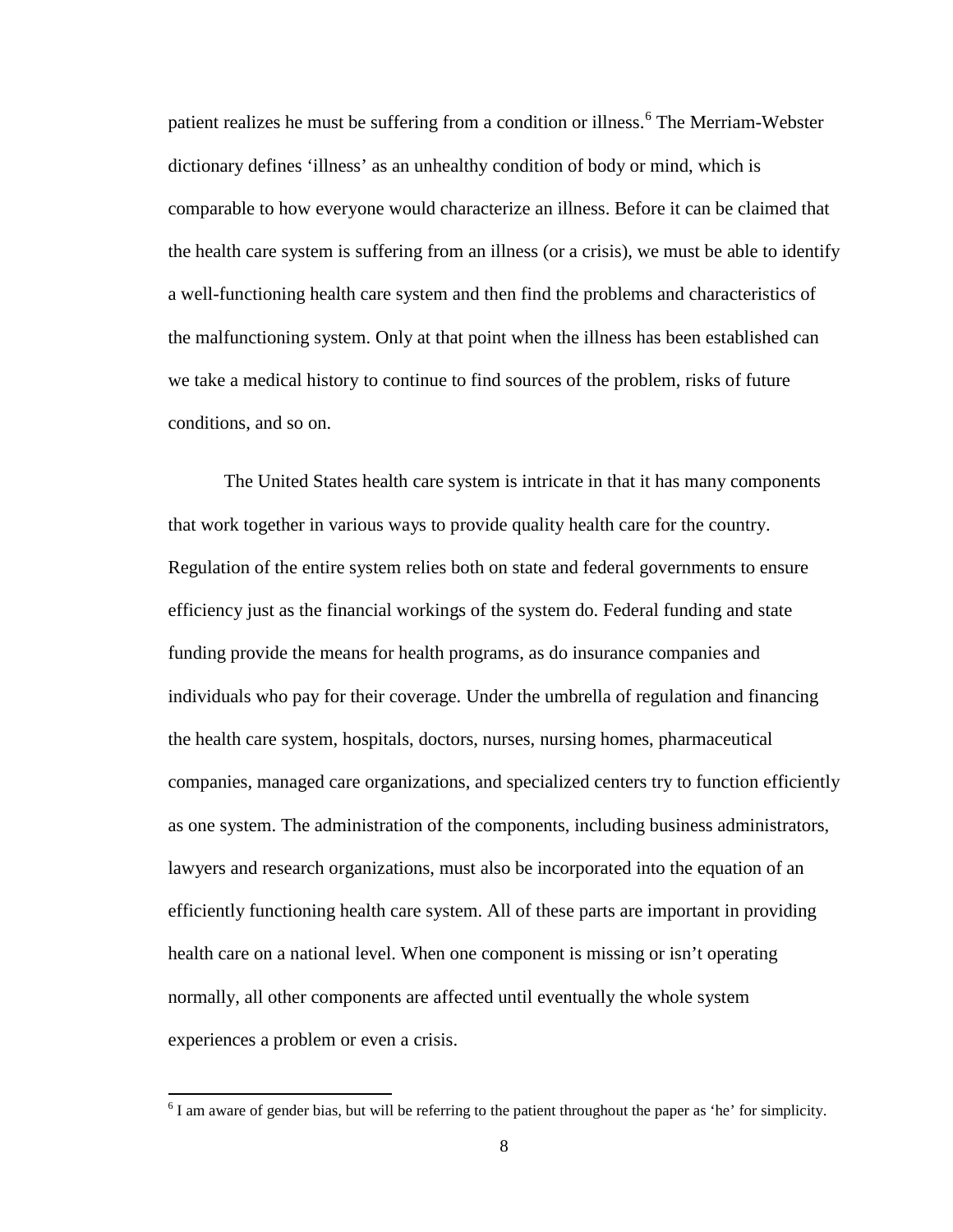The history of the health care crisis has had significant landmarks, such as attempts at health care reform in the 1940's by Presidents Roosevelt and Truman, President Johnson's signing of Medicare and Medicaid in the 1960's, President Clinton's failed attempt at reform in the 1990's, and finally President Obama's success with a health care reform in 2010. However, some might say that the question of the significance of health care goes as far back as Thomas Jefferson's days, when in 1787 Jefferson wrote that "without health there is no happiness. An attention to health, then should take place of every other object."<sup>[7](#page-12-0)</sup> The issue of health care has always been complicated, and until there is a successful health care system that provides for every American, it will continue to be a complex issue.

I will not debate whether health care is a right for every American that should be provided by the government; rather I will provide a medical history of the American health care crisis. More specifically, the history will be focused on President Clinton's efforts to reform the health care system in 1993 and the symptoms observed in the time period between that failed attempt and President Obama's attempt at reform in 2009. After providing this medical history which brings the country up-to-date on the status of the illness, I will analyze President Obama's proposal for health reform as a method to efficiently diagnose the illness and outline a treatment plan for the country's recovery.

To give a brief synopsis of the history of the health care crisis before President Clinton addressed the problem, significant rallies for health care reform began in the 1920's when medical costs began to rise uncontrollably. When the Committee on the Cost of Medical Care responded to the problem by proposing a voluntary health

<span id="page-12-0"></span><sup>&</sup>lt;sup>7</sup> Pauline Rosenau, Health Care Reform in the Nineties (Thousand Oaks: Sage Publications Inc, 1994) 74.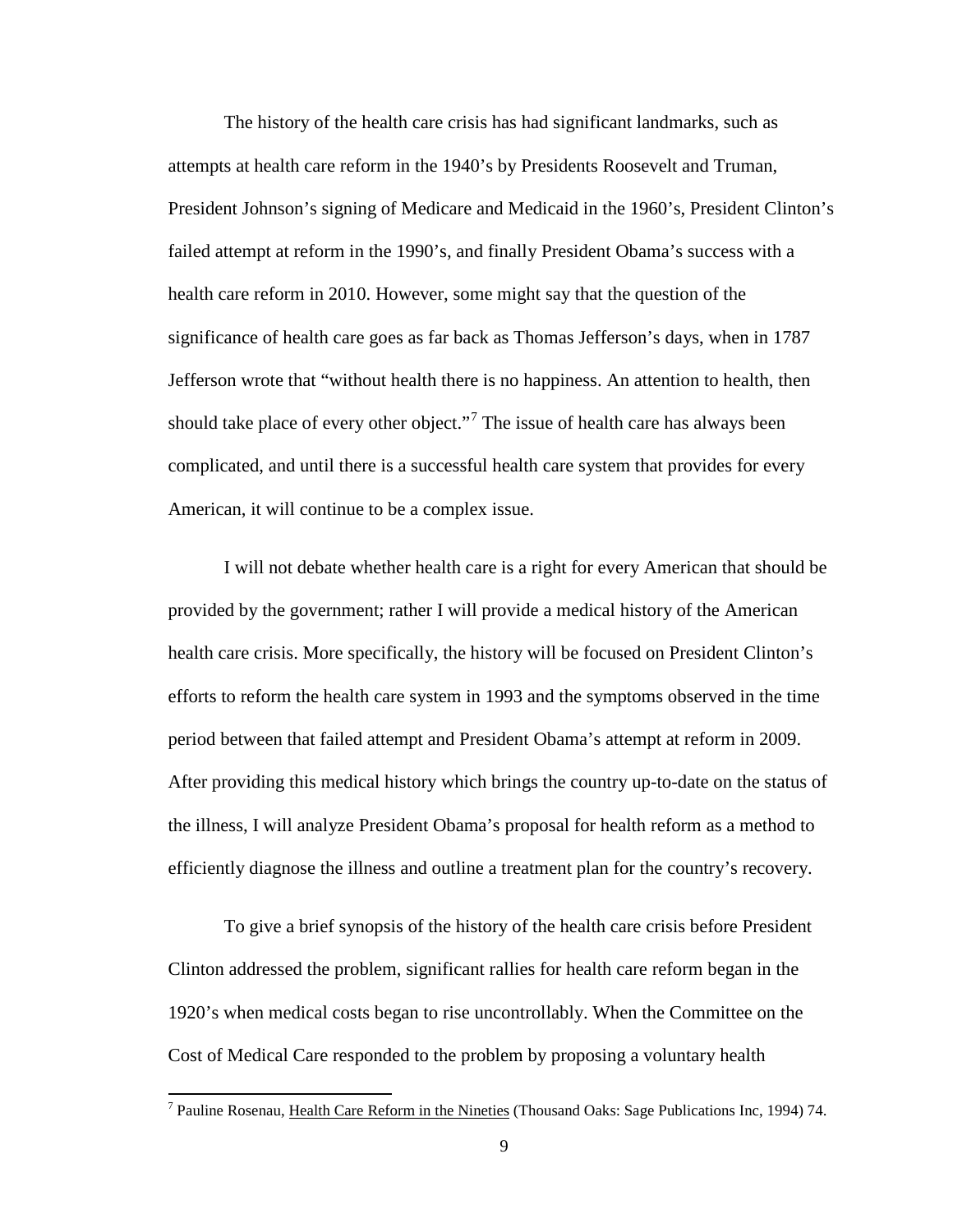insurance program, the American Medical Association strongly opposed the program claiming it advocated socialized medicine.<sup>[8](#page-13-0)</sup> Once the Great Depression hit, unemployment rates were too high for the proposed health insurance program to be launched and once again problems with health care were not addressed. The health care crisis continued to lay low in the background until President Roosevelt's administration attempted to pass the National Health Act of 1939, providing for a national health insurance program that would be administered by states through federal grants. Unfortunately, World War II provided for another roadblock preventing health care reform and the problem continued to grow. However, the social crises created by World War II also brought about employer-based insurance. With the war came wage limits, and in order for companies to compete for workers, they began offering benefits, including health benefits.

By the end of the war, the idea of health insurance had become a top priority for both the American government and its citizens. Costs were continuing to rise dramatically and access to health care had not been improved. Keeping in mind that by the end of World War II the United Kingdom had already established a National Health Service, any campaigns that provided for similar ideas here in the United States were considered communist ideas and therefore strongly opposed by the powerful anti-socialist movements that continued on through the Cold War.<sup>[9](#page-13-1)</sup> However, the year 1965 brought the first national health insurance programs when President Johnson signed the Medicare and Medicaid programs into law.

<span id="page-13-0"></span><sup>&</sup>lt;sup>8</sup> B. Hoffman, "Health Care Reform and Social Movements in the United States," American Journal of Public Health 93 2003:75-85.

<span id="page-13-1"></span><sup>&</sup>lt;sup>9</sup> Charlene Harrington and Caroll Estes, Health Policy: Crisis and Reform in the U.S. Health Care Delivery System (Sudbury: Jones and Bartlett Publishers, 2001) 403.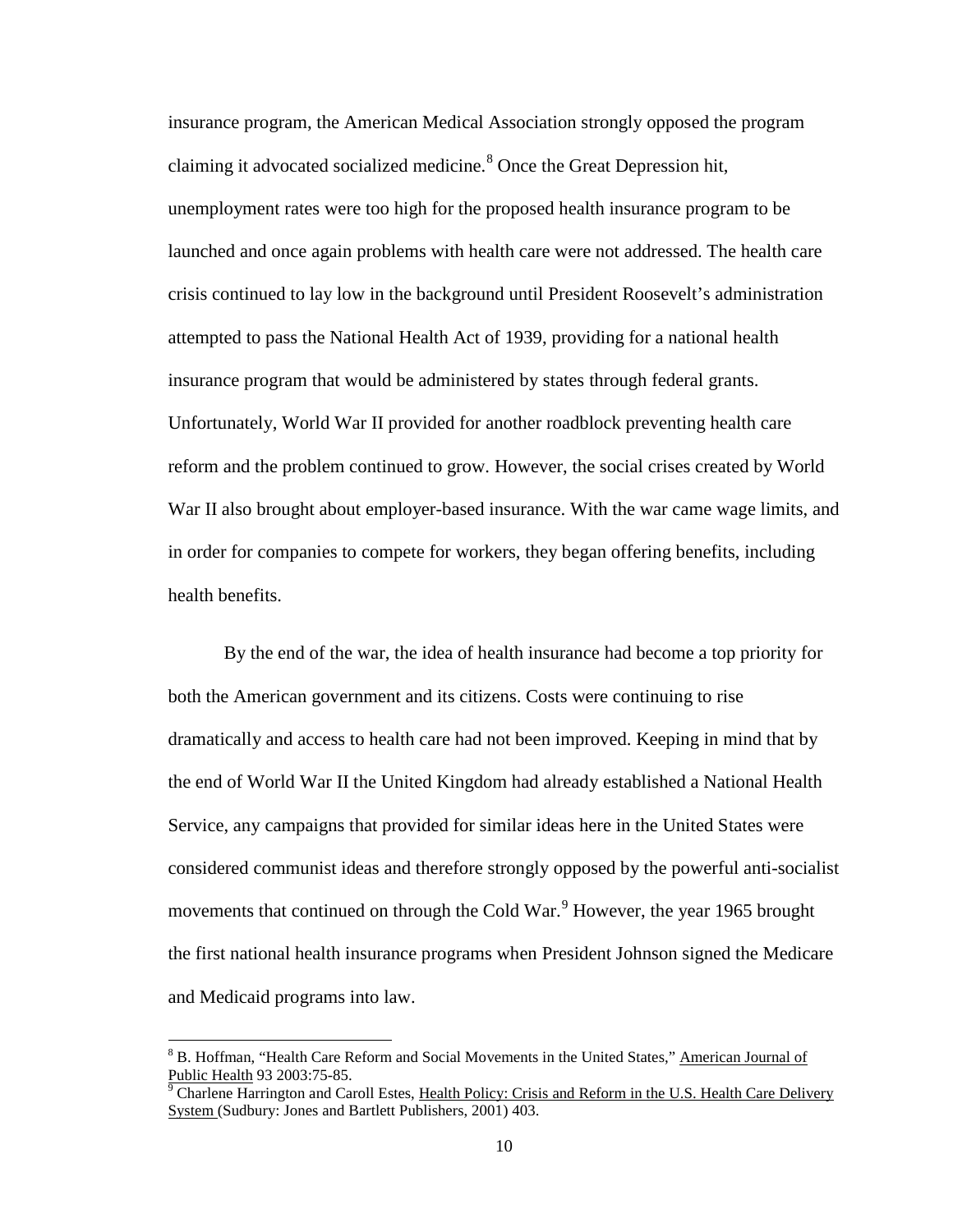At this point in time, a thorough analysis of the country's medical history could be evaluated. Up until 1965, the American government responded to the country's illness in different ways. To compare the relationship between the government and the country with a common doctor-patient relationship where the patient's medical history is evaluated, the on-going health care crisis is the illness and the American government is the physician working on the case. In the brief history given of the country's health care crisis, we've seen the American Medical Association oppose programs for reform of the health care system. Those programs were not unanimously supported by the entire population of American citizens but separated the public into groups advocating and opposing reform. This split among the public can be compared to the example of a child being seen by a physician for early stages of leukemia. The physician can make certain recommendations but ultimately the decision is to be made by the parents, who currently disagree on what treatment option to follow. The mother strongly believes in radical treatment, which has shown to be quite effective in treating childhood leukemia, while the father wants a less-invasive treatment option that will be easier for the child to go through. In this situation, the physician could call for a bioethics consult which ideally would provide a fresh, outsider's analysis of the case and offer insight into the best option for the child which the parents and physician could incorporate into their decision.

Relating this example to the health care system, when the public was divided into two groups, for and against reform, I found the American Medical Association to be a bioethics consultant on the country's health care dilemma, favoring opposition to reform. Ideally, the bioethics consultant is an unbiased party that comes from outside the immediate dispute. It is true that the AMA may not have been totally unbiased nor was it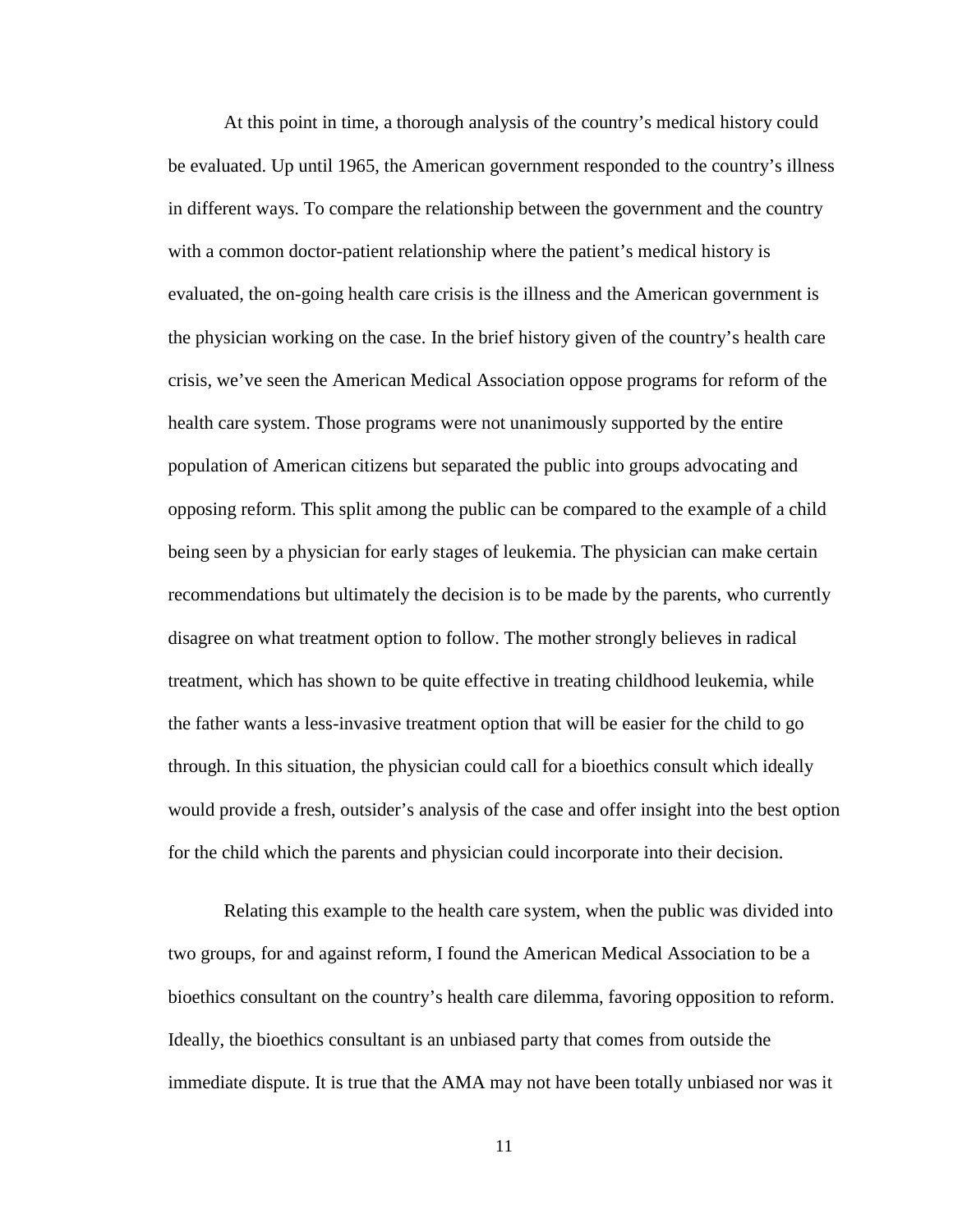completely outside of the health care crisis, but it tended to play the role of a third party that would give insight into making a determination of what is best for the country. When President Roosevelt wanted to launch a national health insurance program, the American Medical Association's opposition to the idea prevented it from becoming a part of legislation. Similarly, when President Truman won the Presidential election of 1948 the American Medical Association was again successful in stopping reform by persuading the public to fear socialized medicine within the concept of national health insurance. This type of insight gained from the American Medical Association is similar to the purpose of a bioethics consult. The American Medical Association's bias lied within how the organization would be affected by a national insurance program. Still, it served as a third party that provided additional understanding into what decision should be made concerning the illness, and its viewpoint affected decision-making.

Once Medicare and Medicaid were signed into law, more attempts were made at creating a national insurance program for the entire population. The Health Security Act was introduced by Senator Kennedy in 1971 to provide for a national health program. However this legislative proposal was not enacted into law because it would have been funded largely by social security taxes. This funding source would be more detrimental to the common man's income than it would be to the well-off businessman, and thus the program was turned down.<sup>[10](#page-15-0)</sup> Without a change in national policy after the enactment of Medicare and Medicaid, medical inflation grew tremendously due to the costs of providing these two programs. Also, medical technology was advancing and as a result the costs of care also increased. I believe that at this point in time, the condition of the

<span id="page-15-0"></span><sup>&</sup>lt;sup>10</sup> Harrington 400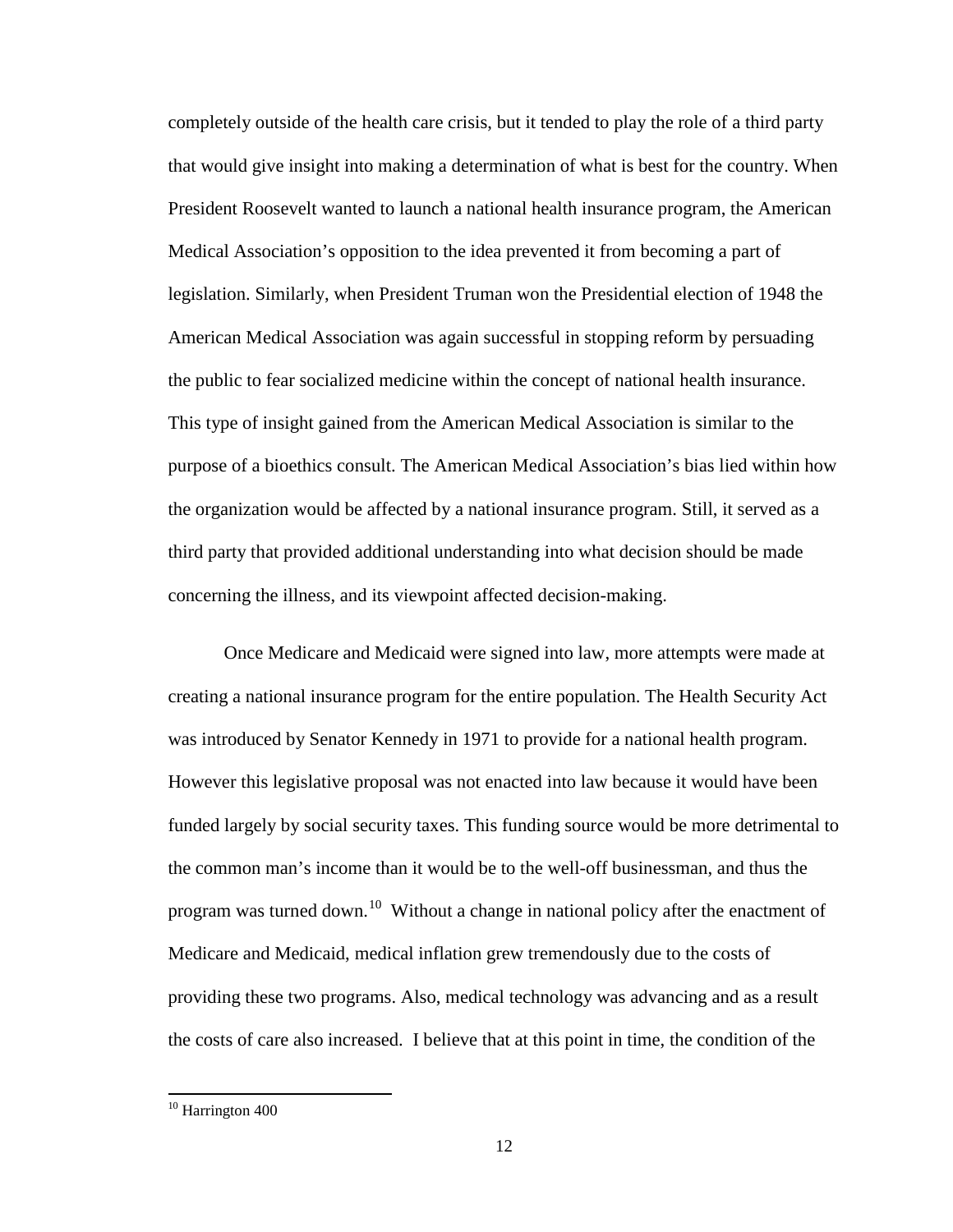health care system truly became a *crisis* because of the urgency of the problem with health care and the devastating consequences that would follow if no action was taken to fix the system. The status of the health care system critically demanded attention and so began a thirty-year long attempt at health care reform.

During President Nixon's administration in the early 1970's, the country saw a gradual shift from federalism to state leadership. Health care reform efforts would also follow this shift. The sentiments advocating state leadership over federal regulation came from other historic events of the decade, including Watergate, the 1973 Arab oil embargo, and the war in Vietnam.<sup>[11](#page-16-0)</sup> With all of this occurring, the American people felt that individual state legislatures would be able to better govern the population than the federal government. This makes sense because state legislatures are closer to the people they govern and thus may have a better understanding of what that populace needs. This idea of more power for the states is what President Reagan promised when he was elected in 1980, declaring his intention "to curb the size and influence of the Federal establishment and to demand recognition of the distinction between the powers granted to the Federal government and those reserved to the states or to the people."<sup>[12](#page-16-1)</sup> As a result, federal aid provided for the states decreased, including the federal contribution to state Medicaid budgets. Medicaid eligibility and benefits were cut yielding a one billion dollar drop in the federal budget. The cut in eligibility and benefits also led to a significant drop in coverage of single parents and children previously covered by Medicaid. This result only

<span id="page-16-0"></span> $<sup>11</sup>$  Howard Leichter, Health Care Policy Reform in America: Innovations from the States (Armonk: M.E.</sup> Sharpe Inc, 1997) 7.

<span id="page-16-1"></span> $12$  Leichter 8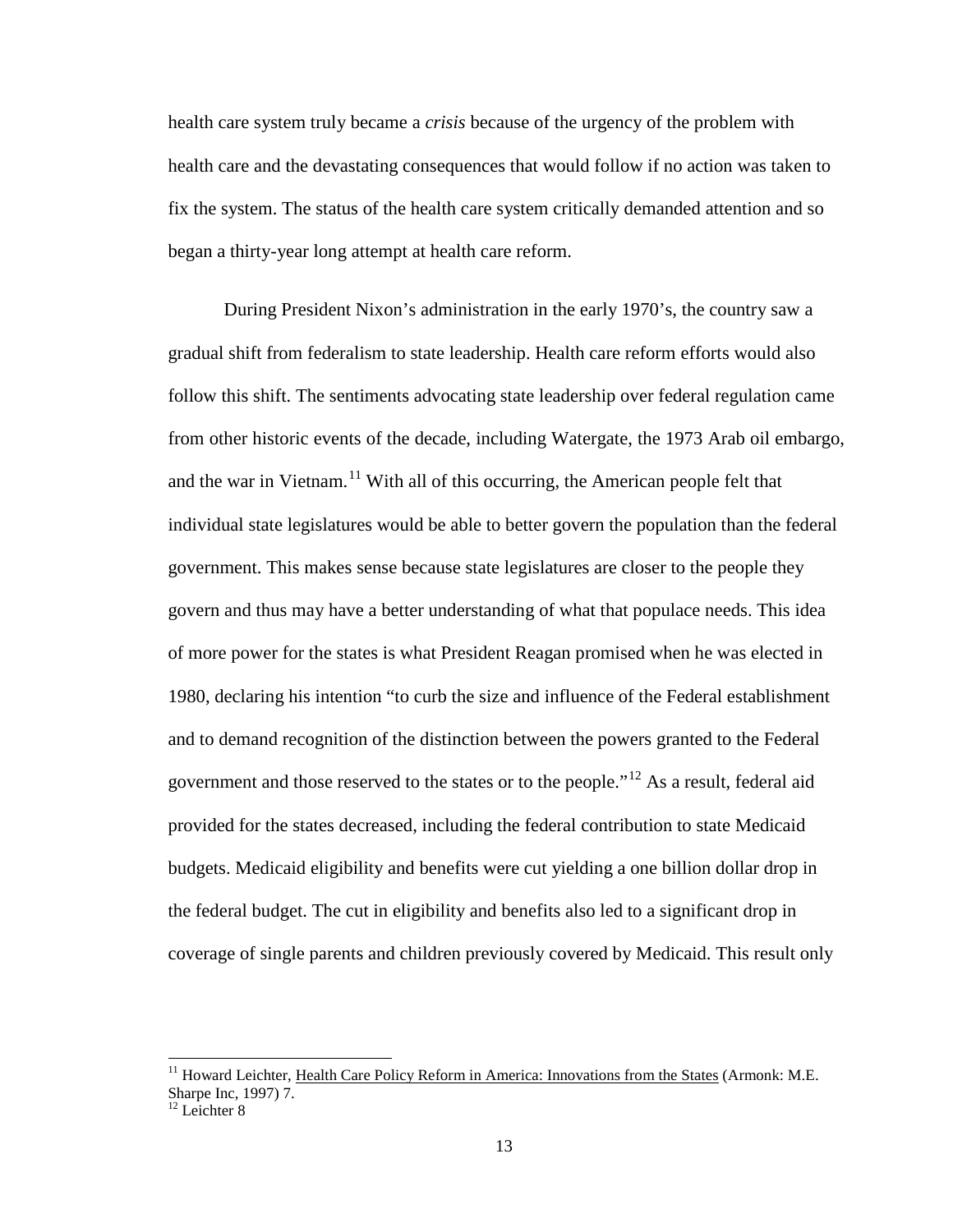worsened the condition of the nation's illness; more children were living in poverty and even so, Medicaid coverage dropped by twenty percent.

This consequence noticeably required corrective action, so Congress reversed President Reagan's initiatives and expanded Medicaid coverage and eligibility. In 1988, Congress mandated that the states extend Medicaid coverage to all children and pregnant women who lived in households below the federal poverty level. That mandate, combined with the Omnibus Budget Reconciliation Act of 1989 (OBRA), provided an increased number of mandatory services and benefits to children covered under Medicaid, and resulted in larger numbers of people covered by Medicaid. Thus, Medicaid became the largest and most expensive health program run by the states. At this point, the need for federal health care reform legislation was crucial; Medicaid consumed 11% of state general-fund budgets, and without enough federal aid to run the program, medical inflation would grow even higher.<sup>[13](#page-17-0)</sup>

An expert on public health, Dr. Milton Roemer, claims that a national health system must be analyzed on five points: resources, organization, management, economic support, and delivery of services.<sup>[14](#page-17-1)</sup> In looking at these five characteristics of a national health system, one can identify the system's efficiency and/or need for reform. Roemer analyzed the United States health care system of the 1990's using those five points and concluded that reform was necessary at that moment in time. Covering the first point of resources, health resources were abundant in the United States during the 1990's. There was no shortage of physicians, nurses, technicians, or any type of personnel. Regarding

<span id="page-17-0"></span> $13$  Leichter 19

<span id="page-17-1"></span><sup>&</sup>lt;sup>14</sup> Rosenau 9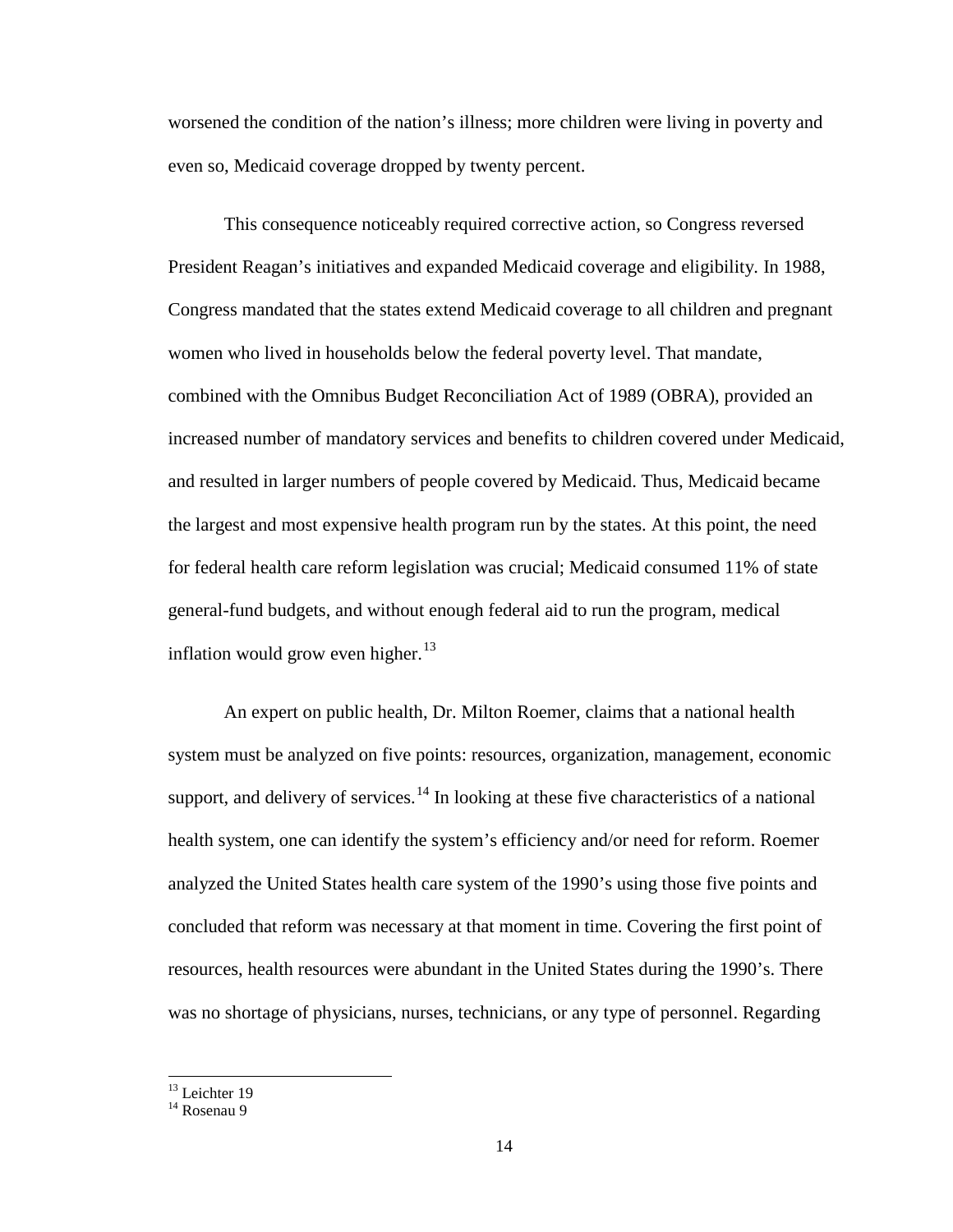organization, the entire system was structured and managed mainly by the U.S. federal government through the Department of Health and Human Services. The individual states also provided for management on a closer level, through local public health authorities. Roemer also discussed the private market made up of independent physicians, research labs, and pharmacies, which also had much to do in providing health care. Economic support mainly came from private sources (i.e., voluntary insurance). Other sources of support came from social insurance (i.e. Social Security) and tax revenues. Delivery of services pertained mainly to primary care for those who had access to care. Roemer claimed that all of these characteristics put together gave the health care system a pluralistic structure and thus the provision of health care was inconsistent across the board. The idea of 'primary care' meant something to one individual, but may have had a different meaning to someone else. Some individuals received care from private practitioners who were paid differently from the physicians who treated patients under Medicare and Medicaid. Thus the system began going through various changes in financial mechanisms. Roemer concluded in his analysis that by the time President Clinton's administration would begin health care reform, the costs of medical care, the accessibility to medical care, and the quality of medical care would all be issues clearly signaling the need of system-wide reform of health care system.

The next significant landmark in the history of the health care crisis was the election of President Clinton in 1993. Clinton's attempt at health care reform is better known than past attempts because of the growing severity of the problem going into the 1990's and because of its relevance to today's problems with health care. Continuing our record of medical history at the time that President Clinton came into office, many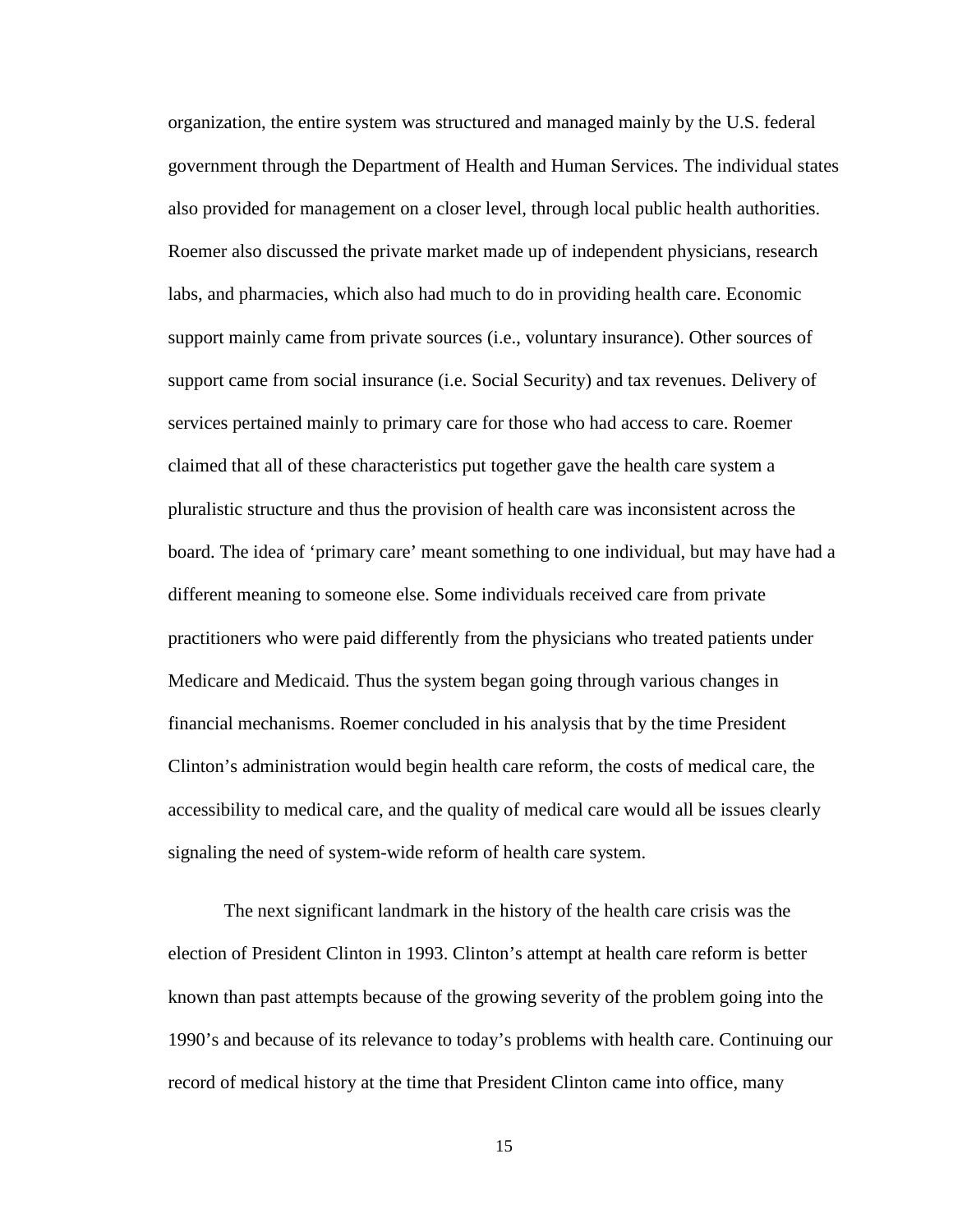national changes in health care statuses illustrated the need for some type of reform. From 1989 to 1993, the percentage of people covered by private health insurance dropped by five percent while the number of people covered by Medicaid increased by four percent.[15](#page-19-0) The economic recession from 1990-1991 played a role in the significant increase of the uninsured population but it was not the only thing to blame for the growing problems in health care. Rather the health care crisis began to grow in the 1990's through a domino effect. Employer-based insurance coverage was dropping, which led to the decrease in private insurance coverage, all as a result of the increasing costs of health care. In 1993, ninety percent of Americans surveyed believed that the nation's health care system was experiencing a dire crisis and it was up to the federal government to handle the problem: "The conventional wisdom in Washington had been that health care reform was an issue whose time had come."<sup>[16](#page-19-1)</sup> When President Clinton came into office, he was presented with this stage of the illness he would be responsible for treating. His treatment plan needed to address the right symptoms and problems in order to combat the disease. I will discuss his specific treatment plan, the Health Security Act, to see how he attempted to tackle all of the country's symptoms with the appropriate methods and why his plan was unsuccessful in combating the illness.

In trying to address all the facets of the health care crisis, President Clinton proposed a national health care reform on September 22, 1993. To begin, the President claimed the symptoms of the country to be incredibly high costs for medical care and limited access to care for many people, which most people would agree with. President Clinton claimed that these symptoms were due to greater problems: "the health care

<span id="page-19-1"></span><span id="page-19-0"></span> $^{15}$  Harrington 66<br> $^{16}$  Leichter 3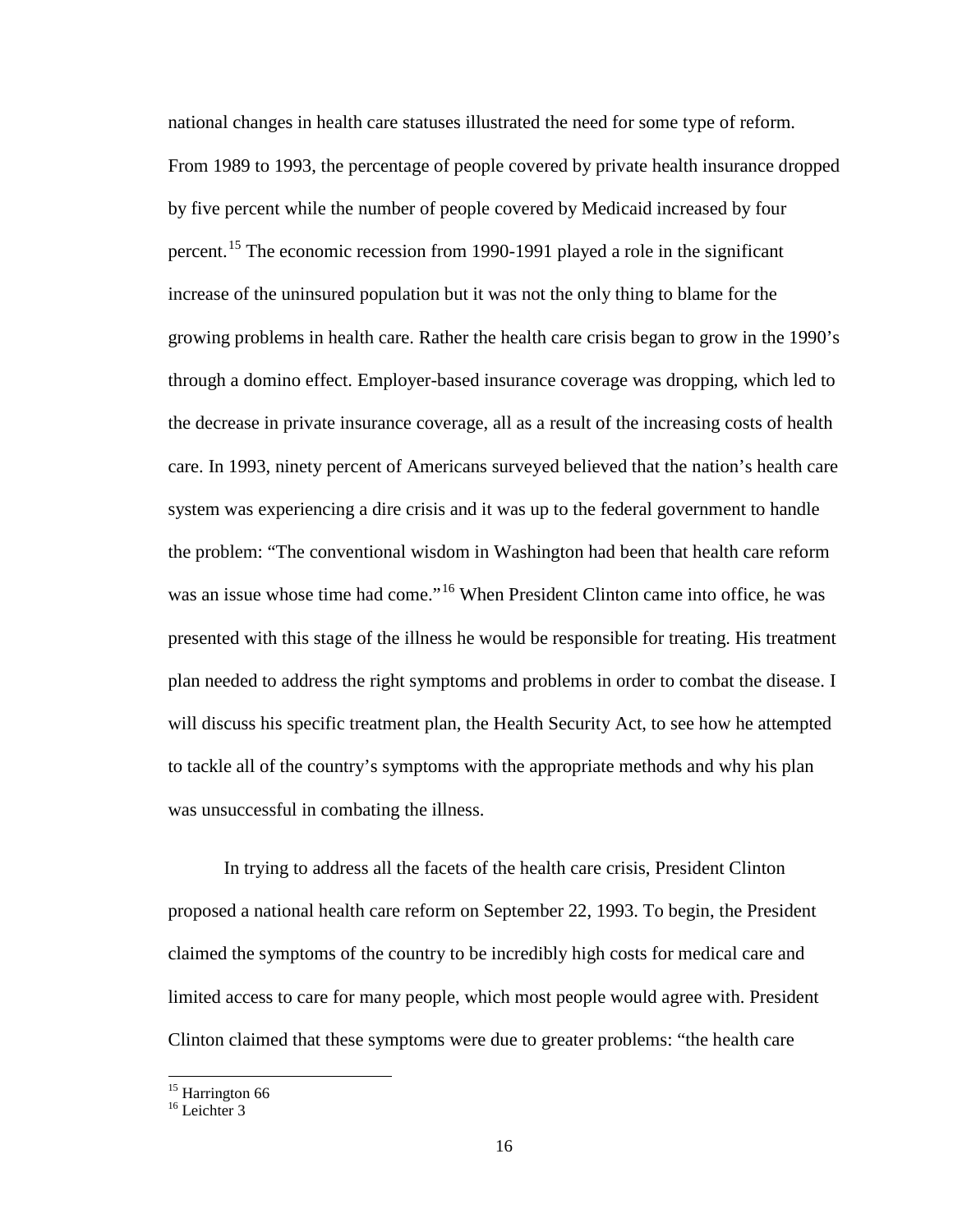system is too uncertain and too expensive, too bureaucratic and too wasteful…37 million working Americans have no health insurance at all...the United States spends over a third more of its income on health care than any other nation on Earth…rising costs are a special nightmare for our small businesses…health care premiums for small businesses are 35% higher than those of large businesses and they will keep rising at double digit rates unless we act."<sup>[17](#page-20-0)</sup> In his speech he mentioned six principles that he was confident would successfully reform the health care system, thus ridding the system of the disease. The President mentioned security, simplicity, savings, choice, quality, and responsibility as essential components of a reform plan to establish a new and better system for Americans to receive health care.

The first feature of his plan would be universal coverage. All citizens and legal residents would have health coverage and employers would be required to pay at least eighty percent of the cost of coverage.<sup>[18](#page-20-1)</sup> Universal coverage would help the 37 million Americans who were uninsured at the time of this proposal to finally receive health care coverage. In addition to universal coverage, President Clinton included comprehensive benefits, which would cover clinical preventive services, dental care, and prescription drugs, in addition to long-term care for the elderly and disabled. This plan would also focus on public health with initiatives geared toward disease prevention, health promotion, and increased health care access for underserved populations. More physicians would be brought to both rural and urban areas of the country where health care access was limited and would provide supplemental services to those populations. These parts of the treatment plan targeted crucial problems of the health care crisis:

<span id="page-20-0"></span> $17$  Bill Clinton. Address on Health Care Reform. Washington D.C.

<span id="page-20-1"></span><sup>18</sup> Rosenau 25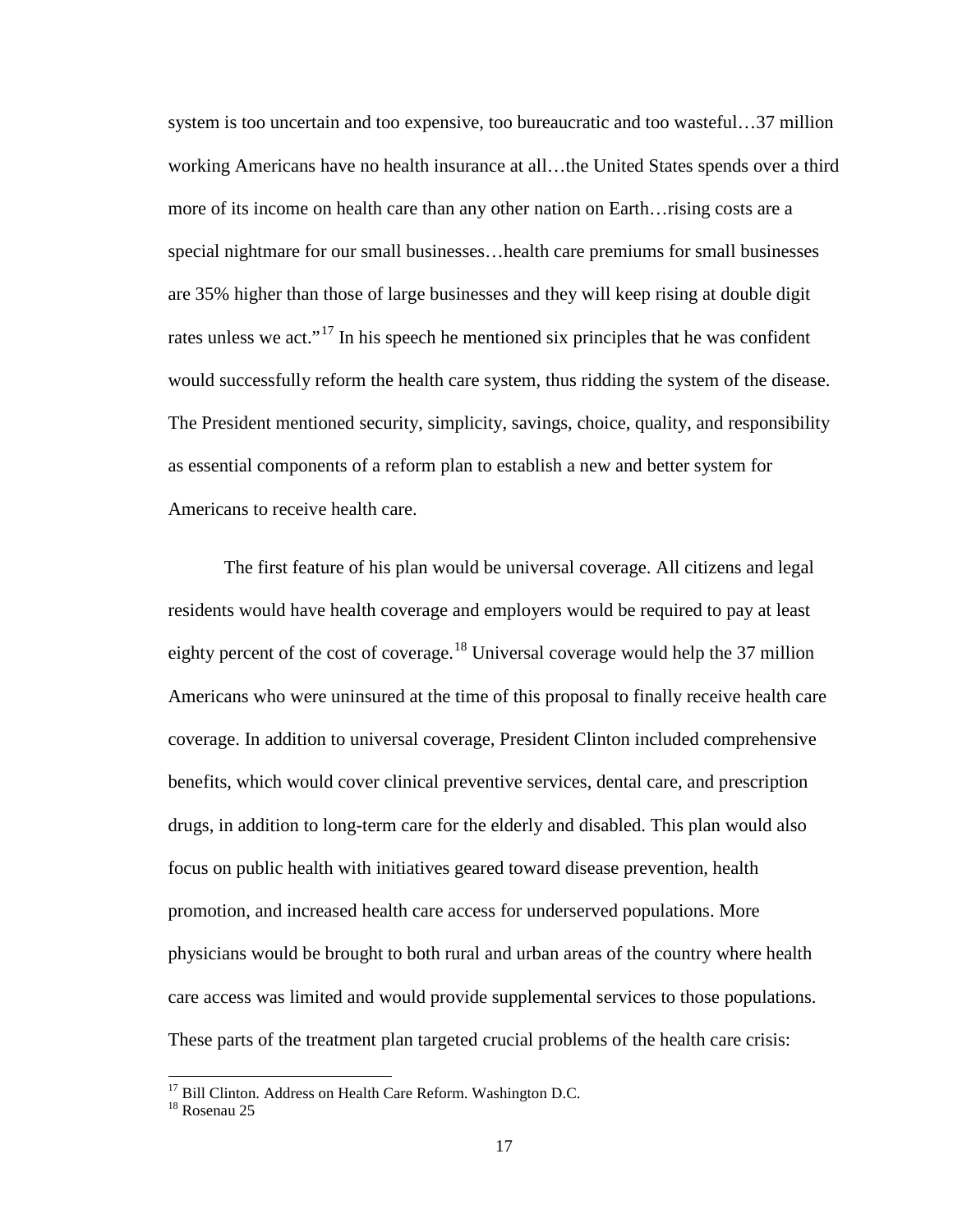people were not receiving care because of limited access or inability to pay for certain services.

The treatment plan continued to provide for affordability, which was another serious cause of the problem: people simply could not afford health care. Most significant, the plan limited the rate at which insurance premiums could increase. It also subsidized for family incomes up to 150% of the federal poverty level and limited premium costs to 3.9% of family income.<sup>[19](#page-21-0)</sup> In his speech Clinton also promised affordability by proposing to allow certain groups of consumers and small businesses to have the same market bargaining power that large corporations and bigger groups of public employees had. This would force health plans to compete, lowering prices for consumers. Along with affordability, the plan also provided freedom of choice in selecting a health insurance plan. The plan required every citizen to enroll in a health plan offered by their health alliance; they would get to choose from multiple packages provided. Every enrollee of a certain plan would have the same premium regardless of how the enrollee's contribution would be paid for. This part of the plan would prevent discrimination and rid the health insurance system of exclusions for *pre-existing conditions,* which was a major barrier to qualifying for health insurance coverage.

President Clinton seemed to address the major problems causing the health care crisis by proposing the given treatment methods of universal coverage and affordability. I would like to bring attention to what President Clinton said directly after explaining how the plan would work: "But let's not kid ourselves; it's not that simple. We also have higher rates of AIDS, of smoking and excessive drinking, of teen pregnancy, of low birth

<span id="page-21-0"></span> $19$  Rosenau 27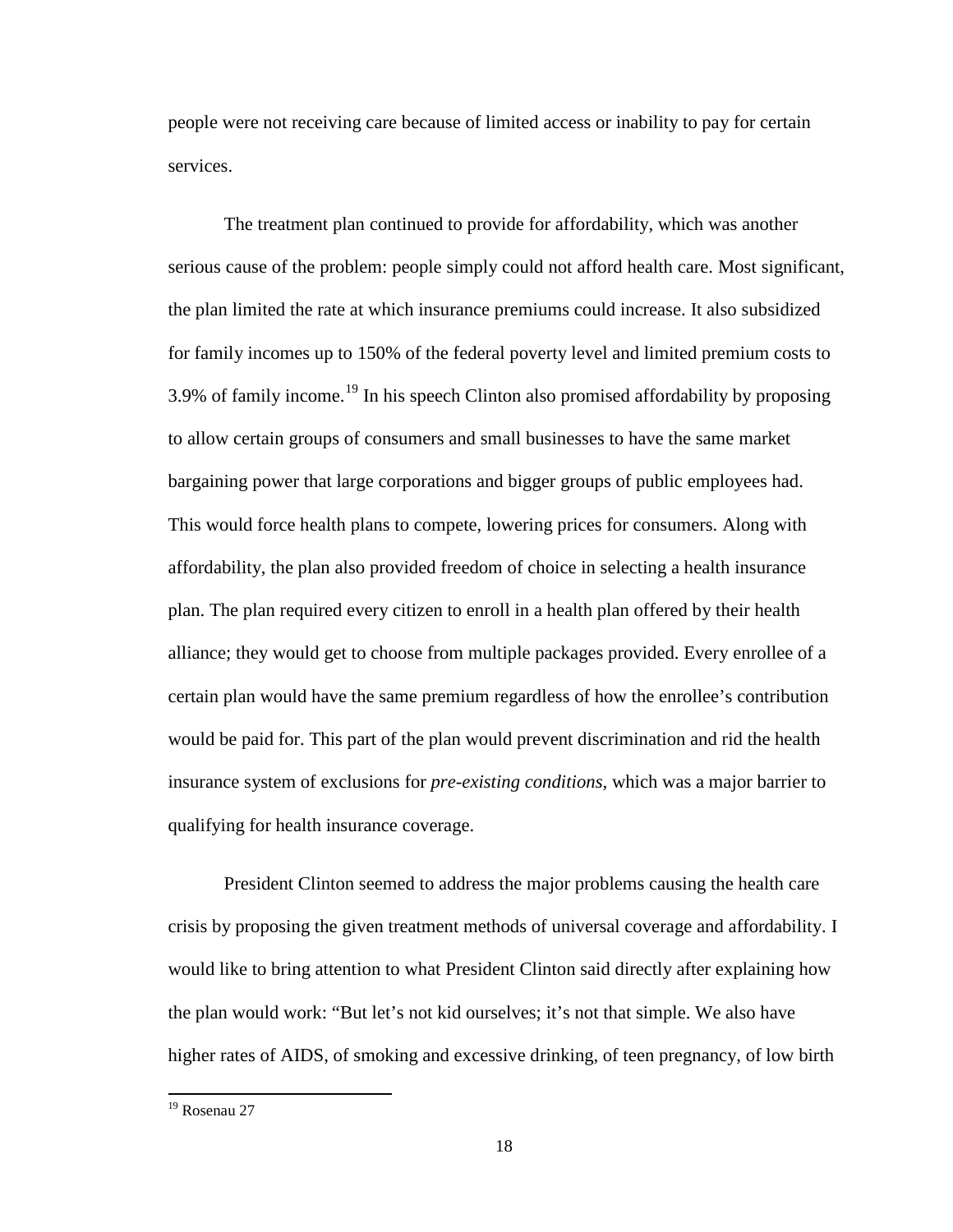weight babies. And we have the third worst immunization rate of any nation in the Western Hemisphere. We have to change our ways if we ever really want to be healthy as a people and have an affordable health care system. And no one can deny that."  $^{20}$  $^{20}$  $^{20}$  I found this calling for individuals' responsibility to be extremely significant because it demonstrates the character of a physician as he diagnoses a patient with a severe condition that requires more than just treatment.

Cardiovascular disease is the leading cause of death in the United States and consequently thousands of patients are seen daily by physicians who can put them on blood pressure medications as one of many possible treatments. More importantly, those physicians can communicate to cardiovascular patients that reversing this type of disease requires strict diet and exercise to get their hearts in better shape. The diagnosis and treatment conversations that take place between doctors and patients should be a two-way street. Doctors should do their best to correct medical conditions and illnesses but the patient should always be responsible to consistently keep up with treatments and lifestyle changes to correct the problem. This characteristic of the doctor-patient relationship can be identified in President Clinton's words which remind the American people that they must take responsibility in assisting to cure the disease of the health care system. Clinton addressed the necessary lifestyle changes that must occur along with the changes in health policy in order to make the reform efficient. He emphasized that "over the long run we can all win", showing his confidence in the proposed health reform as long as everyone works together through the reform efforts as one nation.

<span id="page-22-0"></span>20 Clinton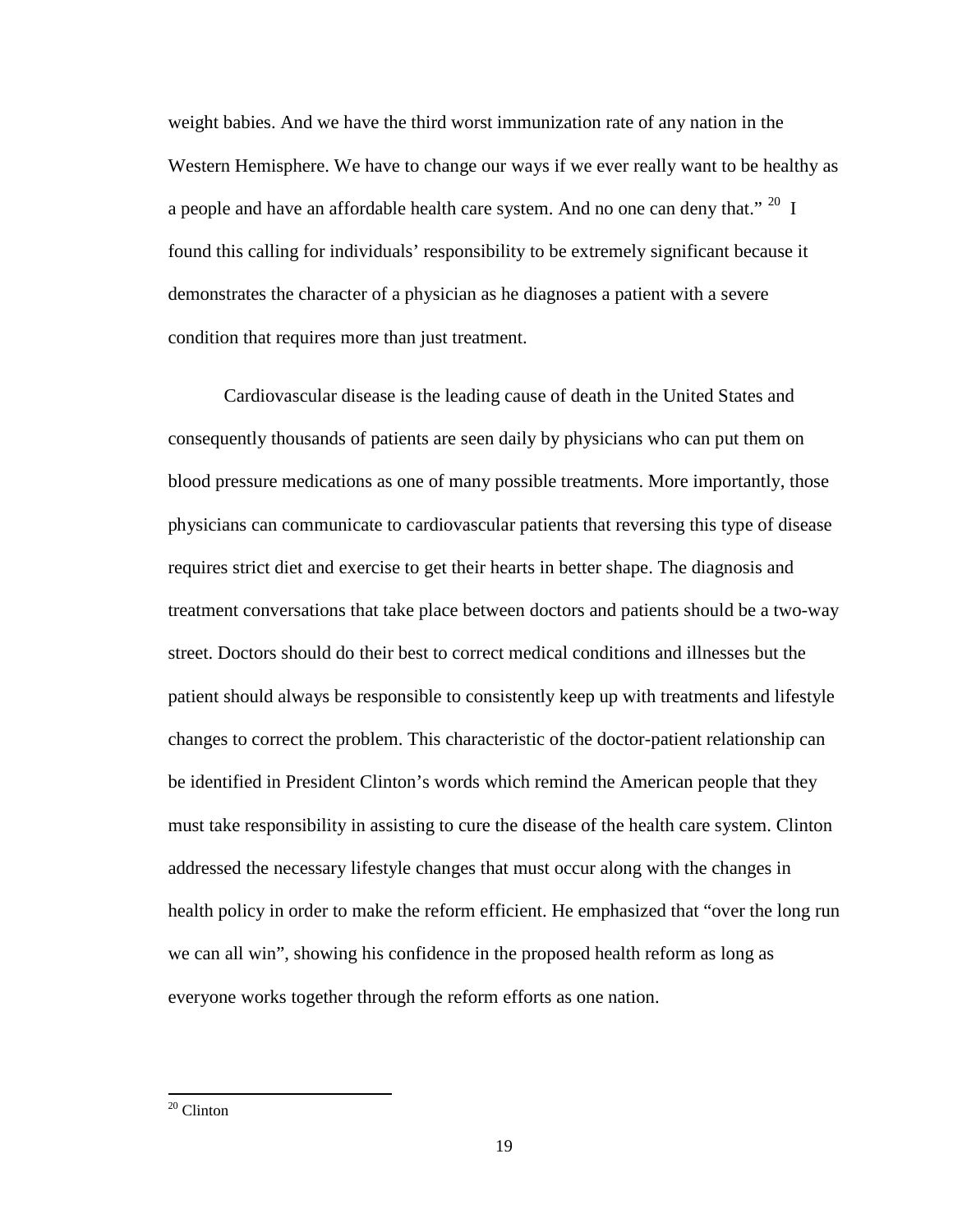Unfortunately, President Clinton's confidence was not enough to push the proposed health care legislation through Congress. Something in Clinton's treatment plan convinced everyone that it would not be able to successfully combat the disease. When diagnosing an illness for the first time based on a set of symptoms, the diagnosis may be incorrectly made by the physician or a treatment may not be suitable for the specific patient. Regardless of why treatments fail to cure illnesses, we must investigate *how* the treatments failed and *if* incorrect diagnoses were a part of the problem. I think that, in Clinton's case, an incorrect diagnosis can be eliminated. The symptoms of the American health care crisis all pointed to the fact that health care costs were too high, access for some populations was limited, and quality of health care had been compromised. President Clinton's reform proposal identified all of these symptoms correctly. Looking at the recently passed legislation of President Obama's health care reform, we see that President Obama's speech addressed the same symptoms of rising costs and limited access to care. President Clinton's diagnosis of the country's illness was correct, so the problem or source of failure must have been his proposed treatment plan.

The reason for the failed attempt at reform must lie in how the treatments were aimed to function. The President's proposal was interpreted by reform experts Dr. Dan Beauchamp and Dr. Paul Ambrose as being a plan comprised of two parts that could not function together, inevitably leading to the failure in the treatment proposal. The first part of President Clinton's proposal was the structure of a national program.<sup>[21](#page-23-0)</sup> By offering universal coverage and essentially providing national health insurance, Americans would not only gain incredible health benefits but they would regain the sense of nationalism

<span id="page-23-0"></span> $^{21}$ Rosenau 37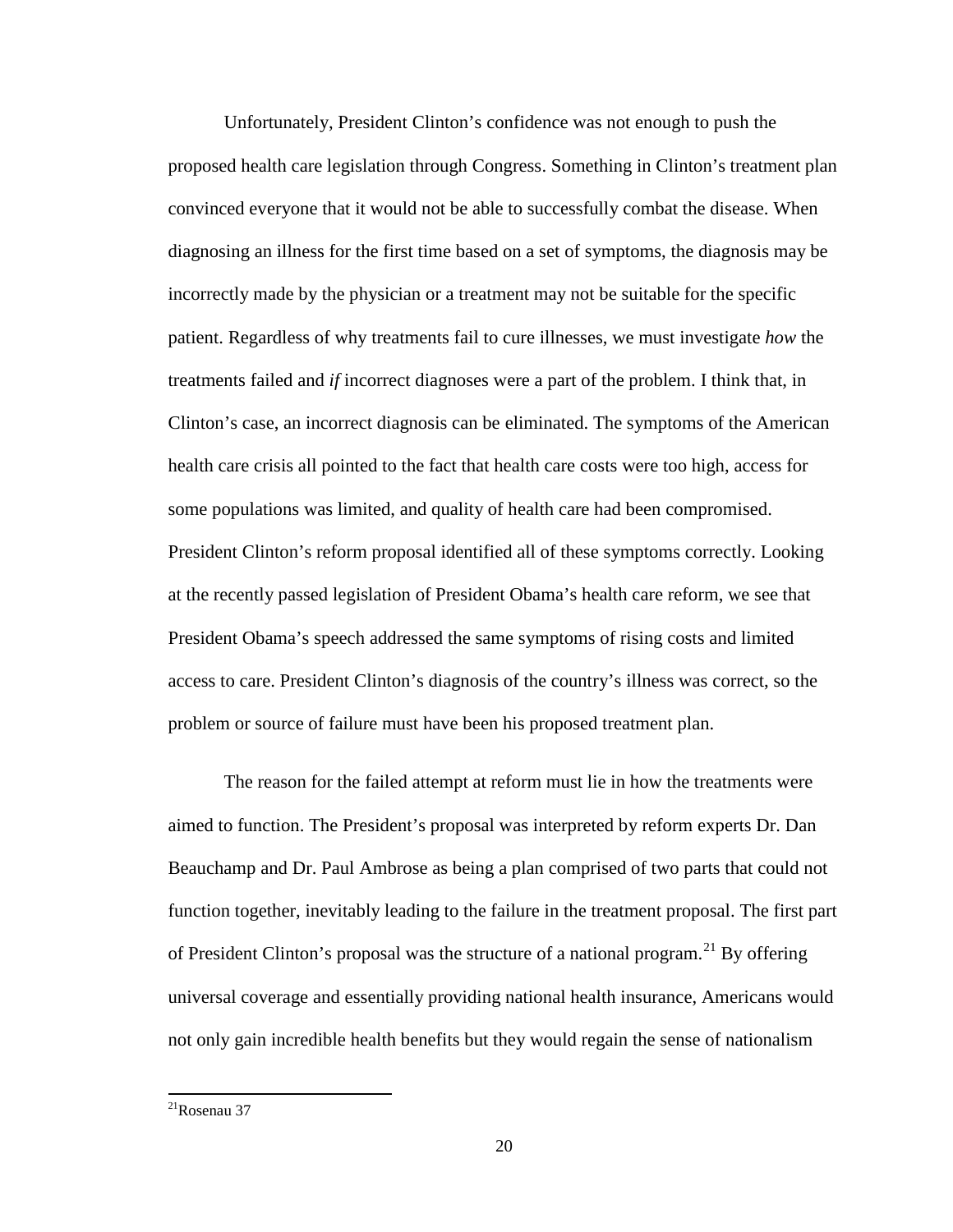and unity that had been somewhat foreign in previous decades. No longer would people be split by health care because all citizens would benefit from the new health care system. This new type of national health care would form a collective body of support from everyone and would be encouraging for future political endeavors, creating a national program.

The second part of the proposal was described by Beauchamp and Ambrose as a managed competition program. Managed competition would bring out individual incentives for the reform by giving health alliances the power to bargain for individuals, employers, and small groups.<sup>[22](#page-24-0)</sup> This type of market power would be used to limit the control that insurance companies and hospitals had over medical care. Keep in mind that this part of the proposal was very different from the first component in that it wasn't focused on national unity of the American people. Rather it provided for market-based solutions to the health care crisis. Between these two components, the President called for competition and regulation to come together to solve the disaster with health care. Ideally, this plan would have enabled the health care industry to practice competition fairly to drive down costs while still being run by a national regulatory system.

The two systems, however, did not function together. Beauchamp and Ambrose refer to the clash between these two systems as the "Marriage from Hell."<sup>[23](#page-24-1)</sup> While the public never got the chance to see how this proposed system would work for the health care dilemma, Beauchamp and Ambrose give insight into why this system would have failed and it is possible that this is why the system was never passed into legislation.

 $22$  Rosenau 39

<span id="page-24-1"></span><span id="page-24-0"></span><sup>23</sup> Rosenau 47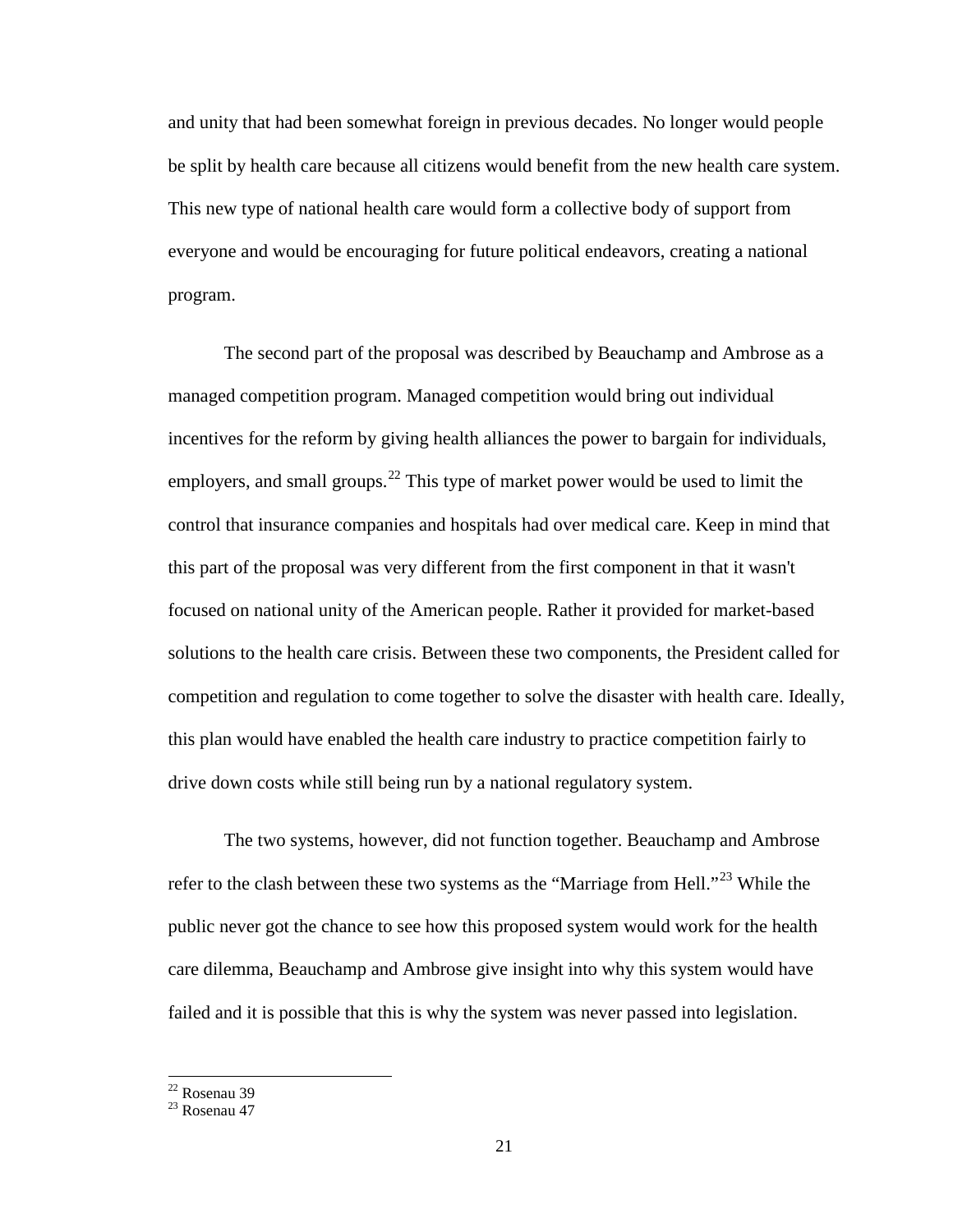They claim that the two components of regulation and managed competition could never work synergistically to produce a new and improved health care system because in order for them to work together, they would have to lack in certain aspects of their aims. They believe that each component would 'half-succeed and half-fail' to the point where costs would be cut but not enough to help federal and state regulators with budgeting. As a result, goals of the plan could not be met. This was only one of many opinions on why President Clinton's treatment plan would not succeed.

Another possible reason for failure of President Clinton's reform efforts was a split body of decision-makers. Let us go back to the example of the child whose parents disagree on what treatment to choose, and imagine that the parents turned to a bioethics committee to discuss the ethical implications of both options. Similarly, President Clinton relied on Congress, the American Medical Association, and special interest groups to serve as his bioethics committee who would encourage productive discussion with hopes to pass the health care bill.<sup>[24](#page-25-0)</sup> The problem here was that the committee was completely divided and there was no room for compromise. In his explanation of why the 1993 reform efforts failed, Paul Starr, President Clinton's senior advisor for the health care reform plan, speaks to President Clinton's determination to pass the bill: "The President boxed himself into a corner by threatening to veto any bill that fell short of universal coverage."<sup>[25](#page-25-1)</sup> Some members of Congress never wanted to pass comprehensive health reform; others wanted reform that was built around the Medicare model, while still other members of Congress wanted a single-payer system. At the same time, the American

<span id="page-25-0"></span> $^{24}$  President Clinton did have an actual bioethics committee (The National Bioethics Advisory Commission). For the sake of the analogy of the AMA, I will not discuss Clinton's real bioethics committee.

<span id="page-25-1"></span><sup>&</sup>lt;sup>25</sup> Paul Starr, "What Happened to Health Care Reform," The American Prospect 20 1995: 20-31.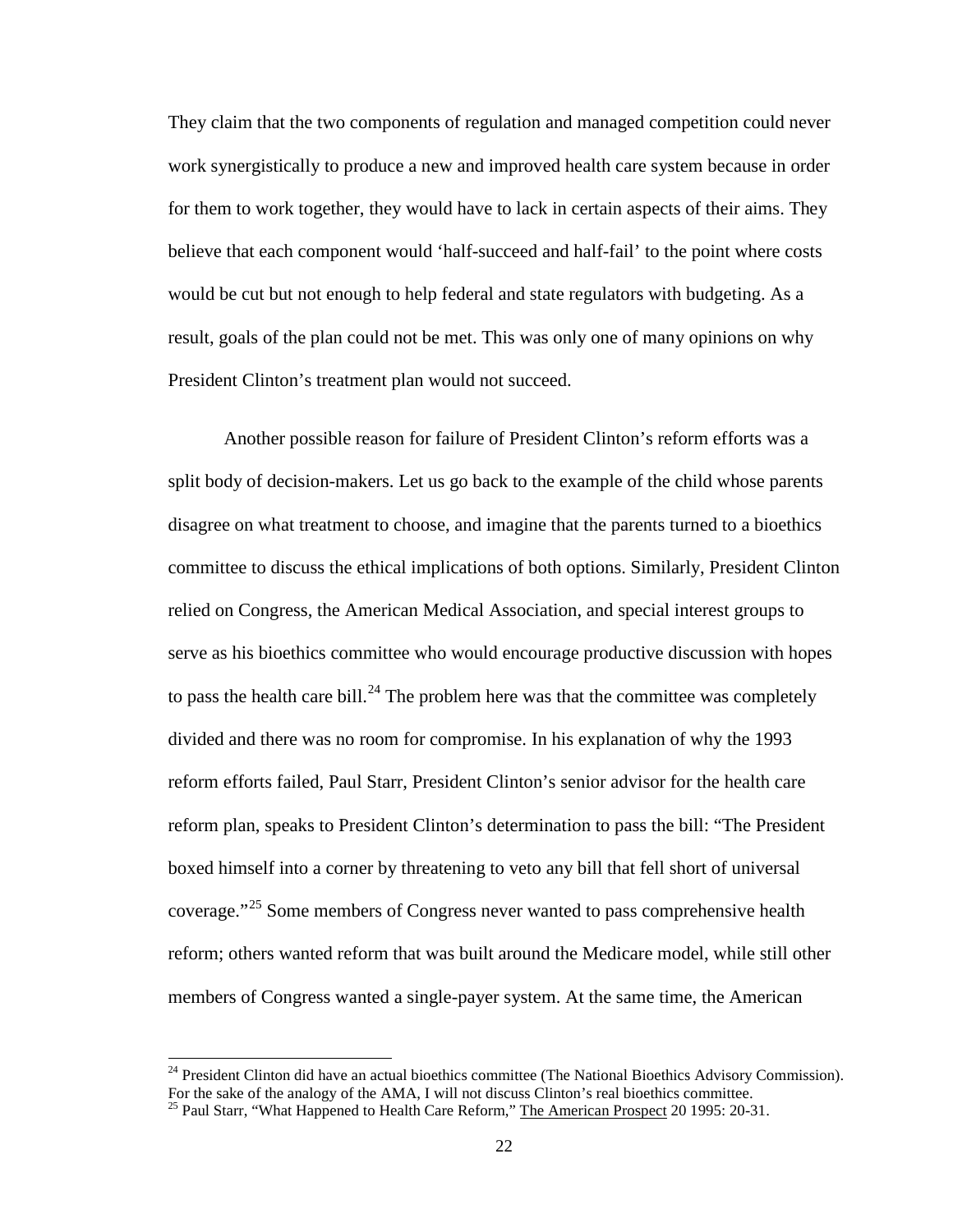Medical Association (the main opposition of previous reform efforts as early as the 1940's) surprisingly supported both an employer mandate and universal coverage. Still, midterm elections coming up in 1994 put pressure on members of Congress and as a result, Clinton's administration lost their support.

Evaluating the course of President Clinton's health plan as a treatment plan for the health care crisis, his diagnosis of the country was correct. I also believe he appropriately addressed the correct symptoms in his treatment plan. However, the problem was his timing in establishing the plan for treatment. When he was brought into office, President Clinton faced problems other than the health care crisis. The economic recession of 1990-1991 was a priority that he had to address before moving to the health care crisis. By the time that he could propose the health care bill before the House of Representatives, it was too late to gain everyone's support for the comprehensive reform. Within the doctor-patient relationship, I believe that the patient (as represented by members of Congress also suffering from the health care crisis) refused the treatment. The treatment proposed by Clinton may have been adequate, but if the patient refuses the treatment, the condition will continue to worsen.

What happens when a physician proposes a treatment plan for a patient's condition but the patient believes it is too late to implement? The disease has already spread throughout the body and thus the treatment might not be strong enough to work. Either the patient's condition will continue to deteriorate, making a successful treatment more unlikely as time goes by, or the patient will die because the disease has progressed to the point where treatment would be futile. From the beginning of the United States health care crisis the condition continued to worsen over time. By the end of President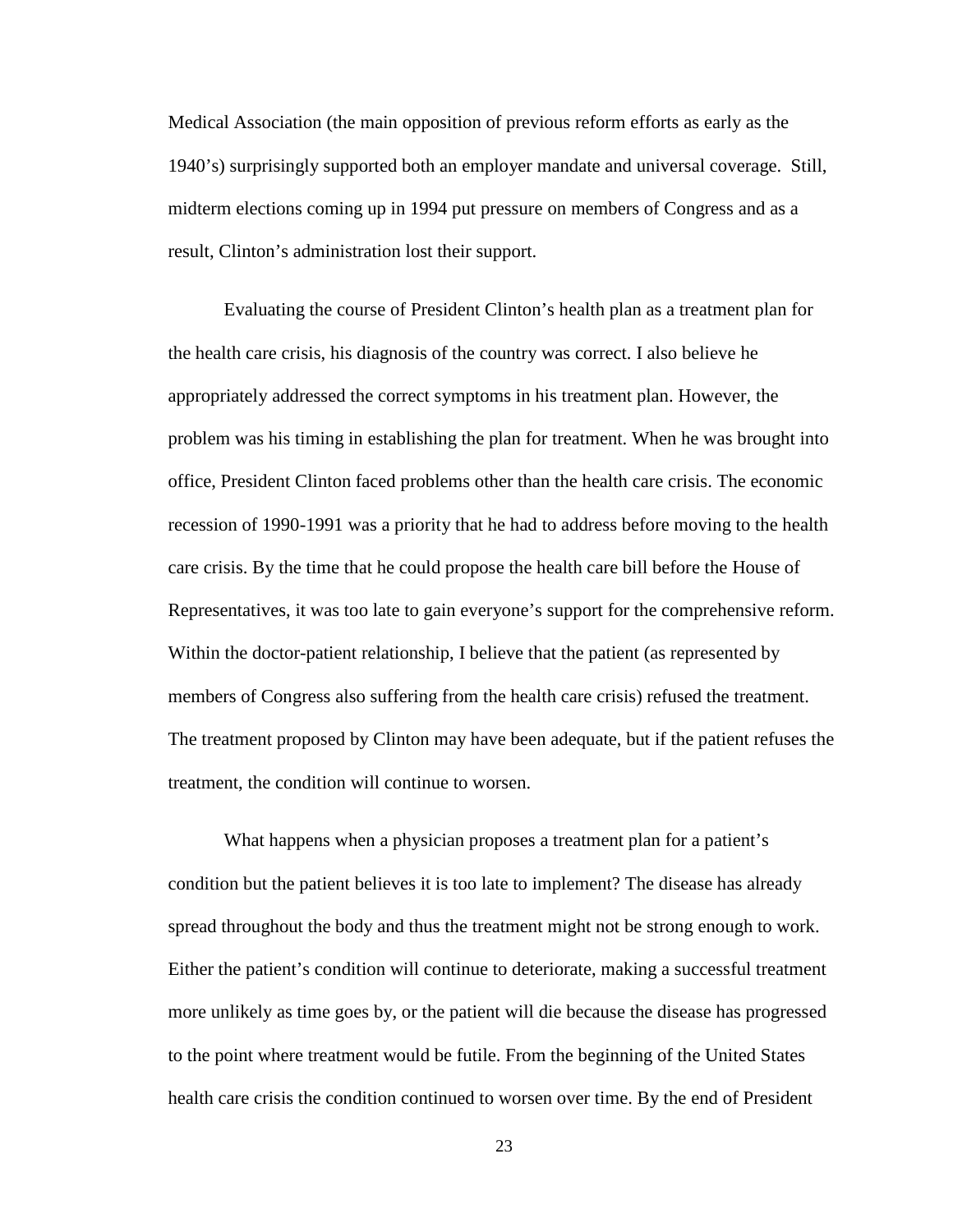Clinton's eight years in office, 16% of the country was still uninsured and health care costs were still rising. The graying population mentioned earlier was continuing to grow, as people were living longer because of improved medical technologies. As a result, the number of Medicare beneficiaries continued to grow. In 2007, the Medicare Board of Trustees issued a "Medicare Funding Warning" as total Medicare spending increased from \$217 billion in 2001 to \$4[26](#page-27-0) billion in 2007.<sup>26</sup>

With the failed attempt for reform in 1993, the 'patient's' condition would *continue* to deteriorate until March 22, 2010, when Congress passed President Obama's health care reform bill. Because the plan has not yet been fully incorporated into our current health care system, we have no way of knowing whether President Obama's treatment plan will successfully cure the health care crisis. Yet, for the first time in history most Americans will have access to health care, which seems promising for the country's condition. Compared to the history of the health care crisis, President Obama's proposal for reform legislation shows potential for successfully restoring the health care system. President Obama's speech proposing the reform bill will be further discussed in my analysis.

To continue the history of the health care crisis through the context of Arthur Frank's *The Wounded* Storyteller, the medical history of the health care crisis can also be regarded as an on-going narrative that continues to be told by those with the ability to cure the illness. In the case of the health care crisis, the Presidents all had an ability to cure the illness but were *also* suffering from the condition which gives them the role of the

<span id="page-27-0"></span><sup>&</sup>lt;sup>26</sup> Kaiser Family Foundation, "Medicare: A Timeline of Key Developments," 2010, 4 June 2010 <http://www.kff.org/medicare/timeline/pf\_05.htm>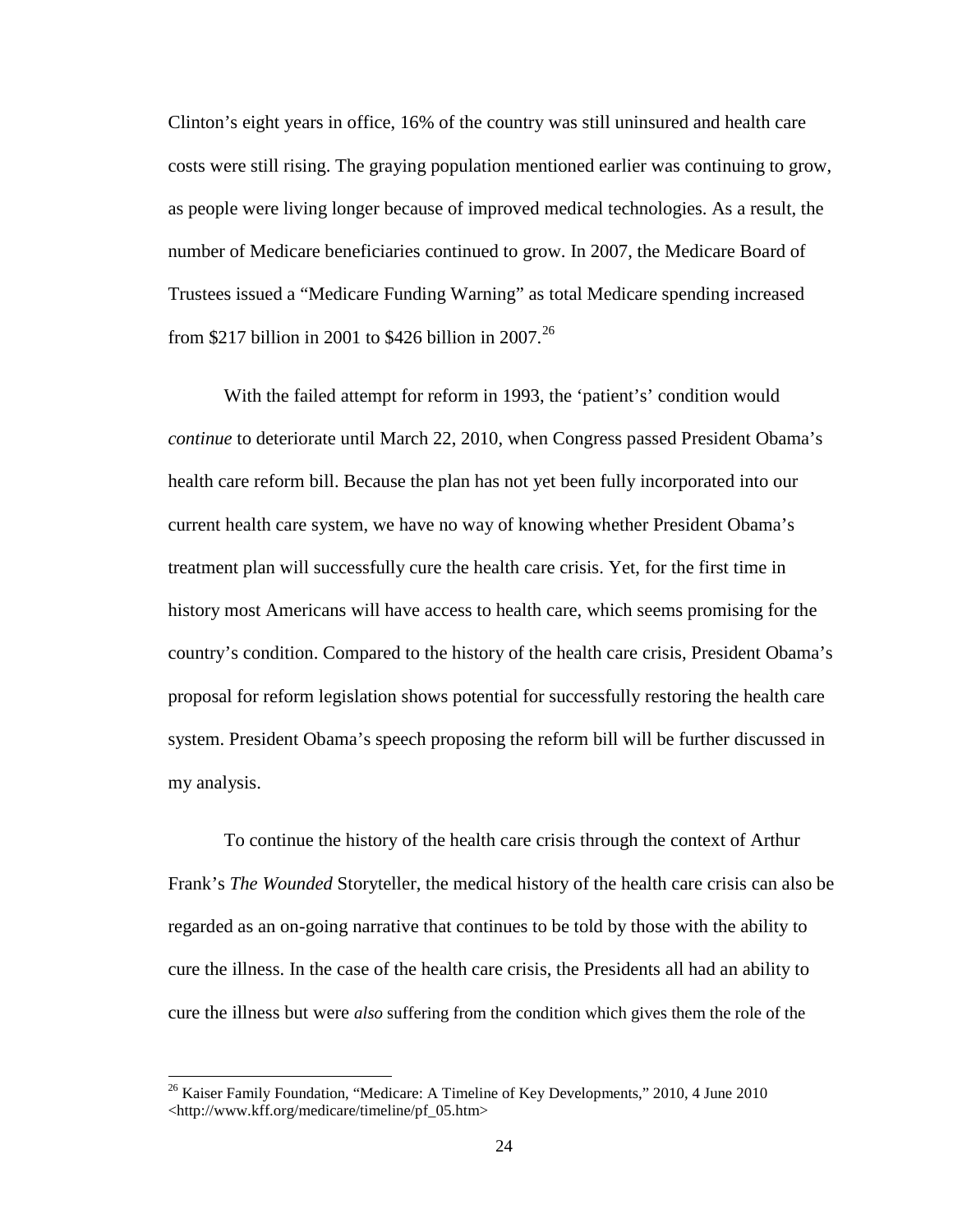storyteller. As I mentioned in the introduction, Frank's work introduced three types of narratives told by individuals suffering from illness. I have given a history of the health care crisis and the efforts to treat the disease; but I would like to point out that individuals such as Presidents Roosevelt, Truman and Clinton were all narrators of the story of the health care system. Thus their efforts have all contributed to and transformed the story that President Obama began to narrate when he gave his speech proposing the reform. I will provide a brief history of the health care crisis as it existed in a series of narratives told by the Presidents who made significant attempts to resolve the problems in health care. I discuss the different types of narratives more in depth in my analysis.

President Roosevelt's narrative began as a chaos narrative. He entered office shortly after the Great Depression began and therefore faced an economic catastrophe. However, after political victories of the New Deal the American economy was on its way to restoration, transforming President Roosevelt's narrative into a quest. By 1935, he initiated a brand new version of health care through the Social Security Act, which would later help fund even more progressive modes of health care through Medicare and Medicaid. Once Americans began recovering from the Great Depression, health care had been somewhat restored at least through Social Security. As a result, the population became better off than they were before the Great Depression. The fact that the population ended up in a *better* state with a *new* health care system than before the Great Depression makes Roosevelt's narrative a quest. Even though President Roosevelt was unsuccessful in passing the National Health Act of 1939, he began the narrative that would dictate the status of the health care system.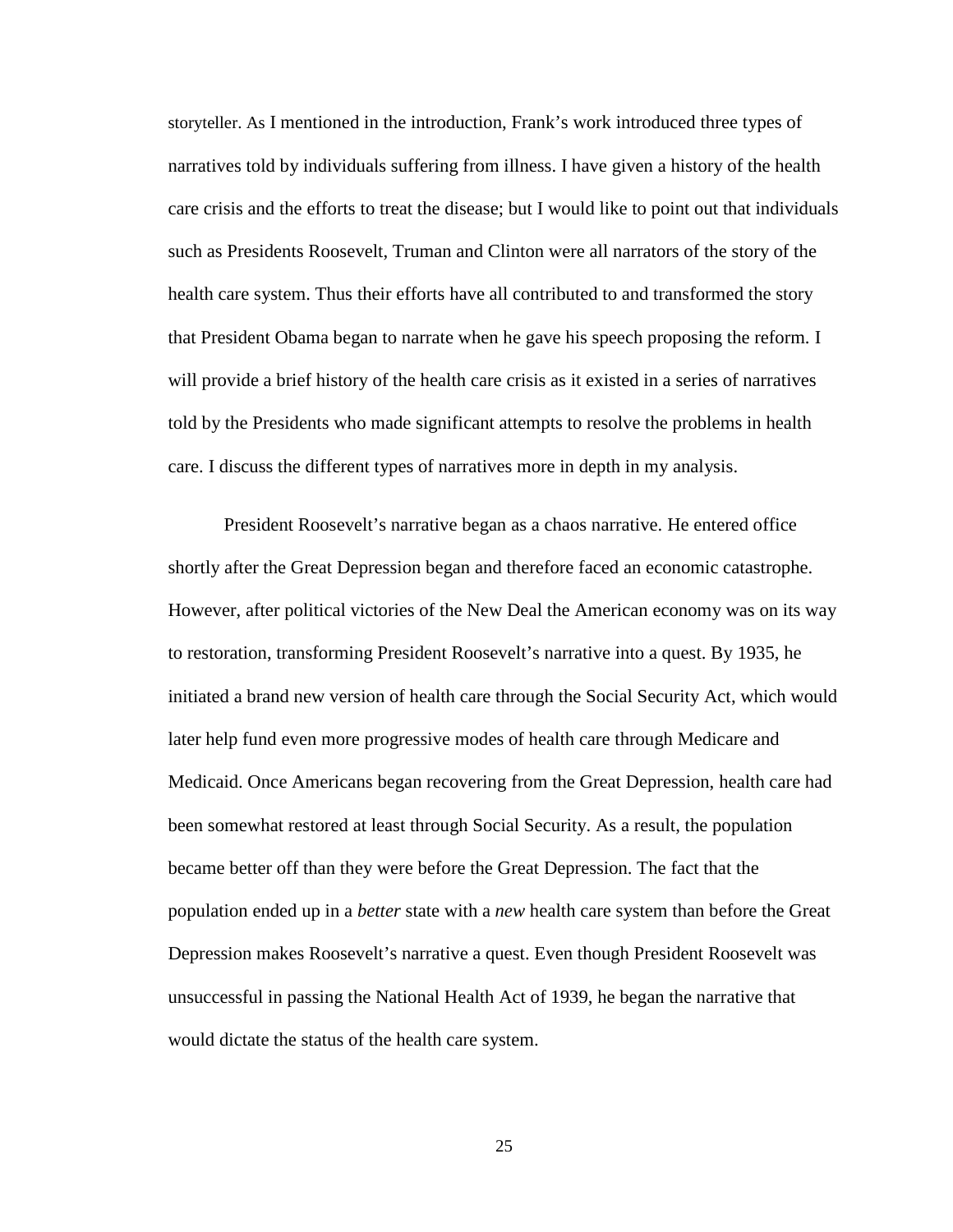President Truman continued the quest narrative in his repeated attempts to introduce national health insurance. As previously discussed, various organizations were able to prevent the initiation of national health insurance programs, including the American Medical Association. After several failed attempts to propose national health programs, President Truman should have found himself telling a chaos narrative of the health care crisis, because the one solution he thought could cure the disease was consistently turned down. However, I think that his determination and resolve in trying to introduce national health care is characteristic of a restitution narrative because it was an attempt that would restore the country to the same success and prosperity that was before the health care crisis. The restitution narrative can be characterized by hopes and intentions that health will be restored to what it was before the illness began; but I will have more to say about this type of narrative later in my discussion.

President Johnson continued the narrative of the health care crisis as a quest while he was in office by signing Medicare and Medicaid into law. Building from President Roosevelt's establishment of Social Security, President Johnson believed that Medicare and Medicaid would be the two programs that could save American health care. It seemed that these programs did in fact save health care and introduced the idea of national health care to the public in a new way. Once everyone saw how the Medicare and Medicaid programs functioned, more attempts at a national health program were introduced. However, a national health program was again turned down, and without it Medicare and Medicaid would not remain successful. Consequently, the quest narrative turned into a chaos narrative as the health care status became a crisis.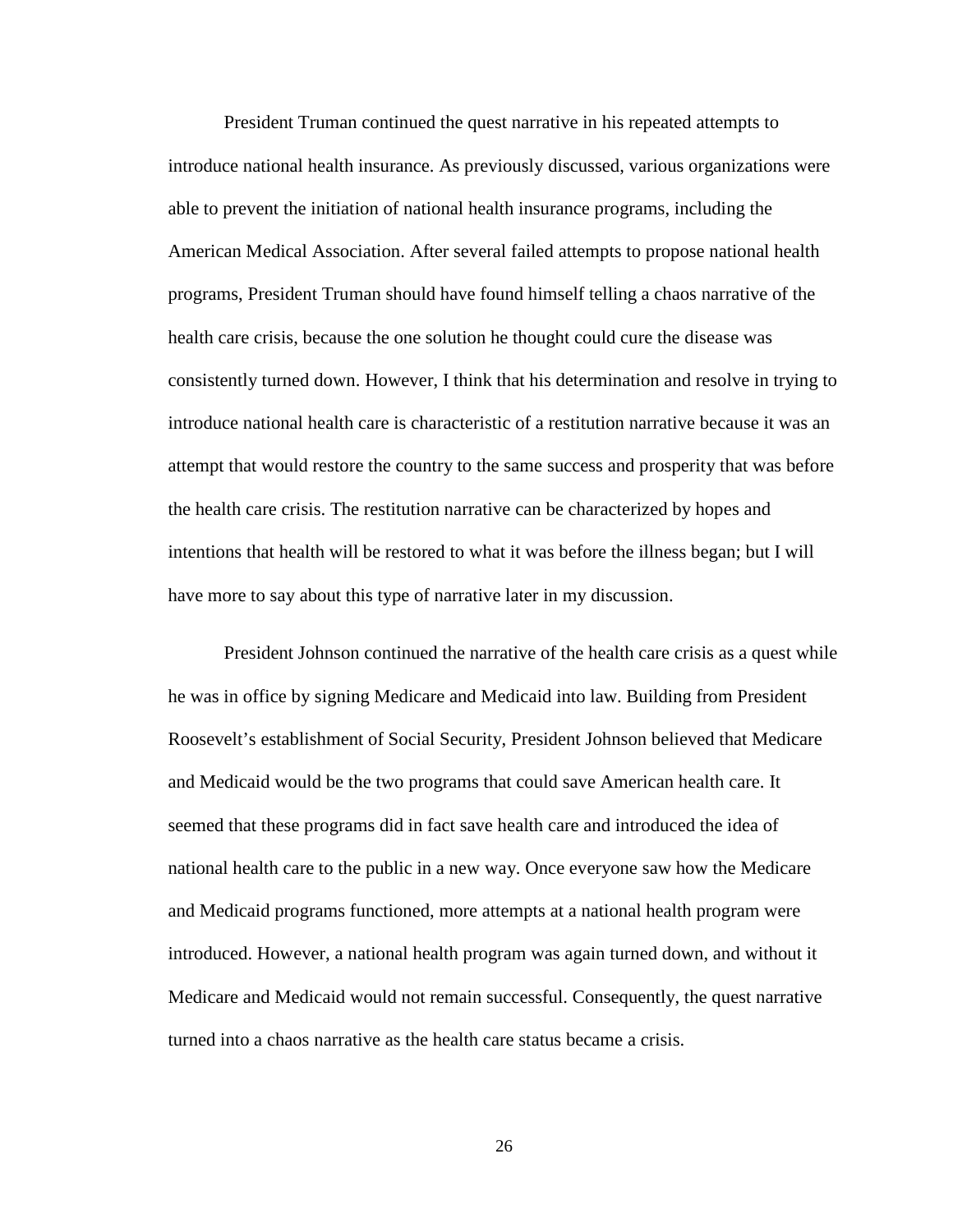As the chaos narrative of health care continued, President Clinton attempted to resolve the health care crisis with the Health Security Act. As discussed, this treatment would completely refurbish the health care system and implement new methods for providing quality health care to all Americans. When this program failed, it seemed that health care reform legislation, and more specifically national health care, would never be passed. When President Obama took office in 2009, he began with the chaos narrative that was carried on through the history of the health care crisis. It is a narrative that will be discussed further in my analysis of the context of the doctor-patient relationship and Frank's work.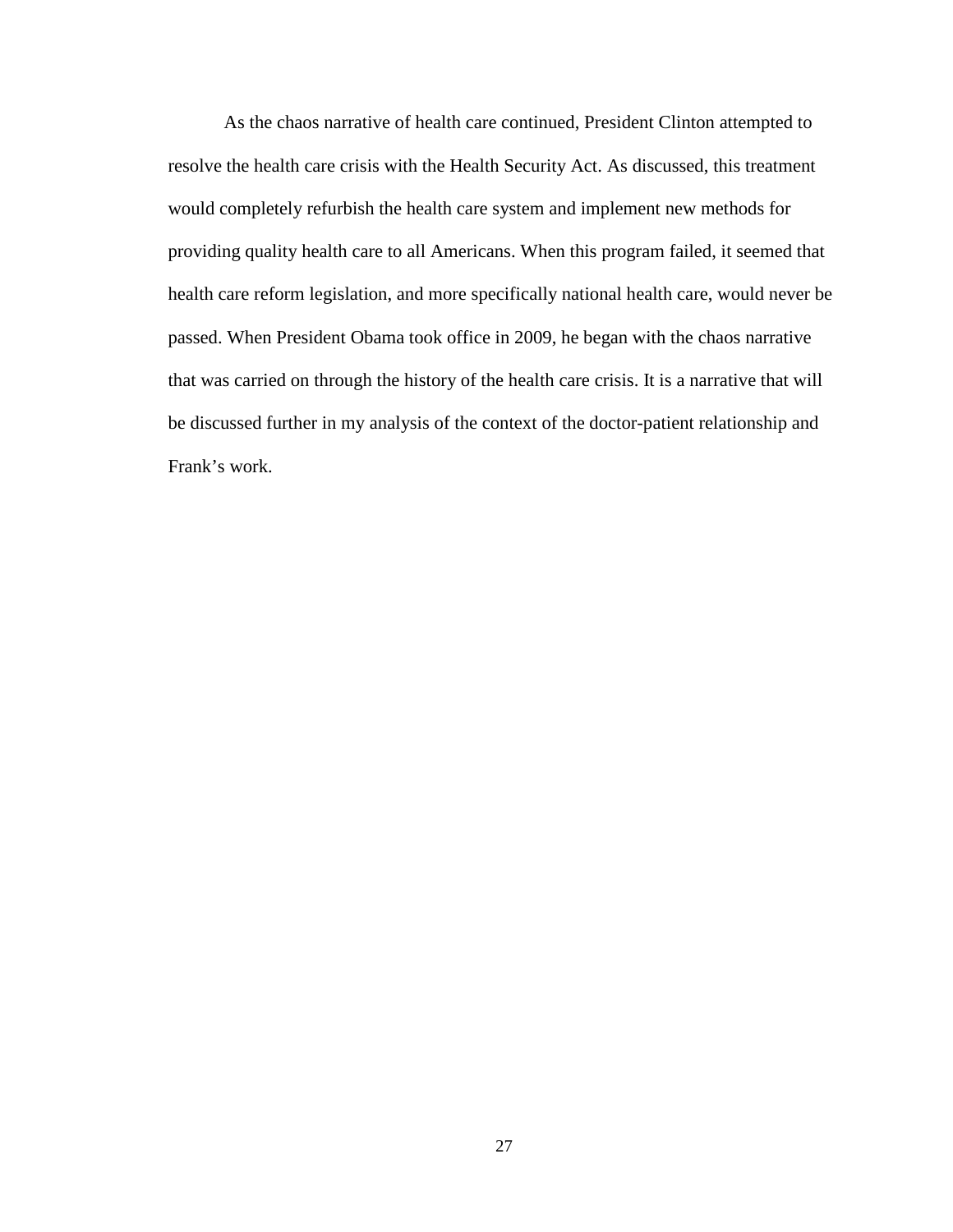### CHAPTER THREE

### ANALYSIS:

## THE ANALYSIS OF THE SPEECH IN THE CONTEXT OF THE DOCTOR-PATIENT RELATIONSHIP AND FRANK'S *THE WOUNDED STORYTELLER*

The classic doctor-patient relationship can be easily identified by the mechanism that is followed when a patient gets sick. First, a patient experiences pain, discomfort, or an abnormality that indicates that he is not well. Second, the patient will try to figure out the source of the illness through a doctor's visit or check-up. The doctor will conduct a medical exam on the patient to understand where the patient's complaints are coming from, after which the doctor will decide what steps should be taken to restore the patient's health. This may require lab testing (blood tests, tissue cultures, etc.) or it may require a follow-up exam after a short period of time to observe the progression of symptoms. Regardless, the patient typically follows the doctor's orders because he is a professional in the field of medicine whose primary goal is to act in the patient's best interest.<sup>[27](#page-31-0)</sup>

In a typical doctor-patient relationship, the physician plays the role of the professional who provides the diagnosis and recommended treatments while the patient usually plays the role of the responsible listener who follows the doctor's orders. However, in his work *The Doctor, His Patient and the Illness,* Dr. Michael Balint stresses that this relationship should never be one-sided. Instead, there should be mutual influencing so that as the patient learns more about his disease, the physician is also

<span id="page-31-0"></span> $27$  Samuel Bloom, The Doctor and His Patient: A Sociological Interpretation (New York: Russell Sage) Foundation, 1963) 96.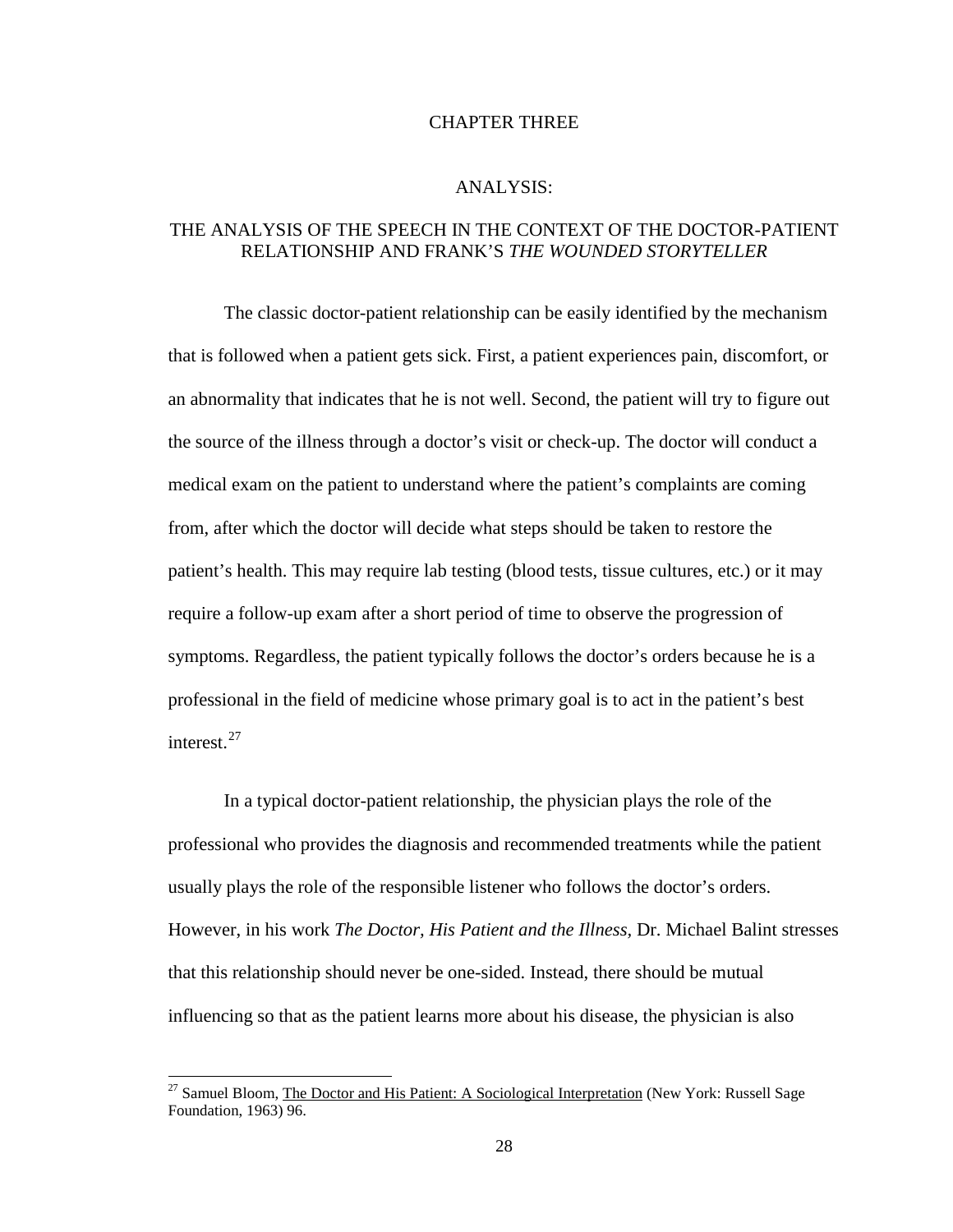learning about the patient, and they develop a better knowledge of each other.<sup>[28](#page-32-0)</sup> I will provide examples from President Obama's speech, showing how he plays the role of physician in a doctor-patient relationship with the country. More importantly I will demonstrate that the country also plays a major role in the relationship, allowing for mutual influencing as they work together to cure the disease, creating what Balint would define as a 'mutual investment company.'

He uses this phrase because the physician "gradually acquires a very valuable capital invested in his patient, and, vice versa the patient acquires a very valuable capital bestowed in his general practitioner."<sup>[29](#page-32-1)</sup> Over the course of their relationship, the physician is continuously learning important details about the patient through sharing experiences about the illness and various medical complaints. At the same time, the patient is learning what kind of help the physician is able to give and how important the physician will be in curing the disease. Balint refers to this association as capital assets belonging to both the physician and the patient. These assets are what make a 'mutual investment company' between the doctor and patient. It is important to understand that the doctor-patient relationship that I will discuss will rely heavily on this model of the patient and doctor working together through the illness.

There are other models of the doctor-patient relationship that I need to discuss to identify the specific model that I will use in my analysis. Different physicians may have different relationships with their patients. Balint's preference for the 'mutual investment company' may differ from another physician's preference for a relationship where he tells the patient what to do for treatment and requires little participation from the patient.

<span id="page-32-0"></span><sup>&</sup>lt;sup>28</sup> Michael Balint, The Doctor, His Patient, and the Illness (New York: International Universities Press Inc, 1957) 249.

<span id="page-32-1"></span> $^{29}$  Balint 250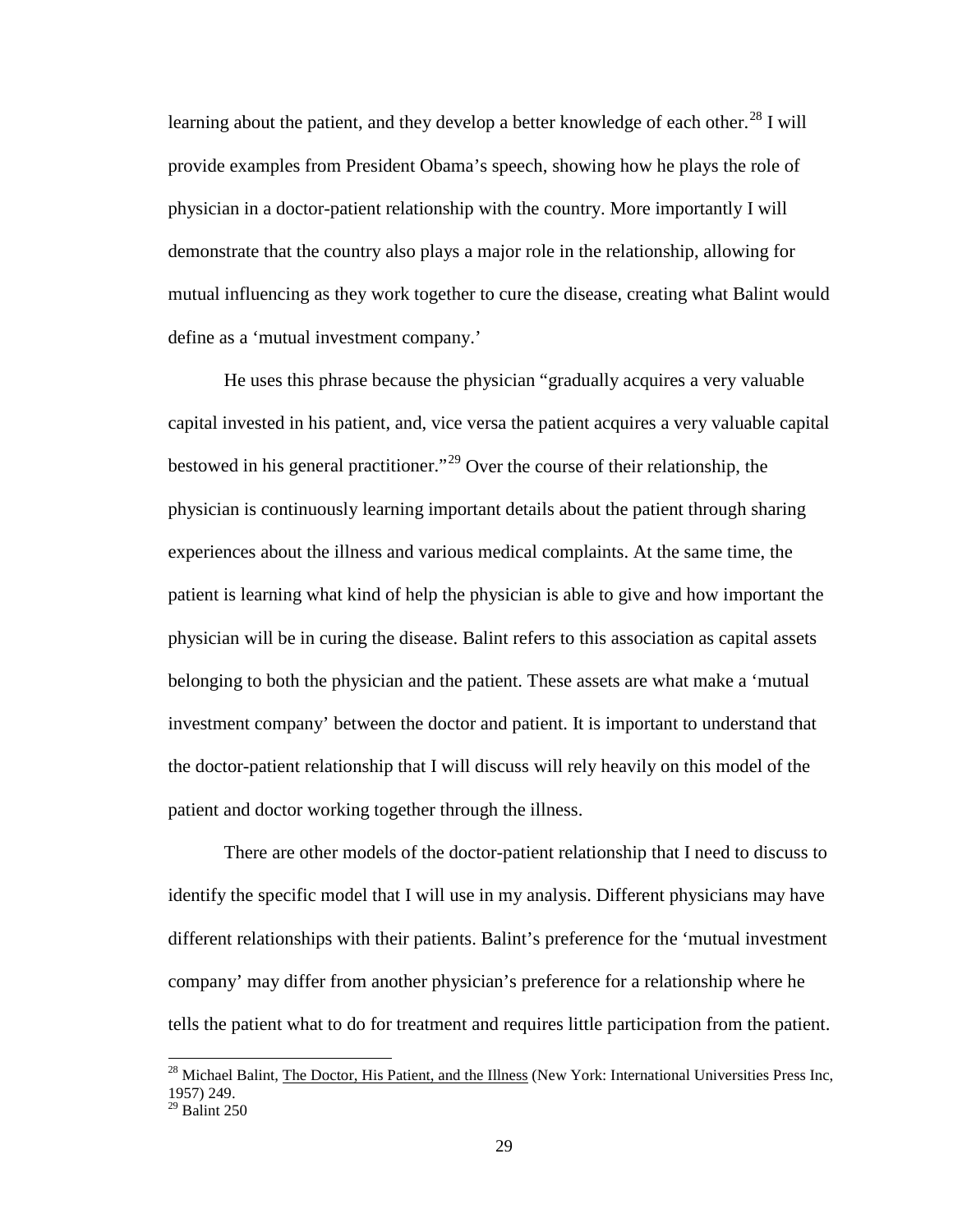Dr. Samuel Bloom identifies three distinct models in his work *The Doctor and His Patient*. The first model is the 'Activity-Passivity' model, typified by an active physician compared to a passive patient. In this type of relationship, the patient does not contribute to the treatment; rather, "the patient is more or less completely helpless and the physician does something to him."<sup>[30](#page-33-0)</sup> This relationship does not represent the President's relationship with the country because as a democracy, the country functions by actively participating in governmental regulations and enforcement through voting. Therefore it would be unlawful for President Obama to institute policy changes that he thought would fix the health care crisis without addressing and obtaining the approval of the country and members of Congress, who were elected by the country to represent the public in government.

The second model identified by Bloom is the 'Guidance-Cooperation' model. This model is characterized by a patient who is aware of all that is going on with the illness and treatment, but he does not participate in making any decisions. Rather, the patient is "expected to look up to his physician and to obey him."<sup>[31](#page-33-1)</sup> Bloom compares this model to a parent-child relationship, where the parent knows what is best and the child follows their direction. This model also does not represent the President's relationship with the country because the speech itself is a proposal asking for the country's participation in beginning health care reform. Without the country's full participation, the illness could never be truly cured. I will discuss this further in my analysis.

The final model mentioned by Bloom is the 'Mutual Participation' model, characterized by a "complex psychological and social organization on the part of the

<span id="page-33-0"></span> $\frac{30}{31}$  Bloom 40

<span id="page-33-1"></span>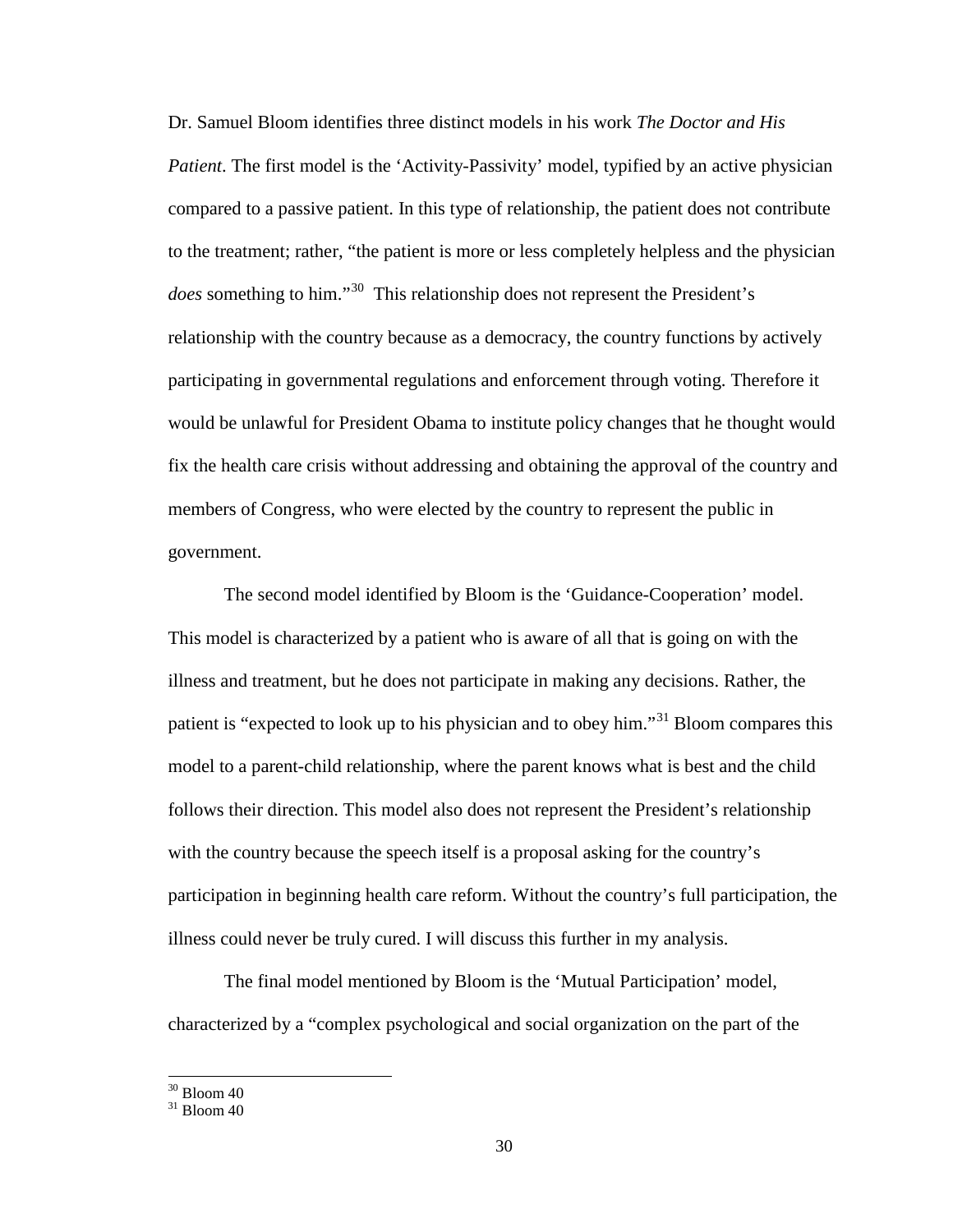patient" so that he can carry out the treatment program prescribed by the physician. This model is compared to a relationship of adult to adult where one adult has a specialized knowledge that can be applied to the other to help them.<sup>[32](#page-34-0)</sup> Comparable to Balint's model of a mutual investment company, this is the model of the doctor-patient relationship that I will be using in my analysis of President Obama's speech, because it focuses on the mutual involvement of the patient and physician in treating the disease.

The mutual participation model is necessary in the case of the health care crisis because a reform (or treatment) can only succeed with cooperation between the President and the country (or doctor and patient). For example, if a patient sees a doctor for diabetes mellitus, the doctor will probably diagnose the disease and educate the patient on consistently checking his blood glucose levels and regularly taking specific doses of insulin. The physician cannot be with the patient every day to check his blood glucose levels, and so the patient must actively participate in his treatment plan by administering their own insulin appropriately. Should the patient not comply with the treatment, the diabetes mellitus could progress to a more dangerous and difficult to manage illness with different consequences. The patient's cooperation and willingness to participate in the doctor-patient relationship is thus critical to a successful treatment for the illness. Similarly, the country's participation in the health care reform will also determine the success of President Obama's treatment.

In analyzing the speech and comparing President Obama's relationship with the country to a doctor-patient relationship, there are certain values that must be identified within the doctor-patient relationship I employ. The first of these values is respect for the

<span id="page-34-0"></span> $32$  Bloom 41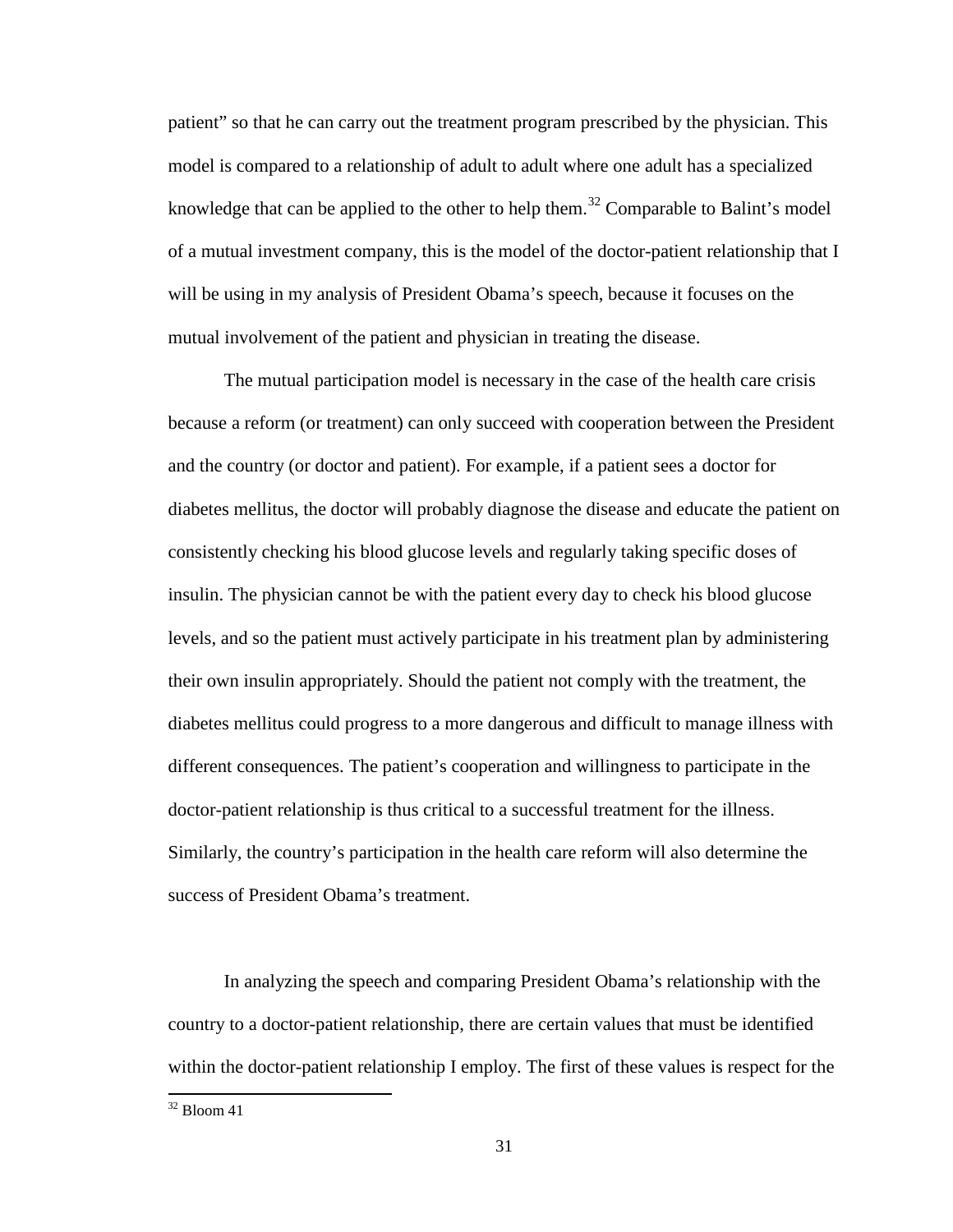patient's culture: an aspect of medicine that must always be addressed by the physician when making diagnoses and treatments. Medicine is strongly influenced by patients' culture, as we see in various cultures around the world, which all view medicine differently. For example, in the United States, a highly advanced medical technology, PET scanning, allows physicians to locate the exact spot of a tumor in the body of a cancer patient. At the same time that American patients are relying on this type of technology to save their lives, 80% of patients in Asian countries are relying on traditional medicine (including herbal medicines) for primary care.<sup>[33](#page-35-0)</sup> Traditional medicine is a part of the Asian culture; botanical agents are widely used to treat and/or prevent breast cancer and indeed have important effects on carcinogenesis (the beginnings of cancer). This method of treatment is less invasive and fits Asian cultural concepts of health and disease beterr than the aggressive treatments favored by America's "cancer-fighting" culture.

Different values in medicine are something that physicians must keep in mind when dealing with patients from different cultures. Some patients may appreciate the most advanced medical machines used to treat diseases while other patients want to rely on less invasive and herbal remedies for treatments; thus cultural influence affects the practice of medicine. As Bloom discussed in his models of a doctor-patient relationship, it is where medicine and culture meet that determine the health practices of a society, "From culture, therefore, institutional norms develop which prescribe and proscribe

<span id="page-35-0"></span> <sup>33</sup> World Health Organization, "Fact Sheet 134: Traditional Medicine," December 2008, 14 June <sup>2010</sup> <http://www.who.int/mediacentre/factsheets/fs134/en/>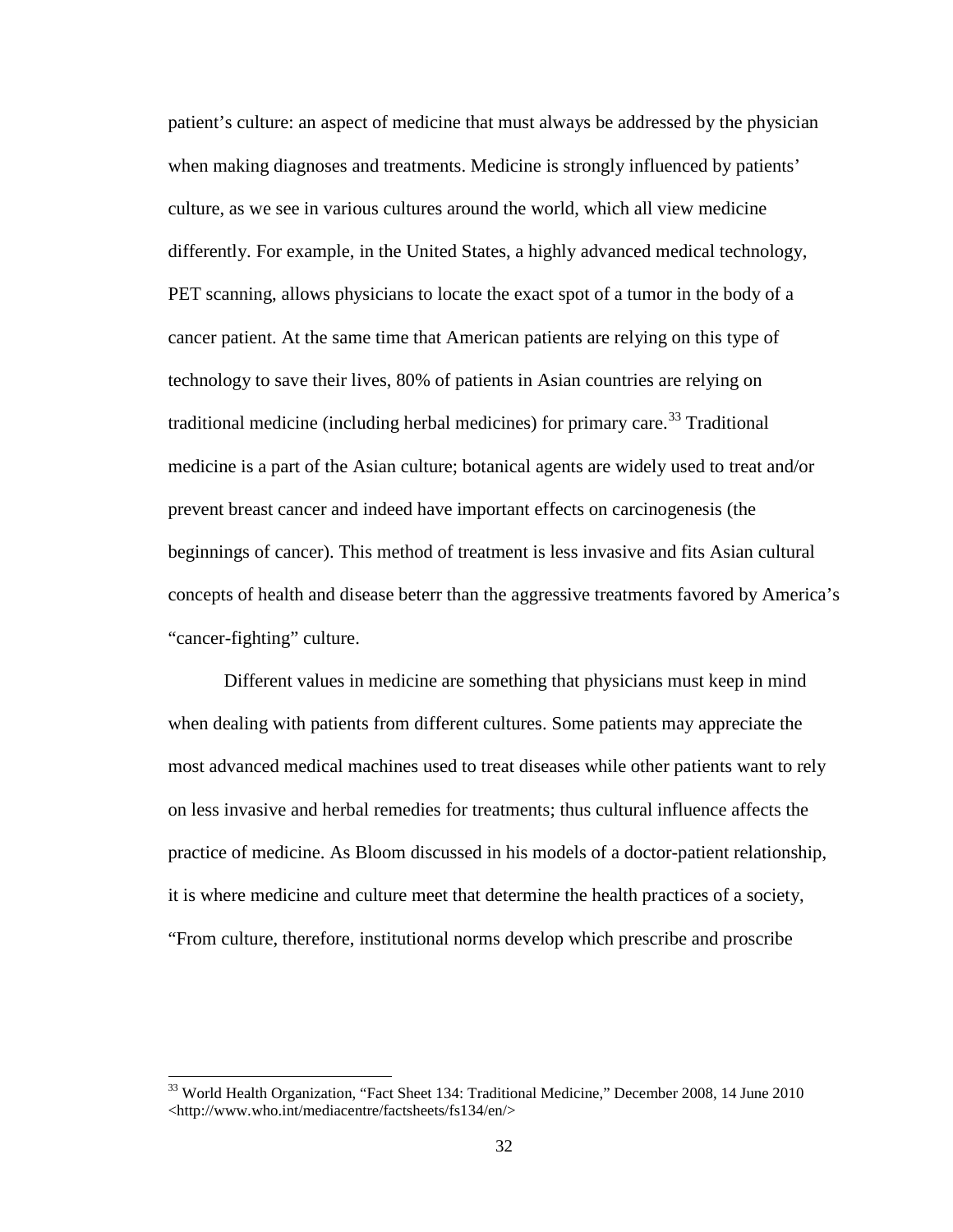behavior in illness. In every society, patterns of expected behavior form into definite social roles associated with the healer and the sick."<sup>[34](#page-36-0)</sup>

Because of the power that cultural influence has on medicine, doctors must be perceptive and willing to learn how to respond to various cultural backgrounds in their relationships with patients. In addressing the country on the health care crisis, Obama also had to address the culture of Americans. In his speech, President Obama frequently refers to the 'character of our country' in an attempt to capture the American culture. We might describe our culture as one of democracy where the people as a whole contribute to national policies via elected representatives. On the other hand, America has been labeled as a 'melting-pot' where many different cultures come together to form one big nation. Still, the one aspect of our culture that brings every individual together is the fact that we are a democratic nation; it is what we are known for. For Obama to propose a health reform that he believed would truly cure the illness of the country, he would have to build the treatment around the American culture and liberties that define the American way of life.

Obama successfully built the treatment plan around American culture as can be seen in his speech: "One of the unique and wonderful things about America has always been our self-reliance, our rugged individualism, our fierce defense of freedom and our healthy skepticism of government."<sup>[35](#page-36-1) [36](#page-36-2)</sup> In describing our culture in his speech, Obama has shown the country that he understands our behaviors and expectations of health care as Americans. Bloom compared culture to a blueprint that allows us to see patterns in

<span id="page-36-1"></span><span id="page-36-0"></span>

<sup>&</sup>lt;sup>34</sup> Bloom 67<br><sup>35</sup> Barack Obama. Speech on Health Care Reform. Washington, D.C. Appendix A Line 409.

<span id="page-36-2"></span> $36$  This quote from the speech may be interrupted many ways. I interpreted it as 'our rugged individualism' meaning Americans' individualism against other populations; rather than individualism between Americans.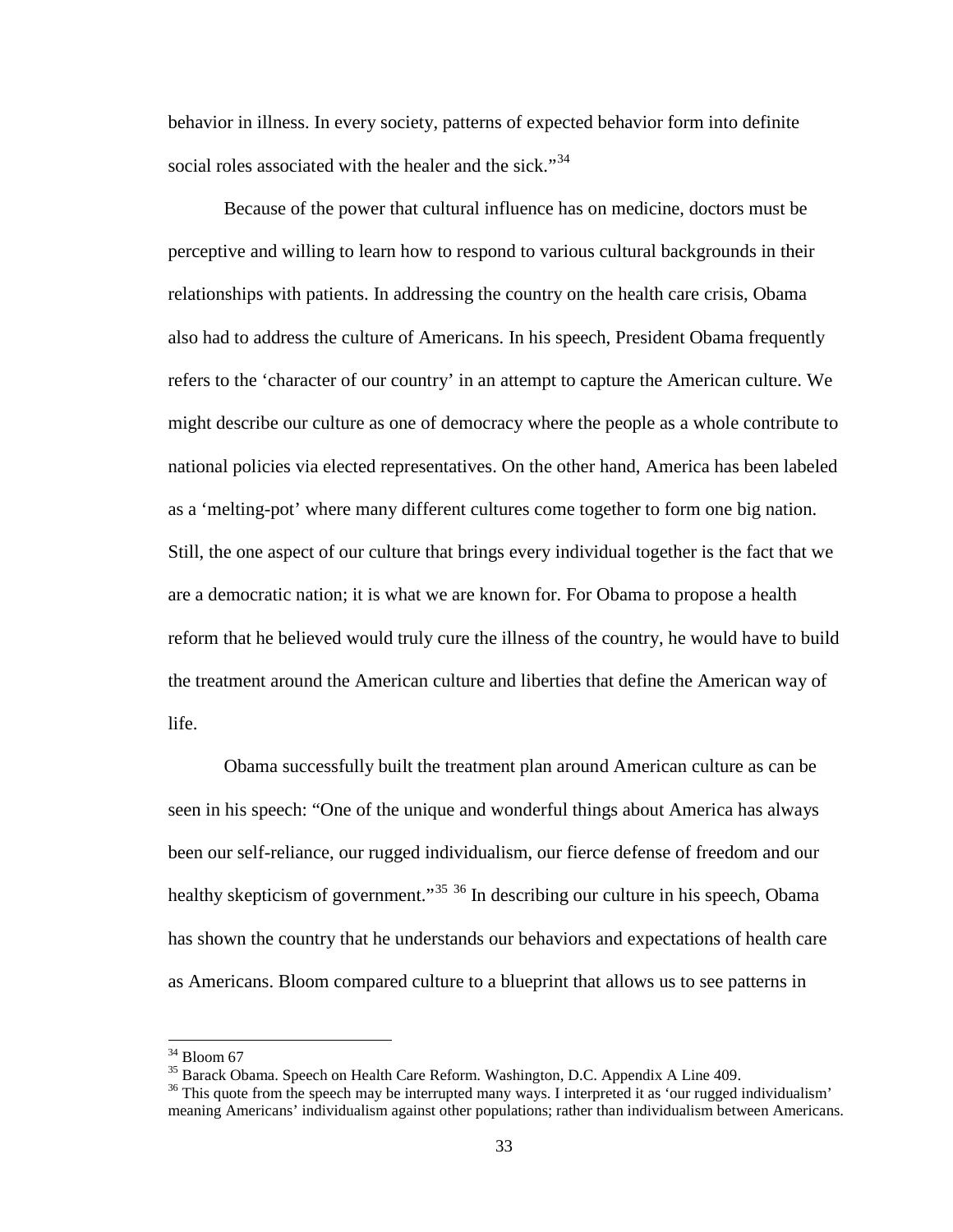individuals' behavior. Once a physician can recognize that pattern defined by a patient's culture, the physician has enhanced his relationship with the patient and can move forward with a successful treatment.

The President also acknowledges additional relevant aspects of American culture within his relationship with the country as he addresses the way Americans are expected to respond to the disease: "that concern and regard for the plight of others—it is not a partisan feeling. It, too, is part of the American character—our ability to stand in other people's shoes; a recognition that we are all in this together, and when fortune turns against one of us, others are there to lend a helping hand."<sup>[37](#page-37-0)</sup> Bringing attention to this aspect of the American character is significant in his attempt to propose the reform because by the time President Obama gave the speech in September 2009, the health care crisis had become one that left 47 million individuals without health coverage. In doing so, he created a type of support group in which all Americans may join together, because when 47 million Americans are without coverage every citizen is affected. The consequences of a growing uninsured population include an unhealthy nation as fewer people have access to medical care. If more people continue to lose their health coverage, society as a whole is affected, for example, by loss of productivity due to sickness and by the spread of disease to others. In addition, as I have mentioned, as the uninsured population grew in size, health care costs have grown exponentially. All of these consequences are reflected in the importance of Obama's calling to *all* Americans to come together for health reform.

President Obama acknowledges the culture of the American people one last time as he closes his speech when he asks for the country's support in his treatment plan. He

<span id="page-37-0"></span> $37$  Obama Line 436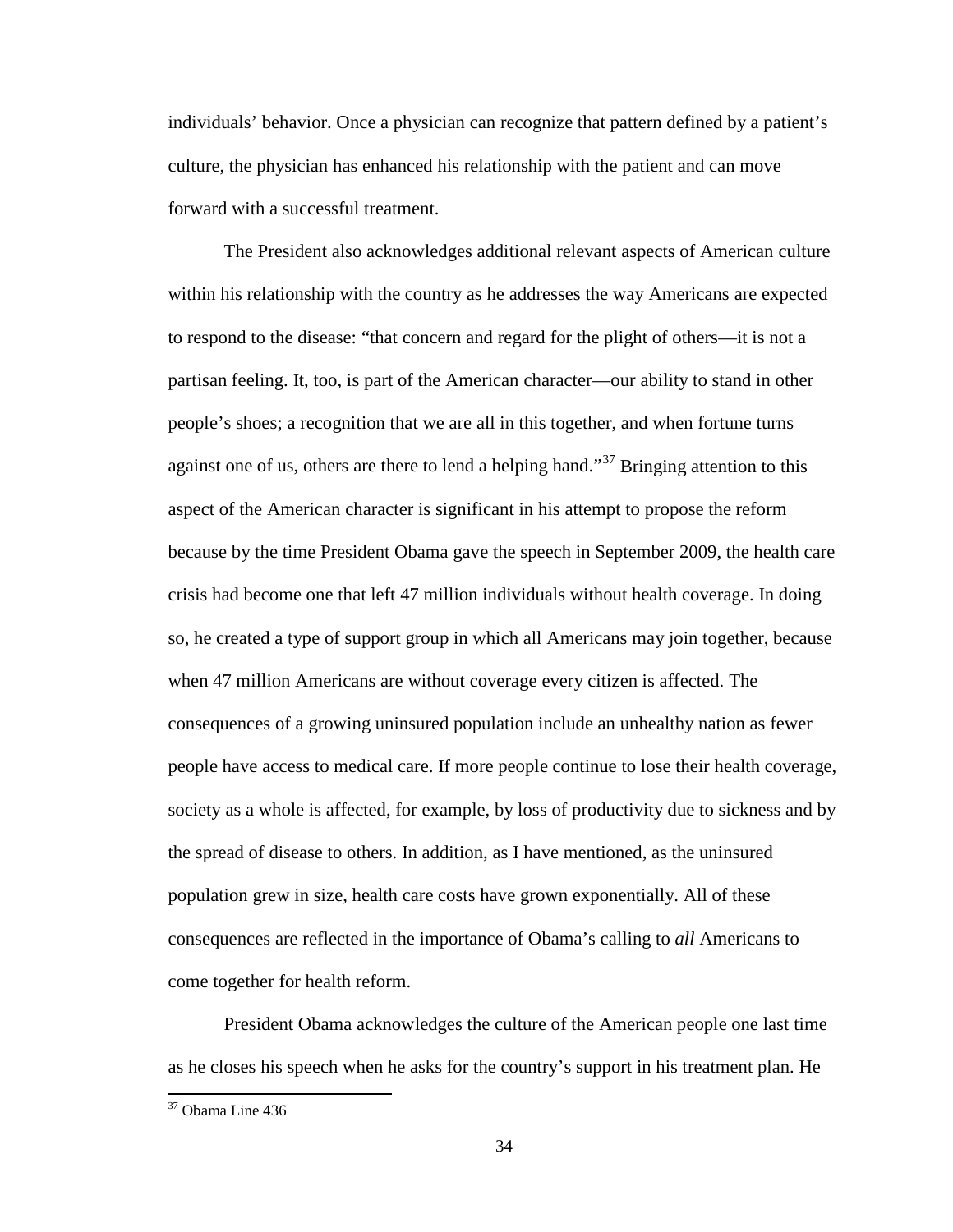stresses that he believes this treatment will work to cure the disease: "I still believe we can do great things, and that here and now we will meet history's test. Because that's who we are."<sup>[38](#page-38-0)</sup> Not only does President Obama pronounce the American tradition, but he makes himself a part of it. He never refers to the country as a separate body from himself; rather, he repeatedly uses the word 'we' in proposing the reform. In making himself a part of the American character, Obama enforces his relationship with the country which can lead to cooperation from the country in future plans for reform. In his work *The Management of the Doctor-Patient Relationship,* Dr. Richard Blum discusses the importance of doctors strengthening their relationship with patients. He says that "differences between the patient and other medical personnel in cultural or social-class background can account for misunderstandings which may lead to uncooperativeness."[39](#page-38-1) Blum shows that if the physician acknowledges cultural factors, the patient can feel closer to the doctor and is more likely to cooperate with the proposed treatment.

The second value in the doctor-patient relationship is trust. Because this speech had the potential to reform the entire health care system requiring immense changes to many people's ability to afford health care and responsibility to pay for it, President Obama had to speak to the country in a way that would earn their trust. This is similar to how patients must be able to trust their doctors before moving forward with any specific treatments.

Trust between a physician and patient can be seen as a universal aspect of medicine. Almost everywhere in the world the doctor plays the role of a healer: a professional with a comprehensive knowledge of medicine and thus someone that can be

<span id="page-38-0"></span> <sup>38</sup> Obama Line 471

<span id="page-38-1"></span> $39$  Richard Blum, The Management of the Doctor-Patient Relationship (New York: McGraw-Hill Book Company Inc, 1960) 110.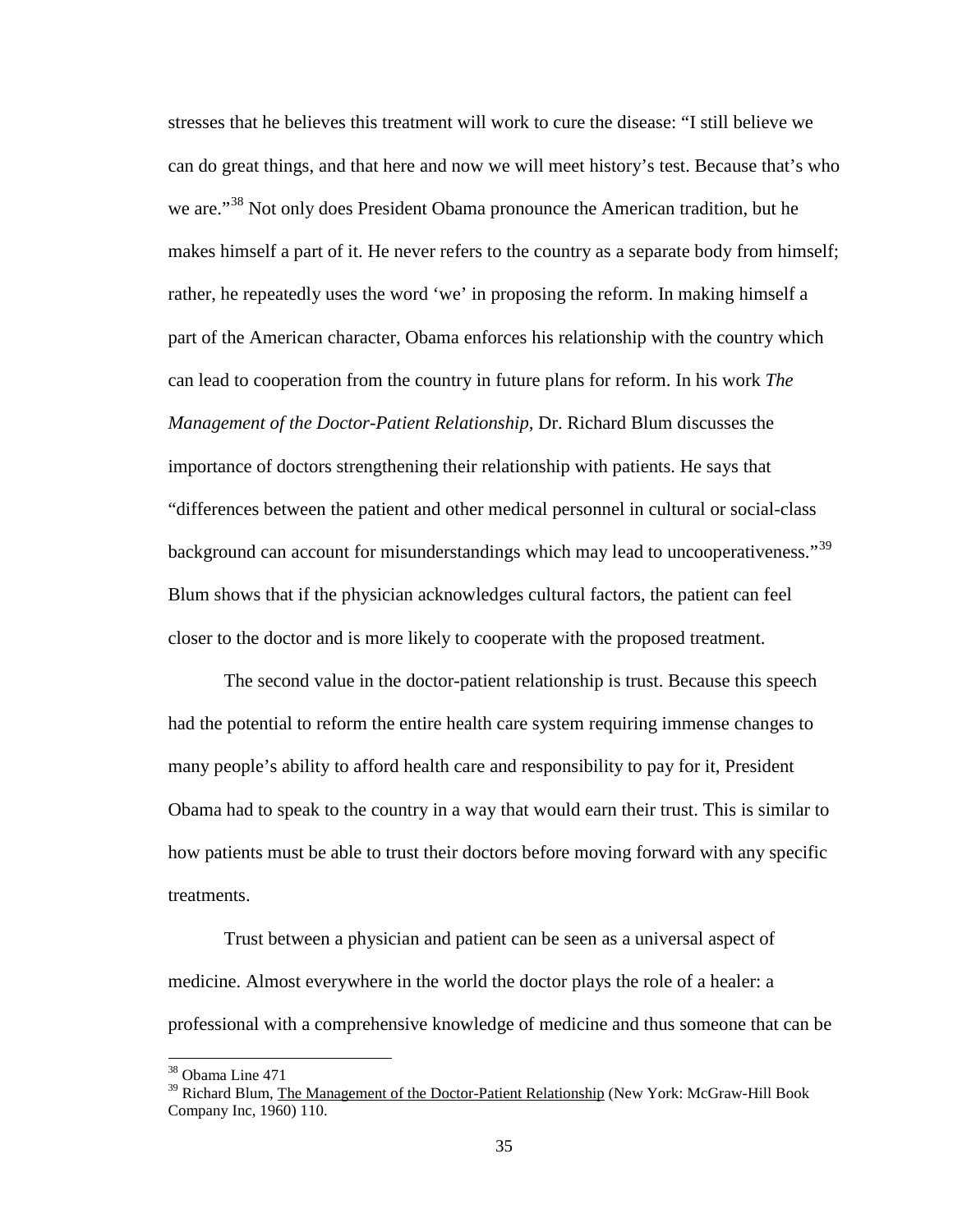trusted to cure the patient's disease. Trust is essential to a successful doctor-patient relationship because the patient is reliant upon the doctor to study, diagnose, and successfully treat the illness. As Dr. Blum mentions, "Implicit in the attitude of every patient toward the doctor is hope for and expectation of cure."<sup>[40](#page-39-0)</sup> The weight of responsibility that a physician carries has over time ranked doctors at the top of the scale of professionalism. This responsibility can also be seen in President Obama's role of the leader of the United States.

Three hundred million people rely on Obama to lead the country in many different political arenas: foreign relations, military forces, education, and most importantly health care. In his speech, Obama does not directly ask the country to trust him on his proposed reform. Rather, he reassures the public that the plan will only make everyone better off than they were before and that the health care system will become more secure and stable. He confidently announces the benefits of the proposed plan along with the need to begin reform efforts immediately. He argues: "The time for games has passed. Now is the season for action…Now is the time to deliver on health care," which shows everyone the confidence he has in his plan.<sup>[41](#page-39-1)</sup> There is no time to debate other treatments because he is confident his plan will work. He continues to build trust with the country as he says that "nothing in this plan will require you or your employer to change the coverage or doctor you have…What this plan will do is make the insurance you have work better for you…That's what Americans who have health insurance can expect from this plan—more security and more stability."<sup>[42](#page-39-2)</sup> Obama says all of this to reassure Americans that this treatment can only make our condition better. Moreover, the fact that

<span id="page-39-0"></span> $^{40}$  Blum 67<br> $^{41}$  Obama Line 116

<span id="page-39-2"></span><span id="page-39-1"></span> $42$  Obama Line 151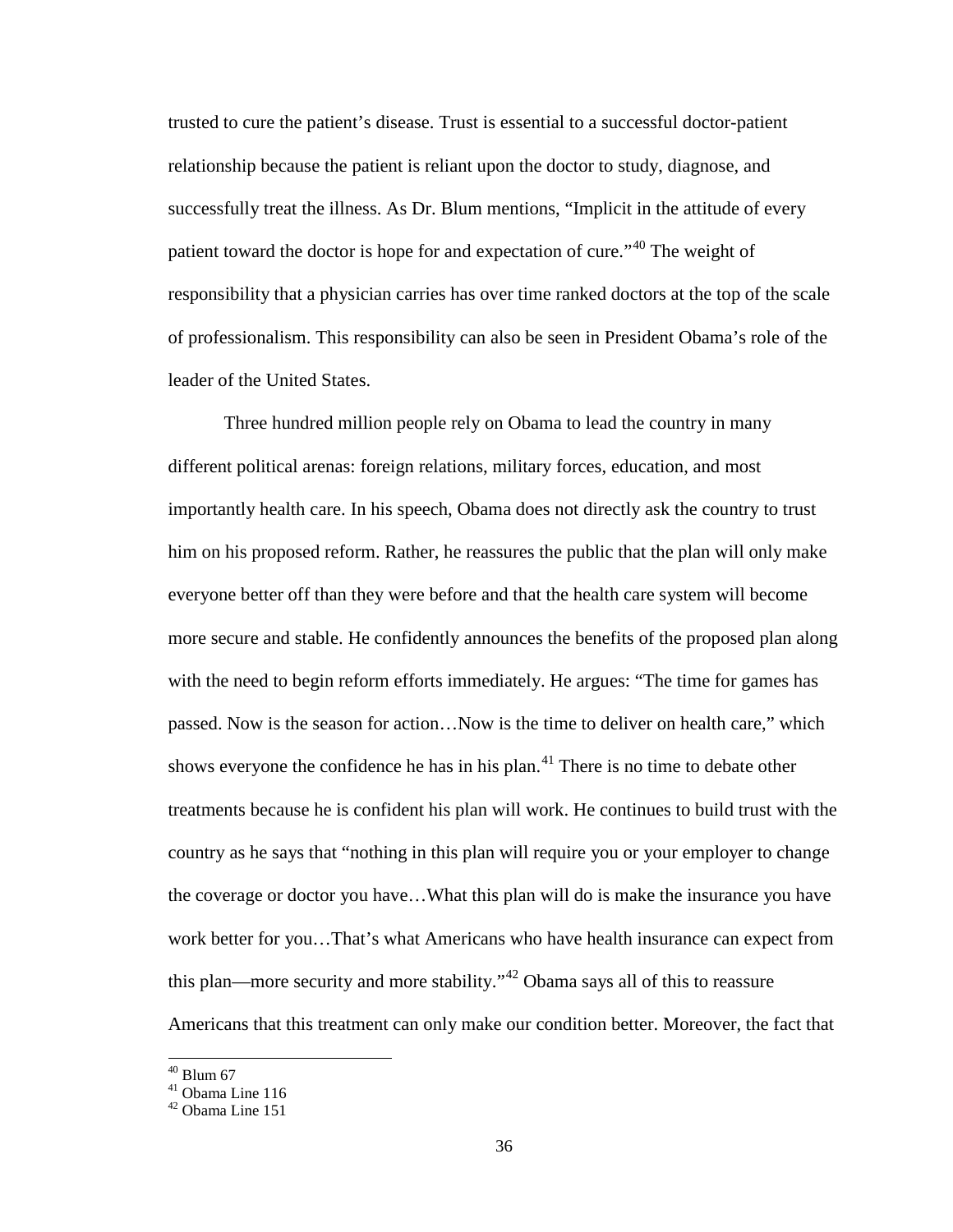he stresses urgency in treating the condition further enforces the trust that Americans should have in President Obama's treatment because he is confident that if we implement the treatment quickly before the condition worsens, the illness can be cured.

Another quality found within the doctor-patient relationship is the necessity that doctors play multiple roles. Doctors do not solely play the role of the healer and scientist. They also must comfort their patients and apply emotional skill in addition to their technical skill of medically diagnosing and treating patients. Medical training mainly consists of understanding the science within the human body: observe symptoms, identify the disease, and prescribe a treatment. Medical treatments are usually the result of the scientific method where after many systematic investigations and experiments, a positive result comes through and a new drug is produced to cure an illness. In addition to the medical sciences that make up doctors' profession, there is an emotional and psychological area of professionalism that they must also be trained in to have a successful relationship with their patients.

Many physicians can handle bad news and diagnoses because that is what they do day after day. Patients, however, see illness as an interruption in their lives. I will elaborate on this further when I discuss Frank's theory of narratives. Patients are never truly prepared to be given bad news. Therefore, patients rely on doctors not only to deliver the medical facts but to also provide a sense of comfort and emotional support. Balint stresses this facet of the doctor-patient relationship in expressing the importance of emotional support from the doctor that should accompany diagnosing an illness: "The only person who is always available, especially since the beginning of the National Health Service, is the doctor…In a very great number of cases the complaining itself is

37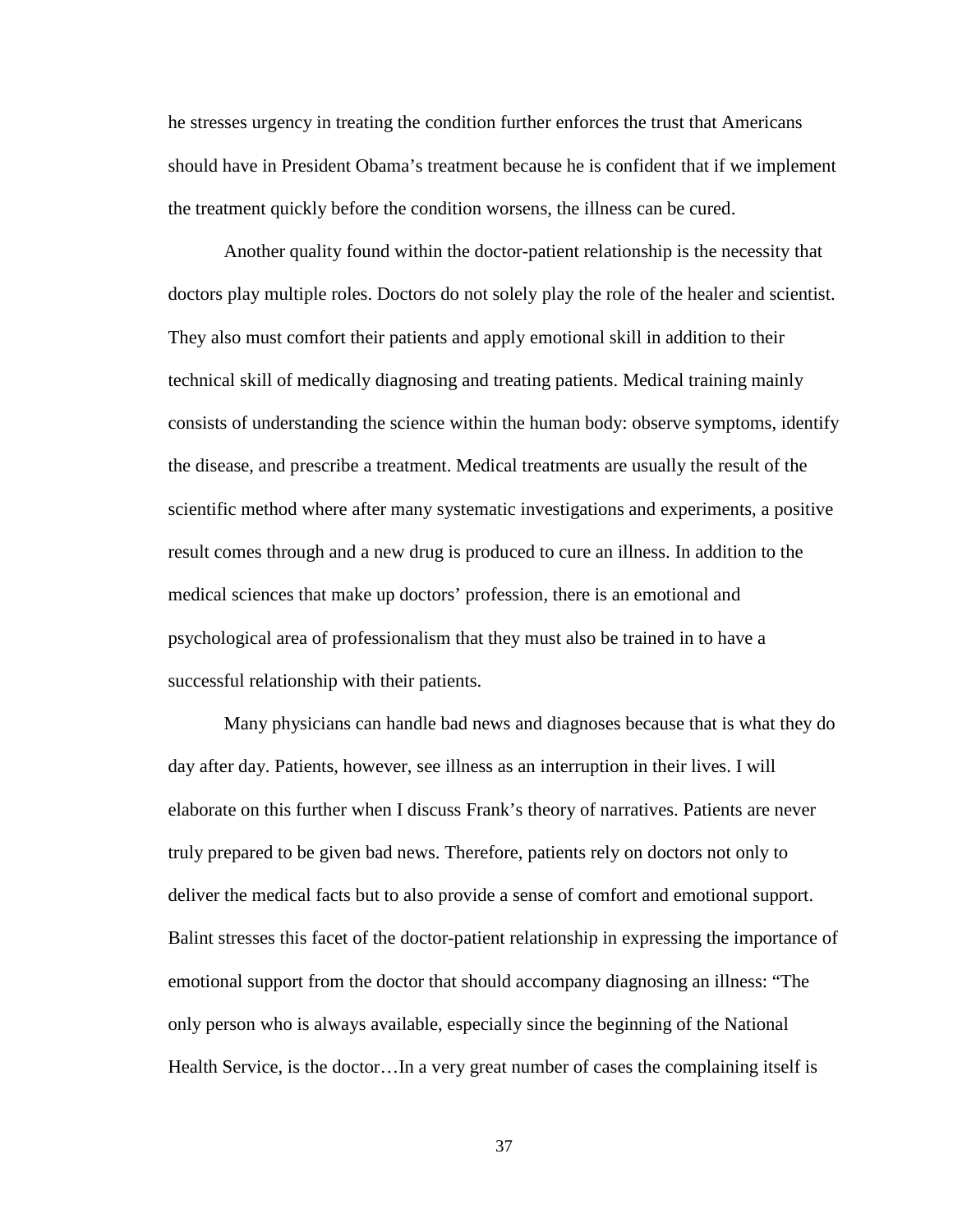the important thing, the symptoms at any rate in the 'unorganized' stage of an illness, are objectively irrelevant."<sup>[43](#page-41-0)</sup> It is important to see that the doctor now plays two roles with a patient: a scientist/healer and a listener/comforter. In playing both of these roles, the doctor must be able to recognize that his relationship with his patient consists of more than just a diagnosis and treatment.

Having discussed some of the necessary facets of the doctor-patient relationship including trust and the various roles of the doctor, I would like to introduce another aspect of the doctor-patient relationship, which I've termed the 'greater-than-this' concept. I've named this concept 'greater-than-this' because I've found that in many situations, including the health care crisis, the 'crisis' part is actually bigger than the illness itself. The physical aspects of disease can always be addressed by a physician, but the *other* aspects of the disease may not be. I just discussed the significance of doctors being able to provide comfort and emotional support, which sometimes is not a part of their medical training. Illness for many patients means a permanent change in their lives. Diabetes is a common example of an illness that requires the patient's life to change. Every day, the diabetic patient will have to check his blood sugar before and after eating a meal. He will also have to strictly keep up with insulin or other drug treatments. The same goes for patients with renal failure; every week they must go to the hospital for kidney dialysis, or they must receive a kidney transplant and follow a strict posttransplant drug regimen. I use these examples to show that the illness itself isn't always the only thing that should be addressed within the doctor-patient relationship. There are also emotional components and life-changing aspects of the situation itself that doctors

<span id="page-41-0"></span> $43$  Balint 225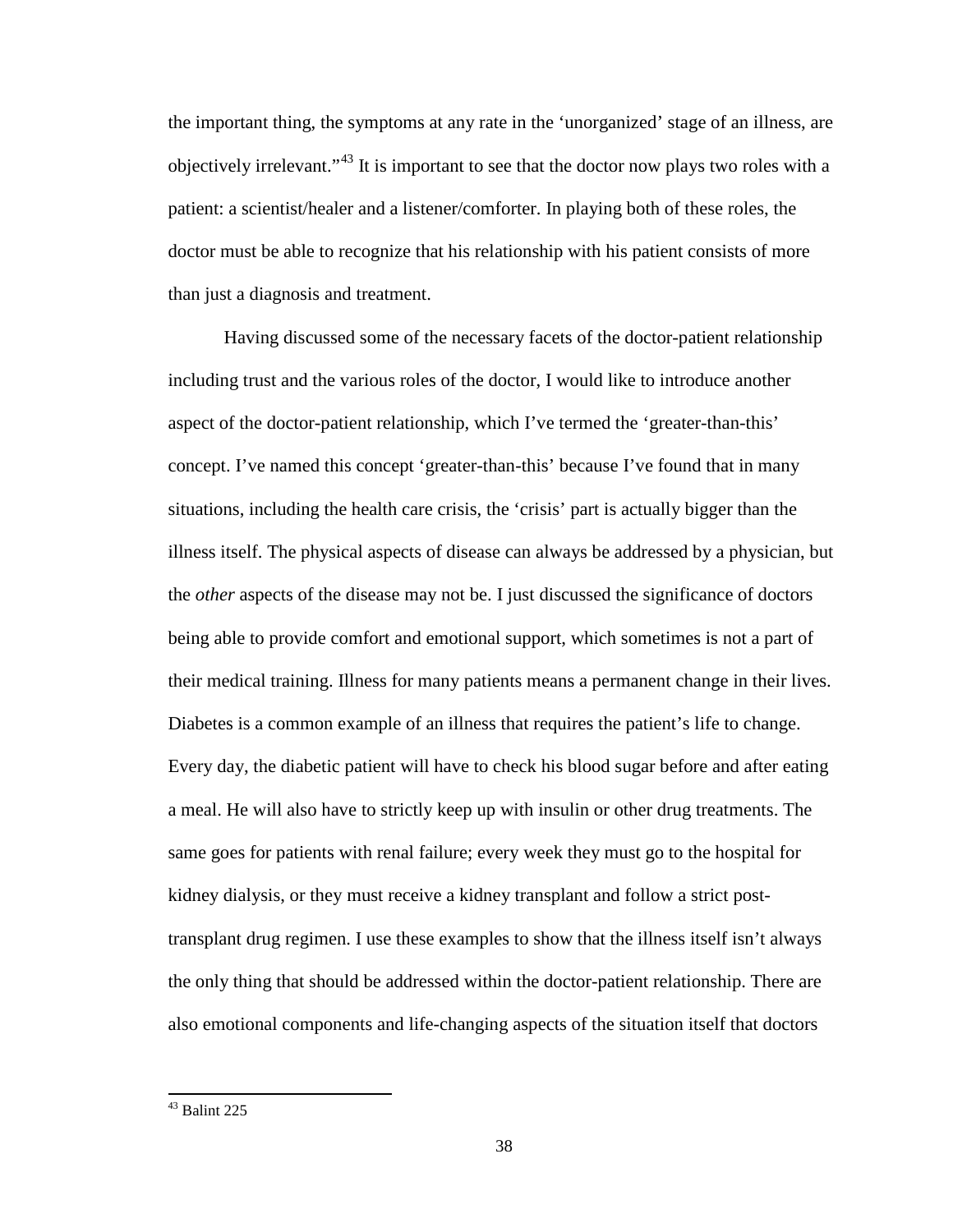must also deal with. Thus, the doctor and patient may see the 'greater-than-this' concept as they look beyond the disease itself to cure the patient.

I believe that President Obama certainly found the 'greater-than-this' concept in dealing with the health care crisis and addressed it in his speech. He mentions what will happen if we do not seek treatment immediately, but he also mentions why this treatment will not only cure the disease in the health care system but also save the country's founding principles. In his speech, Obama says "There are too many Americans counting on us to succeed—the ones who suffer silently, and the ones who shared their stories with us at town halls." He continues by quoting the late Ted Kennedy who also saw the 'greater-than-this' concept in health care reform, "'What we face' he wrote, 'is above all a moral issue; at stake are not just the details of policy, but fundamental principles of social justice and the character of our country."<sup>[44](#page-42-0)</sup> Here we see that Obama agrees with Kennedy that the health care crisis is definitely something that needs our attention and treatment, but it is not just to fix the health care crisis. It needs our attention because restoring the health care system reinstates the elemental principles upon which this country was built.

When President Obama mentioned that there were too many people counting on the success of the reform, he also captured the 'greater-than-this' concept in that everyone listening knew that this reform would be greater than themselves. Being a twenty-two year old who is still covered under my parents' health insurance, I understood the night I heard this speech that this reform is bigger than me. It is bigger than my family, my school, and my community. This health care reform would require a serious treatment of the health care system, but it would bring life-changing results for the entire

<span id="page-42-0"></span> $44$  Obama Line  $403$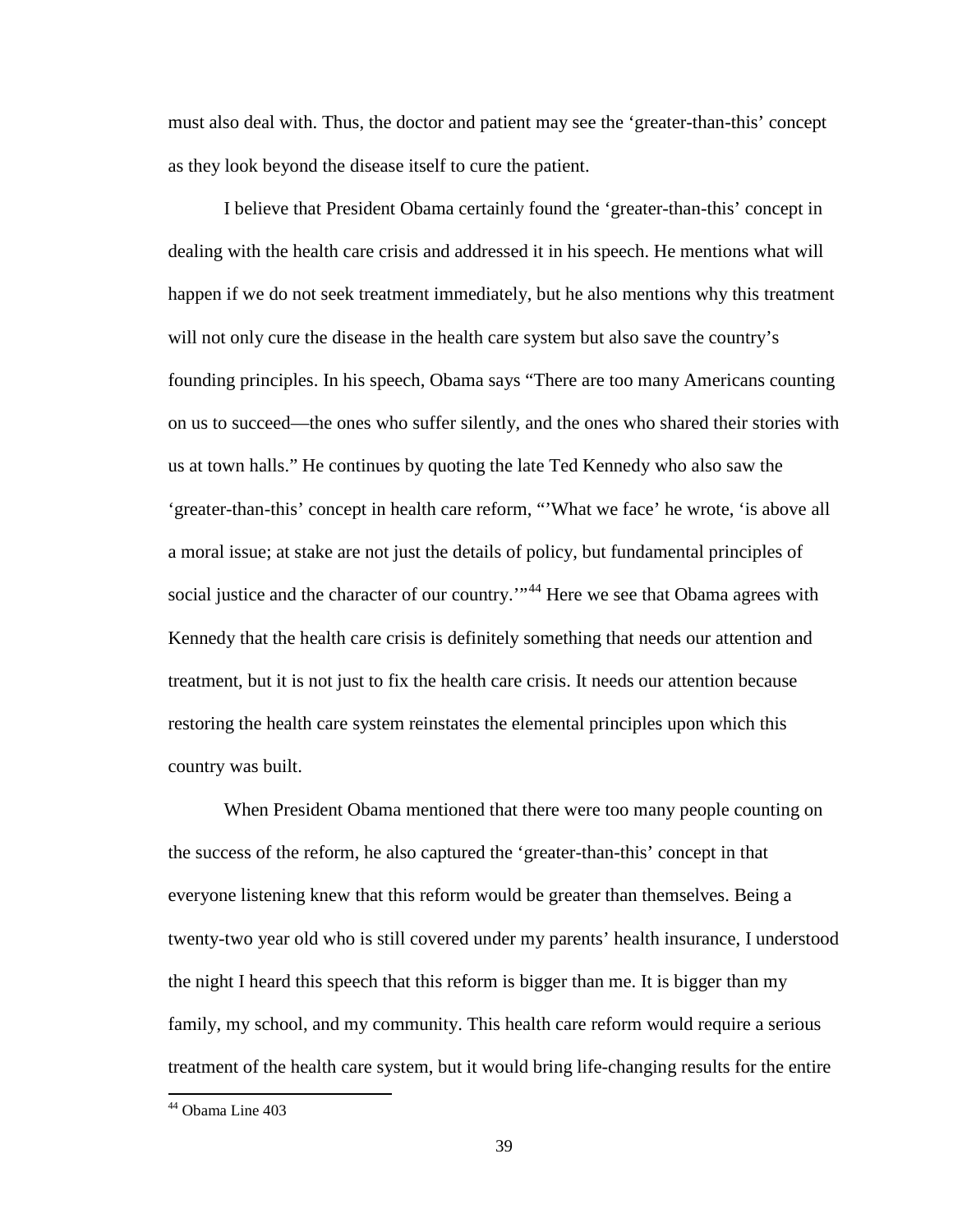country and for millions of people that I will never know or meet in my lifetime. The acknowledgment of the magnitude of a health care reform helped to put the President in a doctor's role while we listened as patients because it introduced us to the possible consequences of leaving the disease untreated.

Until this point I have discussed the qualities of the doctor within the doctorpatient relationship. Now I will focus on the qualities of the patient within the doctorpatient relationship. In identifying the patient's role in the doctor-patient relationship, I agree with Dr. Bloom's classification of patients as playing the "sick role." The 'sick role' is characterized as "a pattern of expected behavior with characteristic obligations and privileges."<sup>[45](#page-43-0)</sup> More specifically, Bloom shows that the sick role can be broken down into four distinct aspects: 1) exemption from the performance of normal social obligations, 2) exemption from responsibility for one's own state, 3) the sick person must be motivated to get well as soon as possible and 4) the sick person must seek technically competent help. This classification of the sick role can be found in Obama's speech as he addressed specific individuals suffering from the health care crisis.

President Obama mentioned two patients in his speech to give examples of people who would benefit from his proposed treatment, "One man from Illinois lost his coverage in the middle of chemotherapy because his insurer found that he hadn't reported gallstones that he didn't even know about. They delayed his treatment, and he died…Another woman from Texas was about to get a double mastectomy when her insurance company canceled her policy because she forgot to declare a case of acne. By the time she had her insurance reinstated, her breast cancer had more than doubled in

<span id="page-43-0"></span> $45$  Bloom 112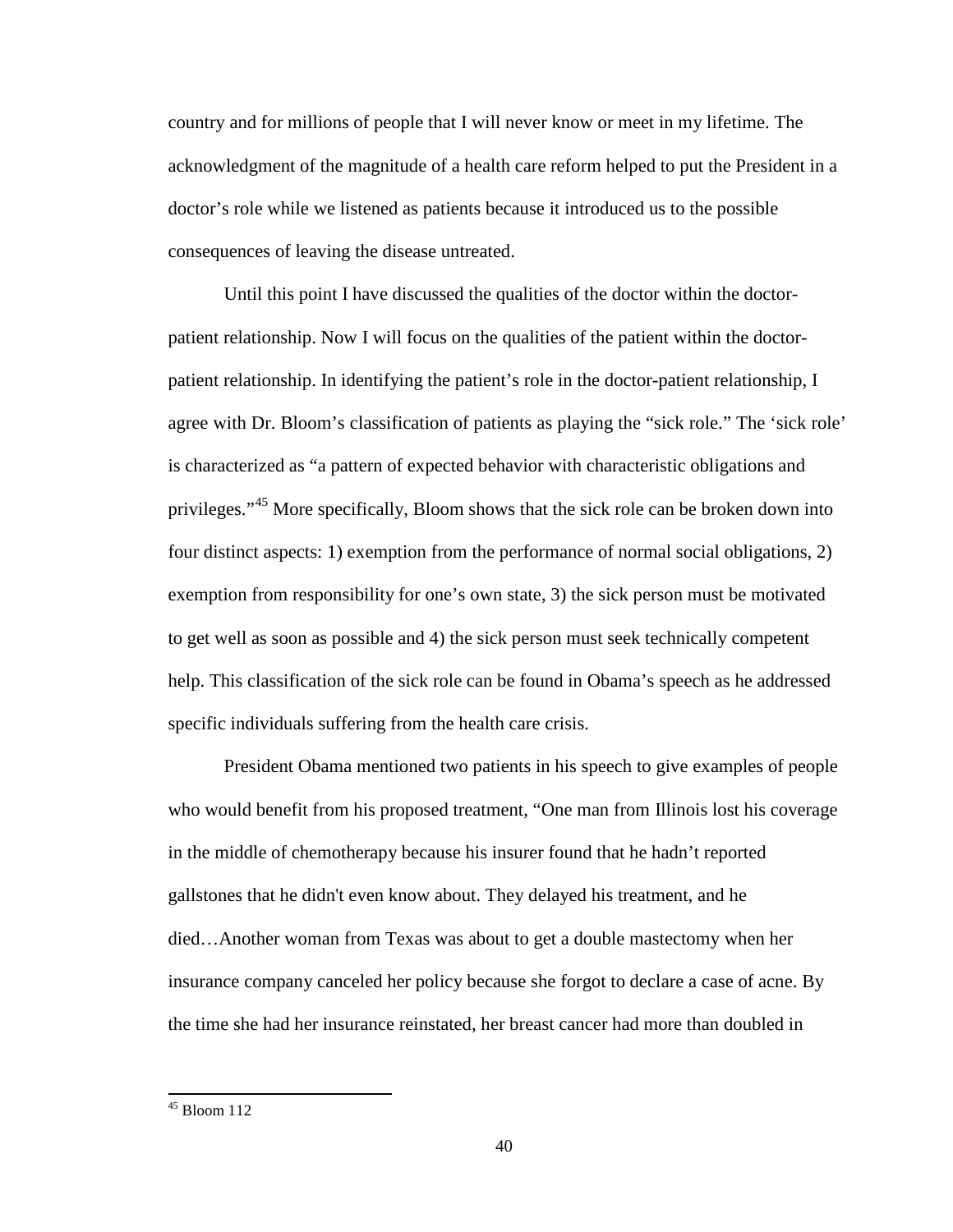size."<sup>[46](#page-44-0)</sup> In these examples Obama mentions two patients who have played the sick role. Both of these patients were exempt from social obligations and responsibility for their own state because of their attempts to seek treatment. The first gentleman was in the middle of treatment, motivated to become cancer-free when his treatment was taken away while the second patient was delayed in getting the treatment she actively sought.

I think that President Obama shared these two patients' stories for two reasons. First, the President knew that every listener could relate to the sick role; everyone has been in the sick role at some point in their lives. Second, those stories paint a vivid picture of how severe the symptoms of the health care crisis had become. They served as a of wake-up call for those Americans who were not seeing the severity of the situation. As a physician observes the symptoms of a patient's condition, he can only treat those symptoms to the extent that the patient experiences them. Minor symptoms require minor treatment while major symptoms require major treatment. President Obama was proposing a comprehensive reform in his speech. But for everyone to agree that this type of reform was necessary, Obama had to show us how serious the symptoms had become.

The President further positions the country into the patient's role by emphasizing the need for the entire country's participation. The idea of mutual influence between doctor and patient can be seen in the speech when President Obama mentions "It's a plan that asks everyone to take responsibility for meeting this challenge—not just government, not just insurance companies, but everybody including employers and individuals."<sup>[47](#page-44-1)</sup> Again, President Obama demonstrates that active participation is required by the country

<span id="page-44-0"></span> $46$  Obama Line 55

<span id="page-44-1"></span><sup>47</sup> Obama Line 121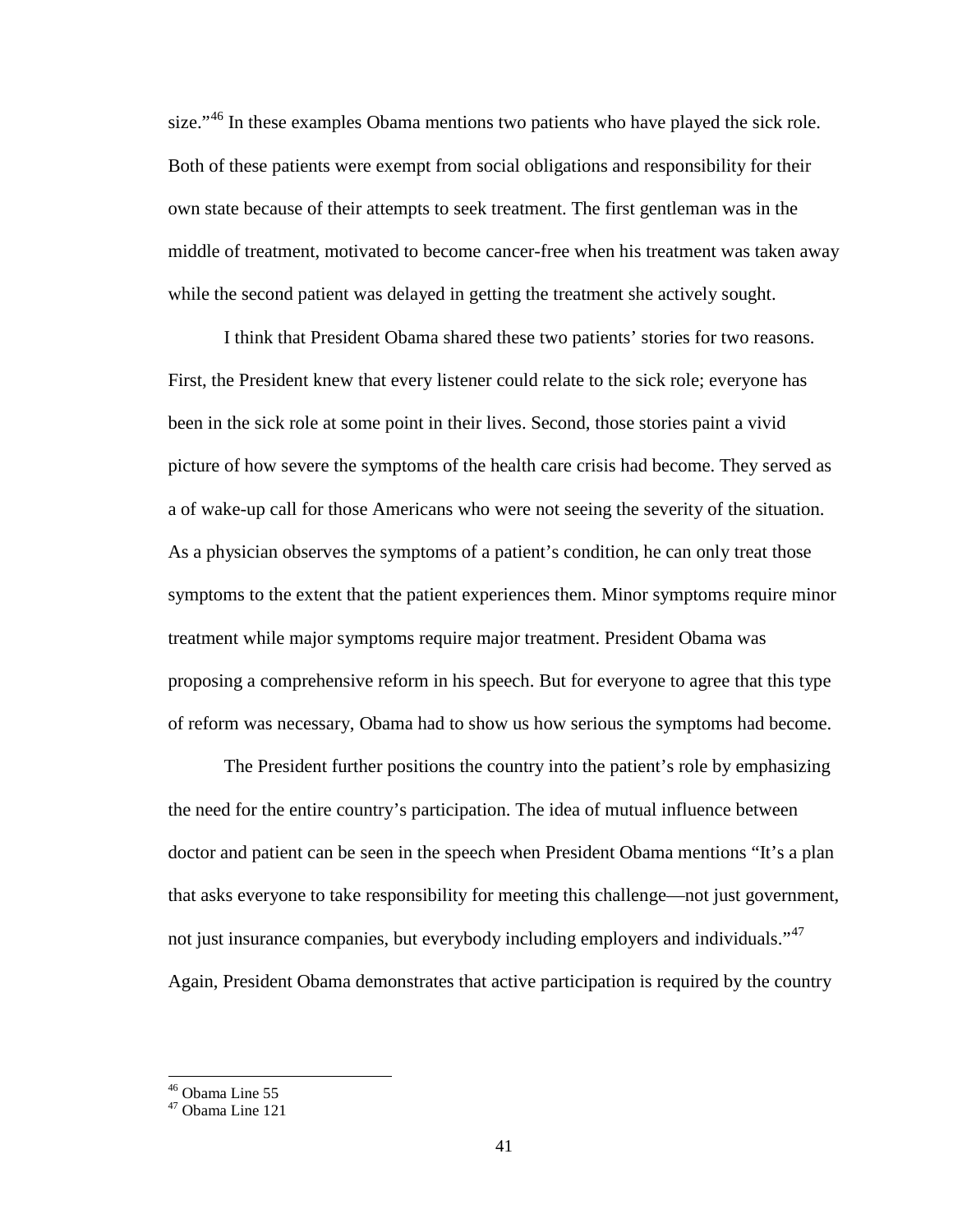for the reform to be a success, similar to how a patient's participation in a treatment is necessary for a full recovery from the illness.

There is more to the speech than can be identified by models of the doctor-patient relationship. The next part of my analysis examines the speech in the context of Arthur Frank's *The Wounded Storyteller*. The narratives discussed by Frank are told by people stricken with disease; they are the patients that doctors must listen to. I point this out because I previously discussed that Obama played the role of the doctor within the doctor-patient relationship, not the patient. In my analysis on *The Wounded Storyteller,*  the speech itself is the narrative to be analyzed which makes Obama the storyteller. This is significant because it demonstrates that President Obama is experiencing the illness. Thus in his role of the storyteller, he leads the country by sharing his narrative with everyone knowing that we all are suffering from the same disease. For the rest of my analysis, it is important to keep in mind that the quest narrative that dictates the journey of the health care crisis told by Obama is not told from a doctor's point of view, but rather from that of a patient experiencing the health care crisis.

The quest narrative follows a mechanism that the storyteller goes through beginning with a symptom, a sign that "the body is not as it should be."<sup>[48](#page-45-0)</sup> The symptom may or may not be noticed, because the body does not want to recognize a flaw or expects the flaw to go away on its own. In his work, Frank applies Joseph Campbell's idea of 'the first threshold' as the second part of the mechanism. The threshold can be many things such as therapy or an appointment with a physician to address the problem. Whatever steps are taken to address the problem, they are a result of acknowledgment of the illness. Once the illness has been accepted, the storyteller has begun the initiation

<span id="page-45-0"></span><sup>&</sup>lt;sup>48</sup> Arthur Frank, The Wounded Storyteller (Chicago: The University of Chicago Press, 1995) 117.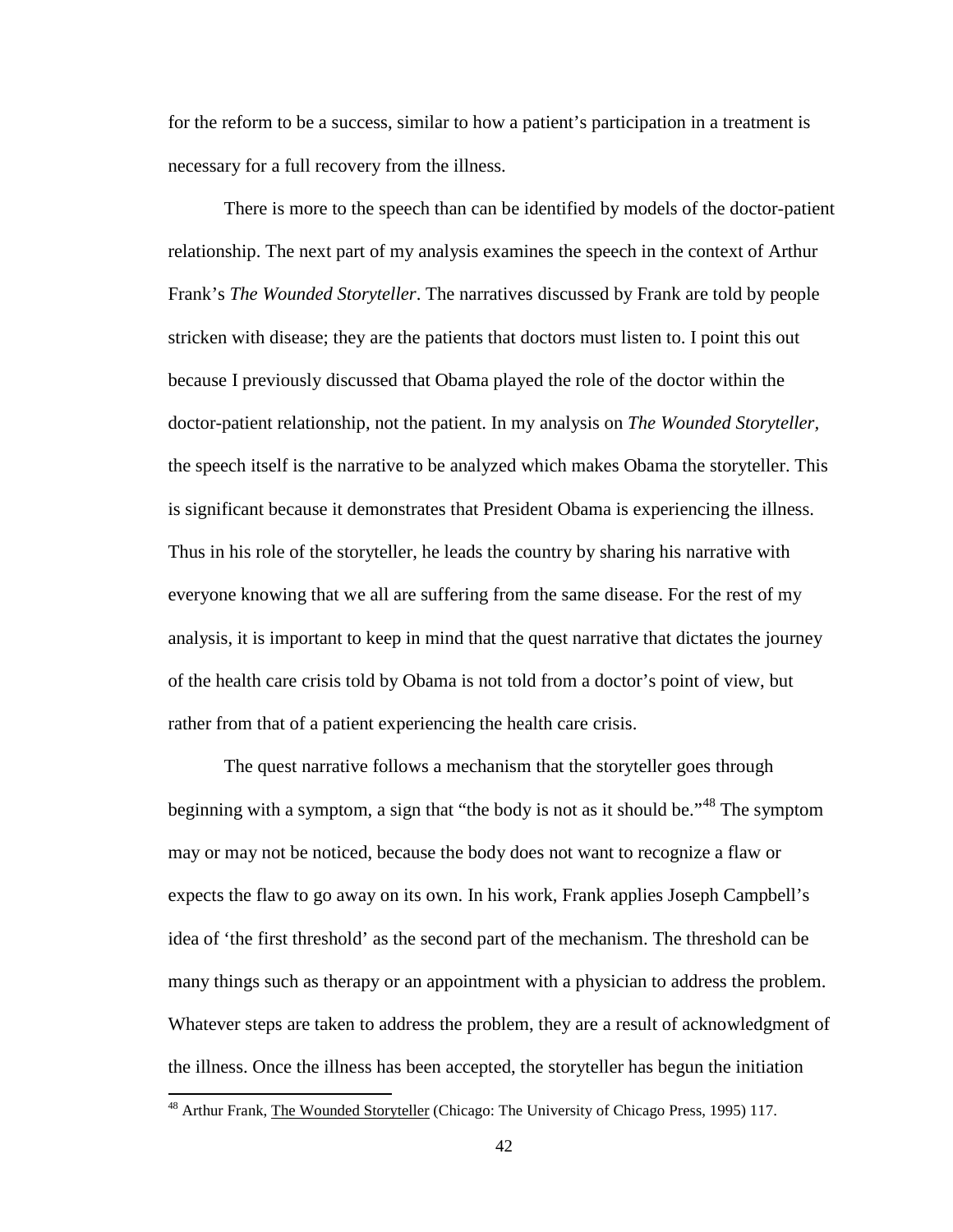phase or 'road of trials.' Campbell mentions that the 'road of trials' is identified in a quest as the "various sufferings that illness involves, not only physical but also emotional and social."<sup>[49](#page-46-0)</sup> The purpose of having an initiation phase is so that storyteller may use the experience of the illness as a transformation. This allows him to walk away from the experience with a new insight, new attitude, or new way of life that is different from before he was struck with the illness. The 'road of trials' takes the storyteller through this transformation so that by the end he can share his story with others.

The last stage of the mechanism is called "the return." This stage is marked by the storyteller's returning to society or his environment as a changed being; he has become someone different. While the experience of the illness has transformed the storyteller, he will always be 'marked by illness,' allowing him not only to show the transformation made but also to tell of the journey he took to return to society.

The quest narrative doesn't necessarily begin with a symptom or warning sign. In some situations, the quest narrative can come from any other narrative including what Frank terms the restitution and chaos narratives. Frank shows that all three narratives are significant within an individual's story: "No actual telling conforms exclusively to any of the three narratives. Actual tellings combine all three, each perpetually interrupting the other two."<sup>[50](#page-46-1)</sup> The restitution and chaos narratives will be discussed further to show how they can be transformed into quest narratives.

Frank describes restitution narratives as the most popular type of narrative told by people with illness, mainly because it is the type of story most people want to hear. When

<span id="page-46-0"></span> $^{49}$  Frank 118<br> $^{50}$  Frank 76

<span id="page-46-1"></span>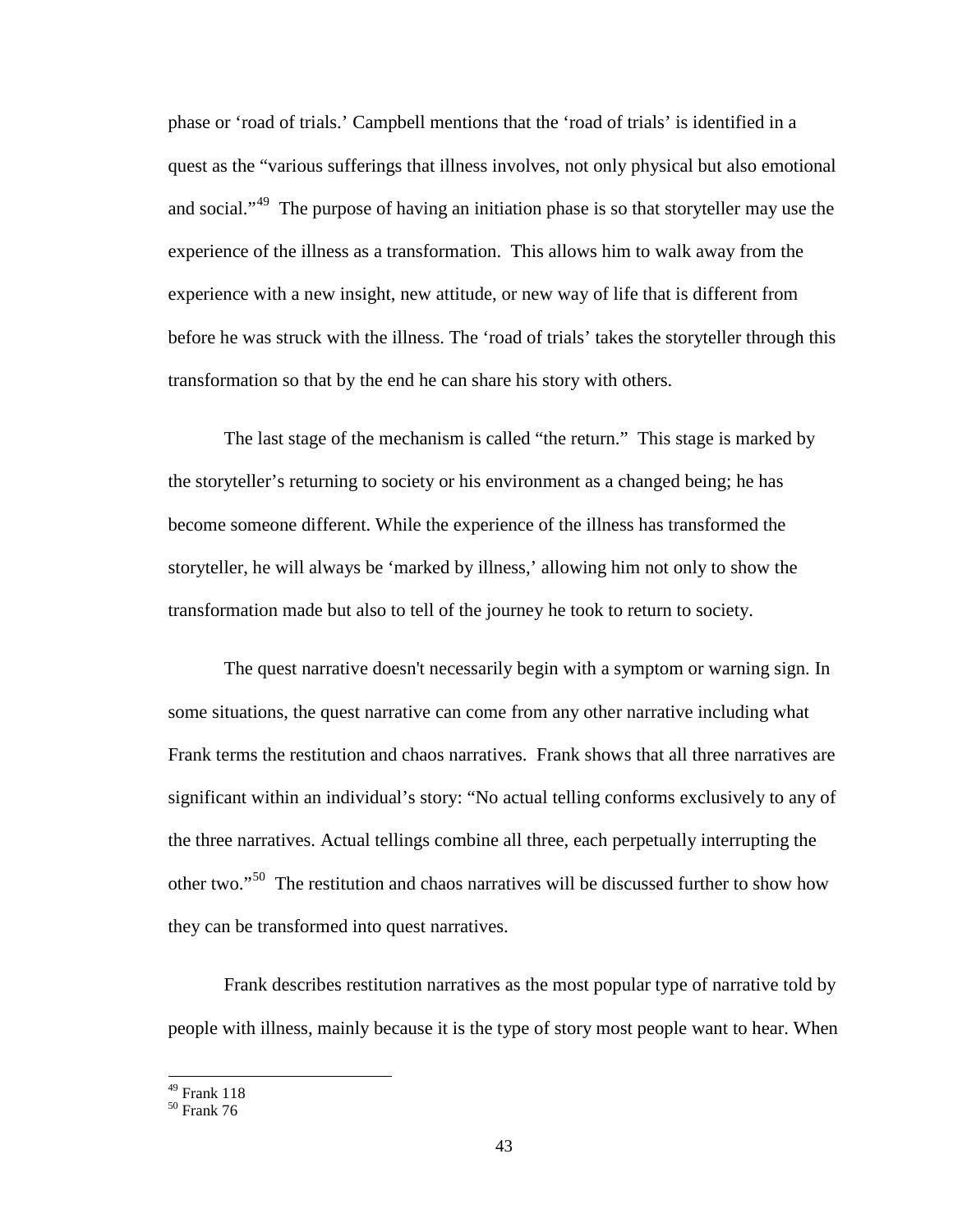kids at school get sick, it is expected they won't be at school for a day or two, but eventually they will return in a healthy condition. Children expect sickness to be a temporary feeling where they feel bad for a little while, take medicine, and then they are back to normal. This type of temporary feeling of sickness is what the restitution narrative is based on. The sick role that was discussed earlier in the doctor-patient relationship also plays a major role in the restitution narrative because the sick role has become institutionalized. As people get sick, they are expected to take time off work to get better so that they can return to society again. The restitution narrative of getting sick and then getting better is the most popular because the sick role validates the temporary state of illness.

The restitution narrative can also develop to become a quest narrative. Most often, this happens when the storyteller is very confident that he will recover from the illness, but the illness affects his life so much that he decides to change how he lives. He will not return to society as the same person he was before the illness. Instead, the storyteller becomes someone different as he changes his life which puts the storyteller on the 'road of trials' in the second phase of the quest narrative. For example, a patient with coronary artery arthrosclerosis is taken to the hospital with persistent chest pain. After examining the patient, the doctor finds that the blocked artery was found early enough to be repaired with a routine coronary artery bypass surgery. In this specific case, the doctor is confident in performing the procedure and as a result the patient has become confident that he will make a full recovery. The patient, however, considers the severity of the illness and decides to make the necessary changes in his lifestyle so that he doesn't experience this type of condition ever again. From that point on, the patient changes his exercise patterns

44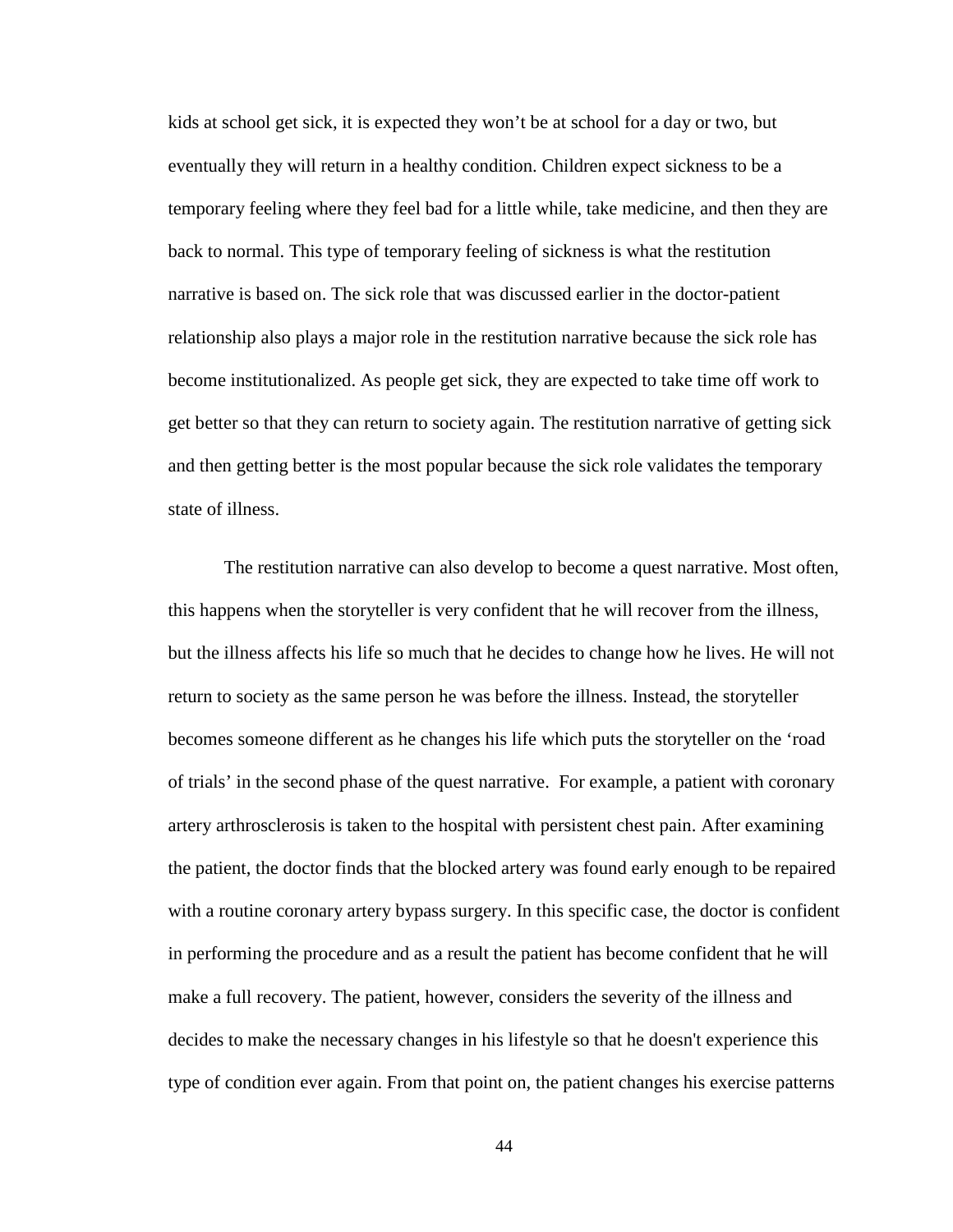and diet and lives a completely different life marked by his experience with coronary artery disease. This example shows the restitution narrative transforming into a quest narrative.

Similarly, a storyteller caught in his own chaos narrative may begin a quest narrative. The chaos narrative is characterized by vulnerability, futility, and impotence which make it impossible for the storyteller to sort out his life and handle the illness. It can best be pictured by a downward spiral of life events where things become worse over time to the point where the individual becomes "imprisoned in the frustrated needs of the moment."<sup>[51](#page-48-0)</sup> When discussing the chaos narrative, most people can relate to the example of a bad day. You wake up an hour late, your car won't start, and once you finally arrive to work you spill an entire cup of coffee on your shirt. After a workday full of unnecessary meetings and paperwork, you get stuck in five o'clock traffic only to come home to a messy house that you didn't have time to clean yesterday. At that point, the only think you can look forward to is going to sleep so that this day can be over and you can start a new one tomorrow. The storyteller of the chaos narrative experiences this type of frustration: he can't find any relief and feels incapable in his own life. He lives in a world that is so unmade that a recovery or solution seems unimaginable because he has lost all sense of control.

Nevertheless, the storyteller may have the experience of approaching the chaos from a new angle and embarking on a new journey of overcoming the chaos and recovering control of his body. This is a part of the quest narrative known as the *automythology*, described as follows: "If the patient revives after such events, he must

<span id="page-48-0"></span> <sup>51</sup> Frank 98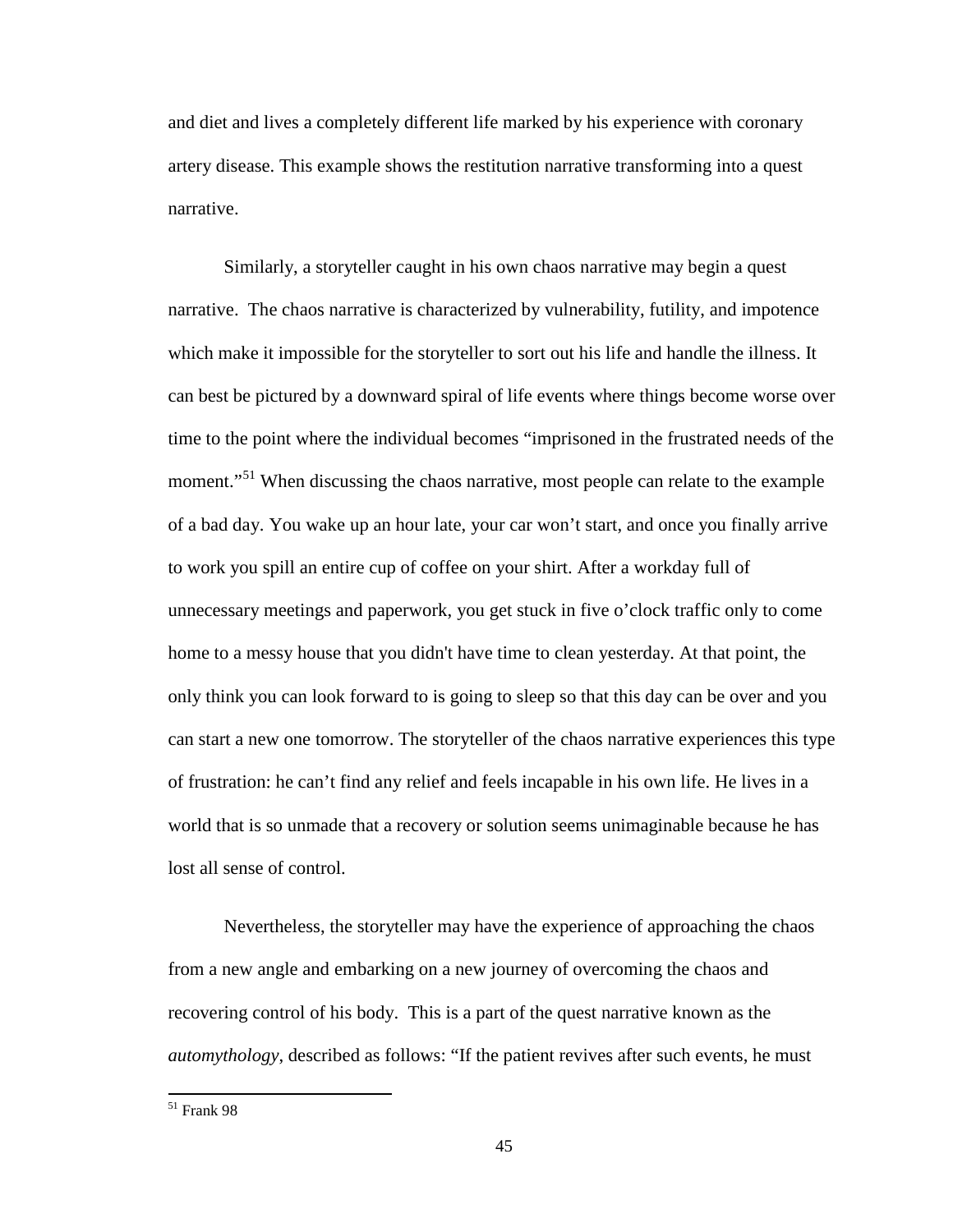reconstruct afresh, tap new power, and appropriate patterns that help define a new existence."<sup>[52](#page-49-0)</sup> Thus, a storyteller does not have to initially begin a quest narrative to truly experience his illness through the journey that characterizes the quest. Rather as he continues to tell his story he experiences a change in personality or lifestyle, the automythology. After that experience, the narrative is continued as a quest which tells of the journey he already has lived through or is currently living through.

The President begins his speech by addressing the country as if it is caught in a chaos narrative. He mentions that the nation "was facing the worst economic crisis" and that "our financial system was on the verge of collapse."<sup>[53](#page-49-1)</sup> The words 'crisis' and 'collapse' are typically associated with the chaos narrative as they describe the vulnerability and impotence referred to earlier. The President continues to describe the helplessness of the country when he asserts that we have "never had less security and stability than we do today" and shares the unfortunate stories of individuals who have died because of problems in the current health care system. By this point he has established that the illness of the country has caused us to become a defenseless population that has 'grown nervous' about what to do next in solving the problem. I find nervousness to be a step in the chaos narrative: it brings uneasiness and even discomfort to a situation such that one does not know what is about to happen, but is nonetheless certain that whatever happens won't turn out well.

Frank states: "If the restitution narrative promises possibilities of outdistancing or outwitting suffering, the chaos narrative tells how easily any of us could be sucked

<span id="page-49-1"></span><span id="page-49-0"></span> $52$  Frank 123<br> $53$  Obama Line 1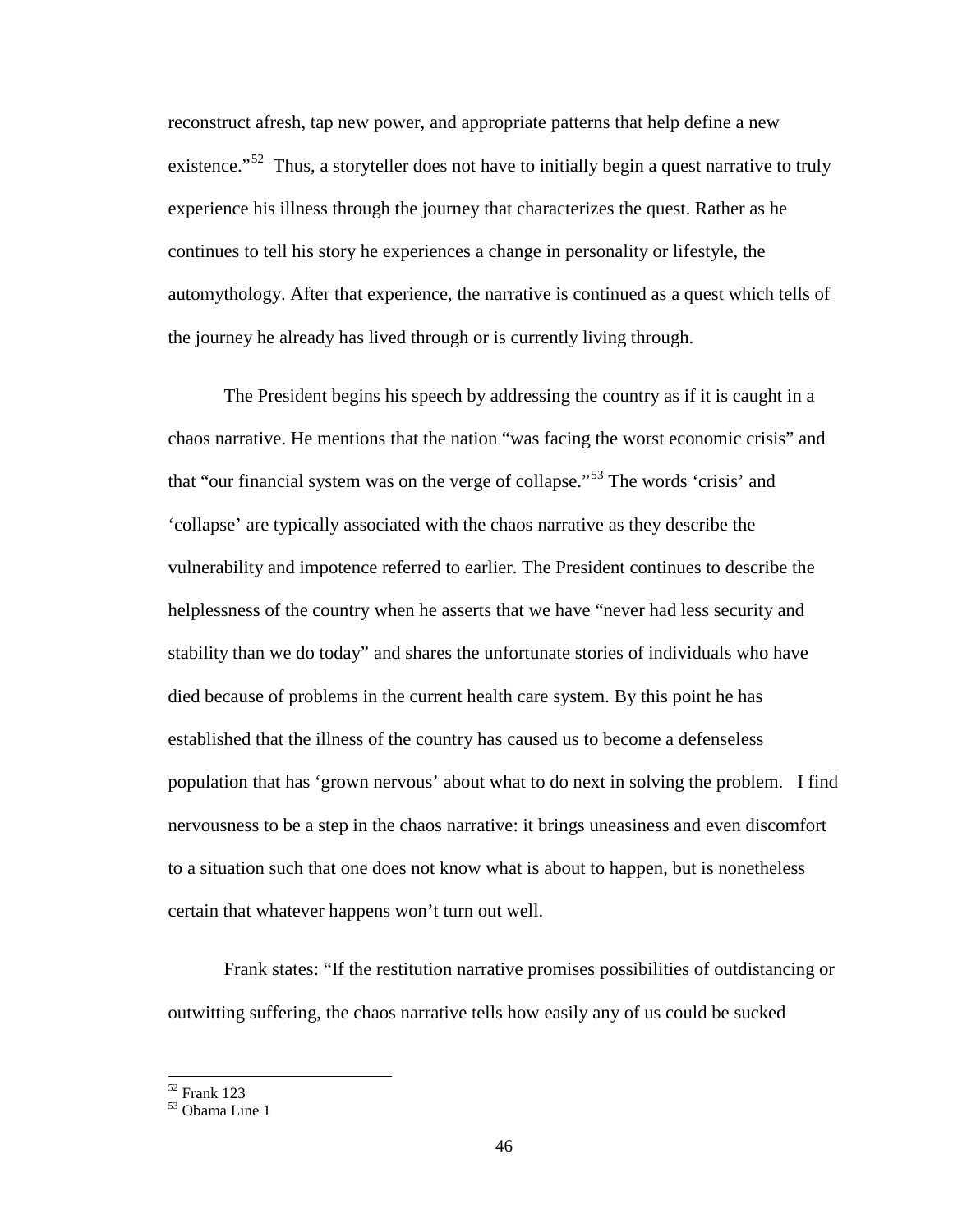under."<sup>[54](#page-50-0)</sup> His words strike a familiar chord in almost everyone because we all understand the feeling of too much happening at once. People may grow nervous over what is about to happen or grow nervous because they don't know how to handle what is about to happen. It is at that moment that you get sucked under: you cannot reflect on what is happening and because of that no one can help you, or at least it seems that way. President Obama brings everyone to this point, as if he wants us to remember the experience of a chaos narrative. He states: "if you move, lose your job, or change your job, you'll lose your health insurance too…Americans pay their premiums, only to discover that their insurance company has dropped their coverage when they get sick, or won't pay the full cost of care. It happens every day."<sup>[55](#page-50-1)</sup> As soon as the President mentions that this type of thing happens every day, many Americans wonder 'What if that happens to me?' In asking these questions, we begin to grow nervous, just as the President said, and we can almost feel the chaos that will begin our narrative.

At this point in the narrative, we can think for a moment that there is nothing left for us to do. We have reached our "breaking point" as the President said in the beginning of the speech, and now we should try to understand that the illness has not only made us sick but has interrupted our lives. Still, the President also mentions that he is determined to be the last President to take up the cause of the illness: "we did not come here just to clean up crises. We came here to build a future."<sup>[56](#page-50-2)</sup> He uses the words 'determined' and 'build', resembling the resolve and 'road of trials' that Frank explained. His belief in the cure structures the quest narrative that the country is experiencing. In the beginning, he

 <sup>54</sup> Frank 97

<span id="page-50-2"></span>

<span id="page-50-1"></span><span id="page-50-0"></span> $\frac{55}{56}$  Obama Line 50<br> $\frac{56}{56}$  Obama Line 20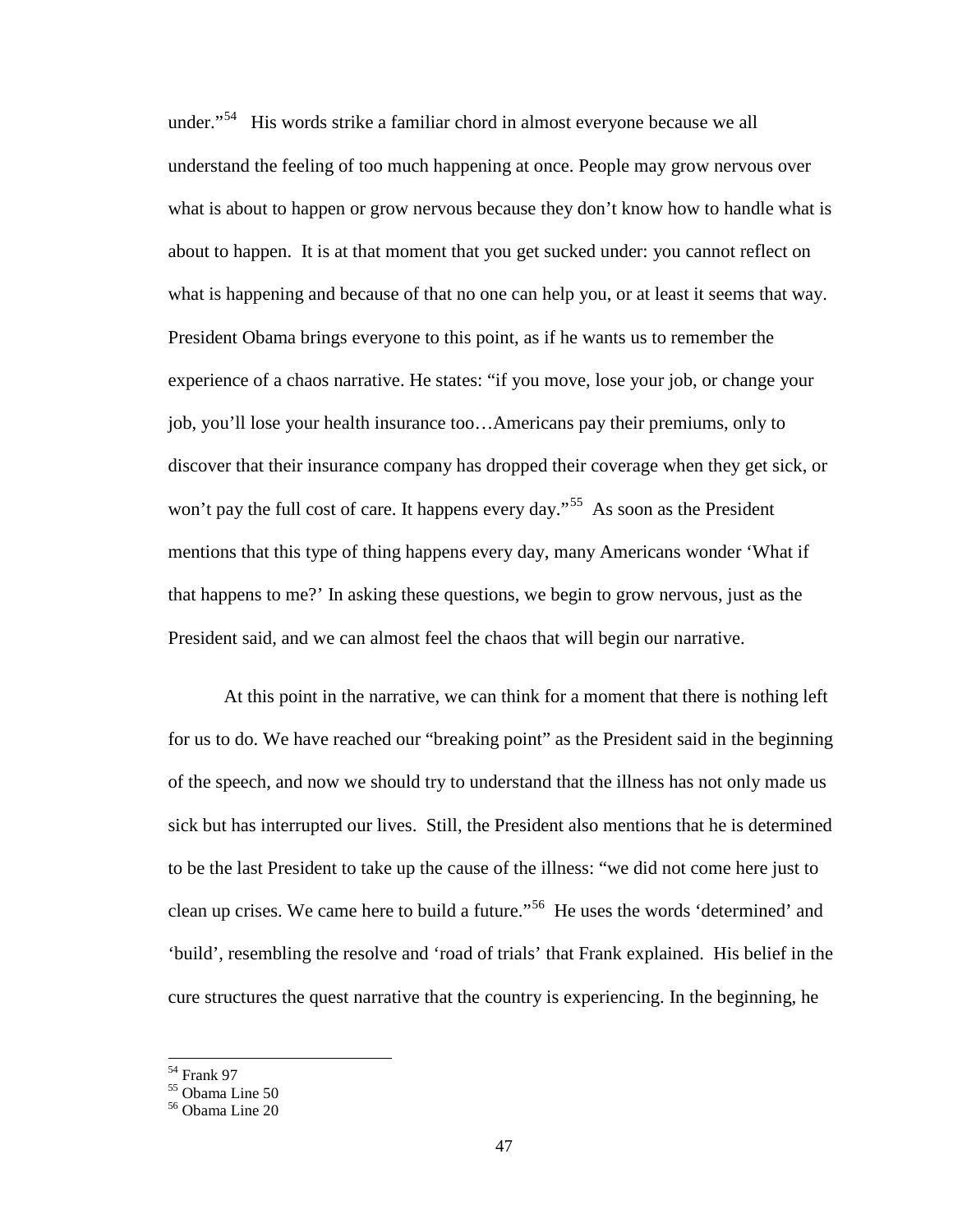outlined the facts of the problem with the health care system, which can also be seen as the symptoms of the illness. He notes that "so many employers—especially small businesses—are forcing their employees to pay more for insurance…so many aspiring entrepreneurs cannot afford to open a business…American businesses that compete internationally—like our automakers—are at a huge disadvantage. …Our health care problem is our deficit problem. …Now, these are the facts. Nobody disputes them. We know we must reform this system."<sup>[57](#page-51-0)</sup> In saying all of this, he is acknowledging the illness for the entire country.

Frank describes the quest narrative as one where the storyteller has accepted the illness: not only acknowledged it but also learned to live with the illness. In acknowledging the illness and experiencing the journey that accompanies the course of the illness, the quest storyteller must embrace the 'road of trials' to get to they get to the point where he can share his experience. President Obama is asking the country to do just this and accept the 'road of trials' described in his treatment: "it's a good idea now, and we should all embrace it."<sup>[58](#page-51-1)</sup> In embracing the new plan he proposes, Americans accept the illness and get ready to take the journey through the 'road of trials' to recover from the health care dilemma.

As the President begins to propose his plan to treat the country, we must see that it is not only the proactive position of the President that makes this narrative a quest. Rather it is the fact that the American people will *change* as a result of the new plan. As Frank says, by the end of the quest narrative the storyteller will have gone through a

<span id="page-51-0"></span> $57$  Obama Line 81<br> $58$  Obama Line 173

<span id="page-51-1"></span>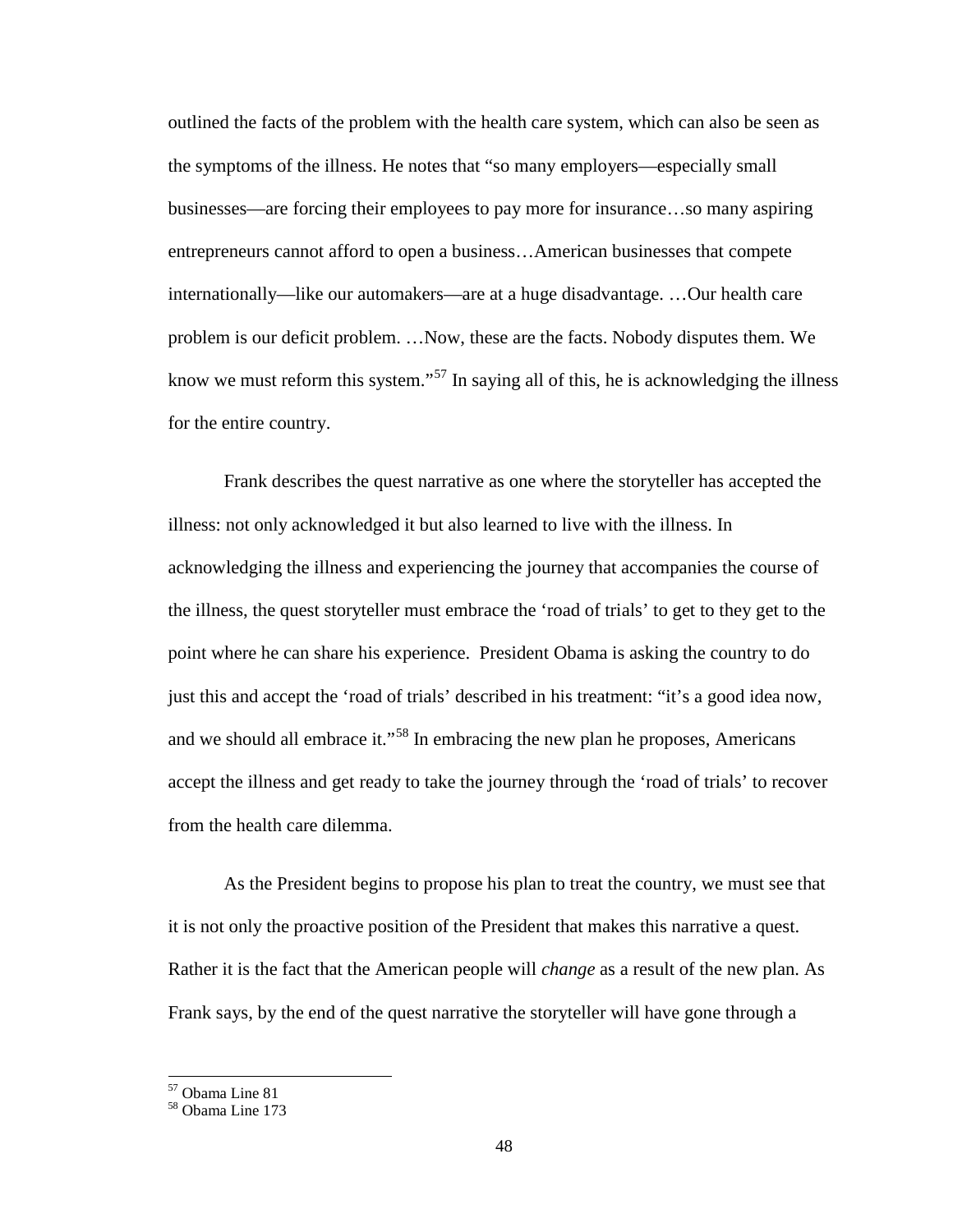transformation so that he is different at the end of the narrative from the way he was when the illness first struck. The President depicts this transformation when he describes the coalition of everyone to help the cause: "Our overall efforts have been supported by an unprecedented coalition of doctors and nurses; hospitals, seniors' groups, and even drug companies—many of whom opposed reform in the past. And there is agreement in this chamber on about eighty percent of what needs to be done, putting us closer to the goal of reform than we have ever been."[59](#page-52-0)

Just as an oncologist outlines a treatment plan to a cancer patient and the steps and goals that make up the treatment, the President begins the quest narrative by announcing the goals of the plan. He asserts that the plan "will provide more security and stability to those who have health insurance. It will provide insurance for those who don't. And it will slow the growth of health care costs for our families, our businesses, and our government."<sup>[60](#page-52-1)</sup> The President promises security and stability which are two things that those struck with illnesses may lack. It was discussed earlier that the chaos from a crisis or illness will bring impotence and vulnerability, so security and stability are treatments that are likely to bring one out of a chaos narrative.

Frank discusses the responsibility of the quest storyteller: the importance of being a witness and sharing with others the enlightenment found through the quest. He talks about this type of responsibility when he refers to the final stage of the quest narrative, the return: "The return thus sets in place the ill person's responsibility, and problem, of being a witness."<sup>[61](#page-52-2)</sup> The storyteller has a moral duty to take something from the quest

 <sup>59</sup> Obama Line 102

<span id="page-52-2"></span><span id="page-52-1"></span><span id="page-52-0"></span> $^{60}$  Obama Line 121<br> $^{61}$  Frank 119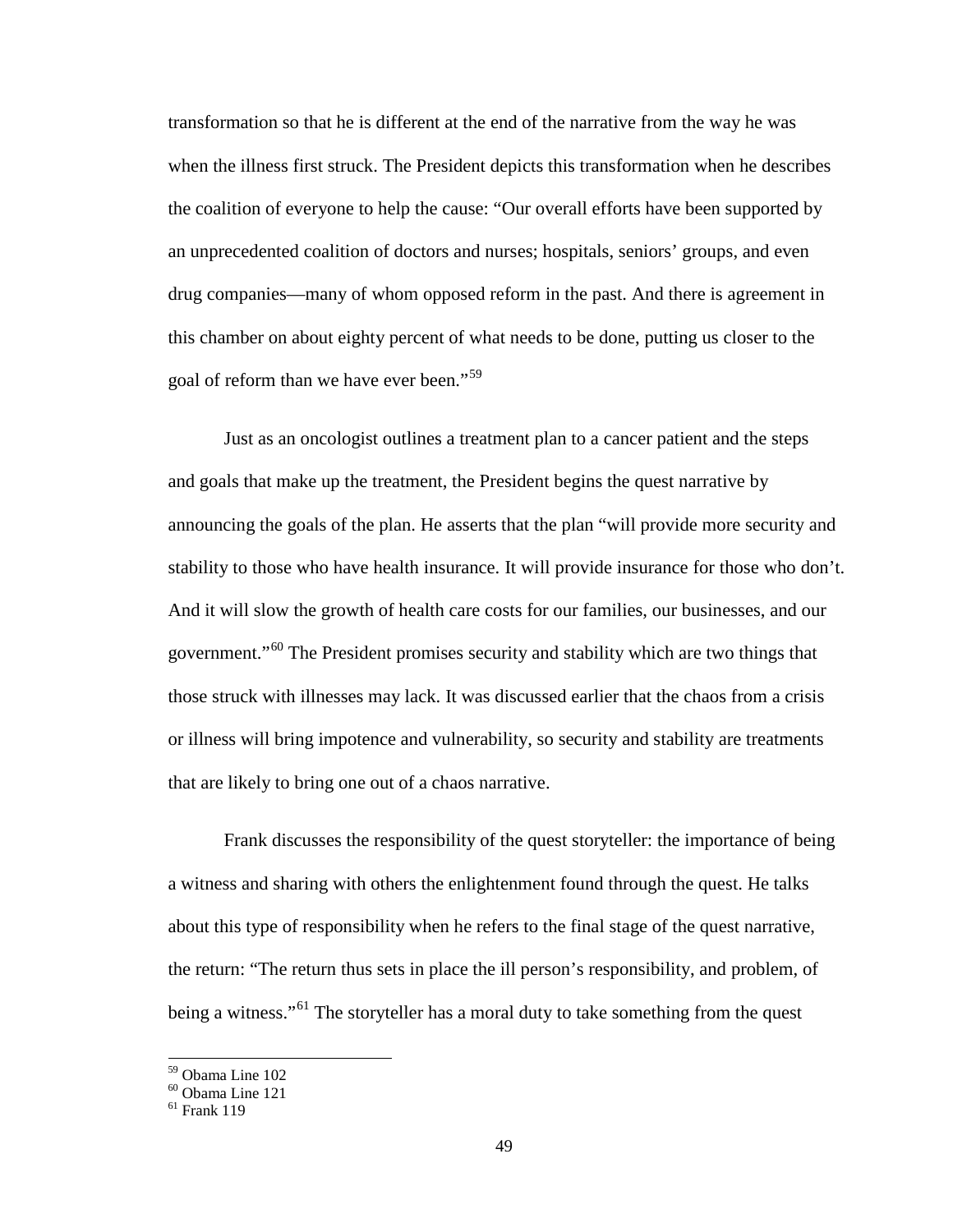experience and then share it with others. This is what the President seems to be acknowledging when he states: "It's a plan that asks everyone to take responsibility for meeting this challenge—not just government, not just insurance companies, but everybody including employers and individuals." In accepting this responsibility, they are taking the potential cure as the plan for reform and following it through so that eventually everyone understands what must be done to treat the disease. Essentially, every American then becomes a witness in the quest narrative: "Improving our health care system only works if everybody does their part."<sup>[62](#page-53-0)</sup>

The President continues his speech using words that exemplify confidence in his proposed treatment plan: "I have no doubt that these reforms would greatly benefit Americans from all walks of life, as well as the economy as a whole."<sup>[63](#page-53-1)</sup> Obama's assurance is similar to one of Frank's examples of the role of a physician: "He does all this as part of a therapeutic alliance with his friend and physician, who believes that 'his biggest job was to encourage to the fullest the patient's will to live and to mobilize all the natural resources of the body and mind to combat disease."<sup>[64](#page-53-2)</sup> Frank's suggestion that physicians encourage patients and comfort them through the illness can be seen in the speech, where President Obama is not only a part of the narrative, but he takes control in sharing the story and encouraging everyone to fight the disease. Obama further encourages the country when he shows the promise of his plan for reform: "If we are able to slow the growth of health care costs by just one-tenth of one percent each year--tenth

 <sup>62</sup> Obama Line 195

<span id="page-53-2"></span><span id="page-53-1"></span><span id="page-53-0"></span> $<sup>63</sup>$  Obama Line 203<br> $<sup>64</sup>$  Frank 125</sup></sup>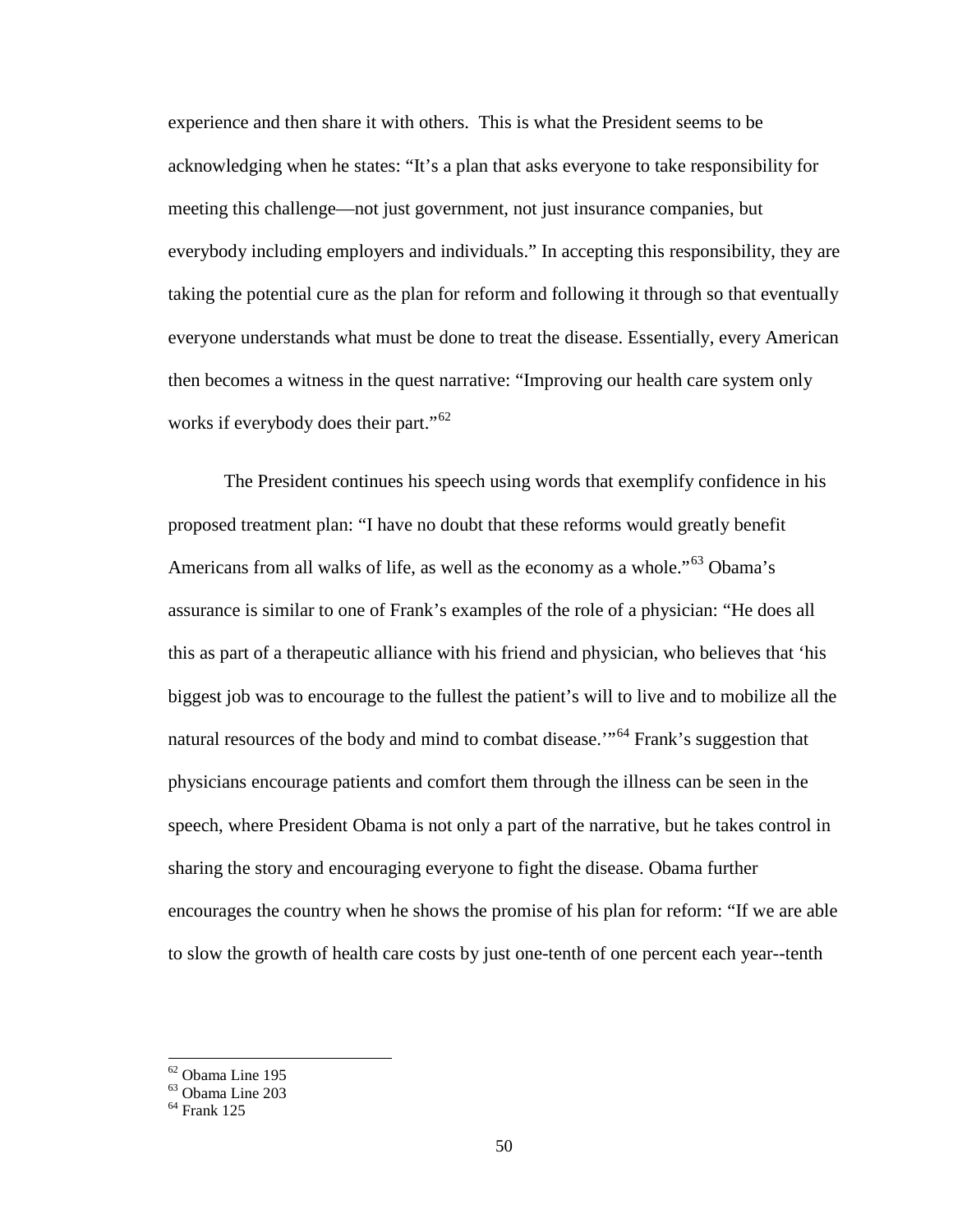of one percent--it will actually reduce the deficit by \$4 trillion over the long term."<sup>[65](#page-54-0)</sup> This example of a positive result exemplifies the type support that patients need to combat the disease and get through their quest narratives.

The strongest example of how the President leads the country through a quest narrative lies in his strong beliefs about what will happen to us if we do not accept a treatment: "Everyone in this room knows what will happen if we do nothing. Our deficit will grow. More families will go bankrupt. More Americans will lose their coverage when they are sick and need it the most. And more will die as a result."<sup>[66](#page-54-1)</sup> In discussing what will happen if we ignore the disease, he essentially moves us across the first threshold of the quest narrative and gets ready to take us through the 'road of trials'. He has shown us the illness, forcing us to acknowledge and claim it as a part of ourselves. Obama continues by saying that the illness is not about individuals anymore and that this treatment plan will help *everyone* battling the disease. This is significant because it is similar to how quest storytellers use suffering to move others forward with them.

The President quotes Ted Kennedy, who was one of the Americans also suffering from the disease and therefore can be considered one of the patients with the illness. In speaking about the illness, Kennedy wrote: "What we face is above all a moral issue; at stake are not just the details of policy, but fundamental principles of social justice and the character of our country."<sup>[67](#page-54-2)</sup> The words 'character of our country' play the role of the American culture. The President has built a dwelling place for Americans in referencing our character. It is a comfort for the public to hear that, as a whole, we possess a

<span id="page-54-0"></span> <sup>65</sup> Obama Line 369

<span id="page-54-1"></span> $66$  Obama Line 384<br> $67$  Obama Line 403

<span id="page-54-2"></span>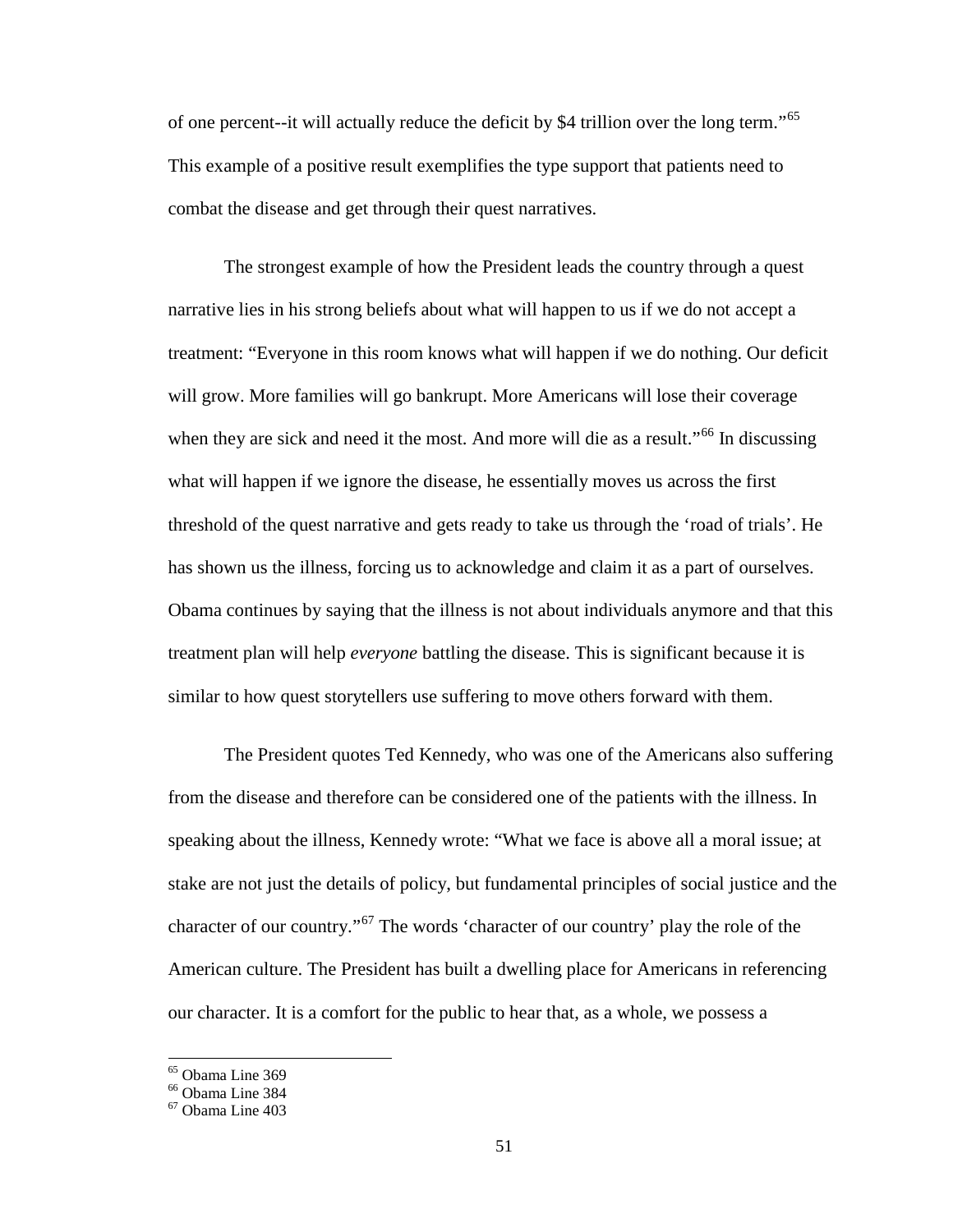character unlike any other. It is a comfort because it brings everyone together. In mentioning the 'character of our country', the President shows that the disease taking over the country is not targeting individuals anymore. Instead it is targeting every American and by seeking treatment we can collectively relieve the suffering from the disease. The President further establishes this in saying "One of the unique and wonderful things about America has always been our self-reliance, our rugged individualism, our fierce defense of freedom and our healthy skepticism of government…That's our history."<sup>[68](#page-55-0)</sup> Frank shows that in the quest narrative you reclaim yourself when you claim the illness. Becoming a changed being allows you to take control of your life and in turn, your narrative. Obama reclaims the character of the country in hopes to use that to combat the illness. He claims the health care crisis for the country and uses the American character of self-reliance and rugged individualism to take control of the illness and the country's narrative.

I discussed earlier the need for storytellers to share their narratives with others, which often happens in the form of a support group. Many breast cancer survivors will join support groups to share their experiences. The President says that the treatment is "a recognition that we are all in this together, and when fortune turns against one of us, others are there to lend a helping hand."<sup>[69](#page-55-1)</sup> In telling us to come together, the President is forming a support group so that no one suffers from the illness alone. He continues by saying that if we do not come together to fight the disease, "we lose something essential about ourselves." He knows that if we let the illness of a problematic health care system take over the country, we will lose pieces of ourselves in becoming someone different

<span id="page-55-0"></span> <sup>68</sup> Obama Line 408

<span id="page-55-1"></span> $69$  Obama 69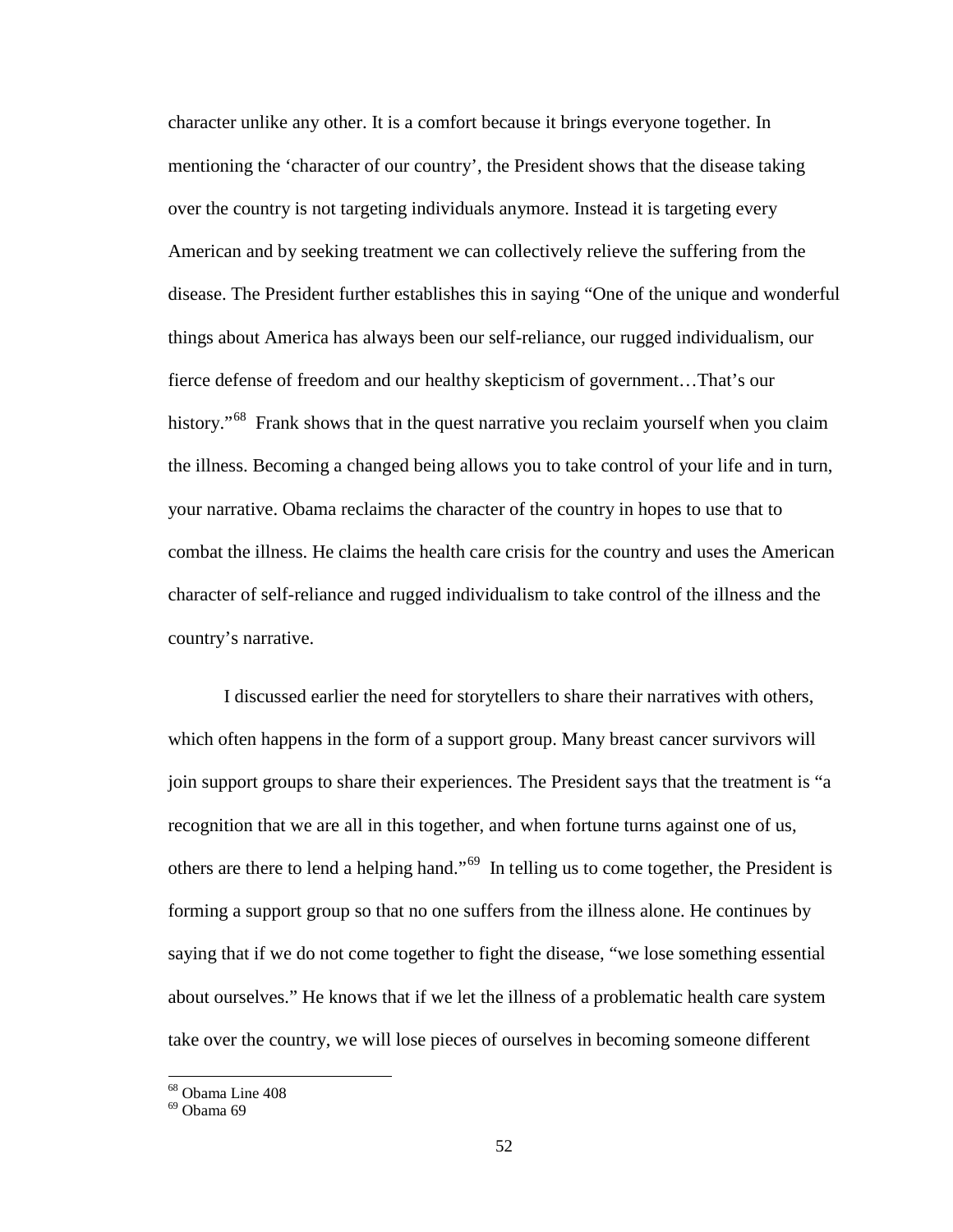than we were before and therefore succumb to the disease. After this warning, Obama ends his speech and we begin the journey defined by the quest narrative: "I still believe that we can act when it's hard. I still believe we can replace acrimony with civility, and gridlock with progress. I still believe we can do great things, and that here and now we will meet history's test." [70](#page-56-0)

President Obama's use of the word 'believe' plays a major role in the quest narrative of the country as we recover from the illness. Belief becomes the driving force in our quest narrative that will bring us through recovery and to a point where we can share our experience with others. Frank mentions that the quest storyteller will claim that: "Whatever has happened to me or will happen, the purpose remains mine to determine."<sup>71</sup> The President gave the speech to show Americans how to claim our illness and use it to better the country by uniting together to restore the health care system. In continuing the narrative of the health care crisis told by many presidents over the decades, Obama set the American people on the 'road of trials' in our quest narrative so that we can finally recover from the disease of the health care system.

<span id="page-56-0"></span> $\frac{70}{71}$  Obama 70<br><sup>71</sup> Frank 131

<span id="page-56-1"></span>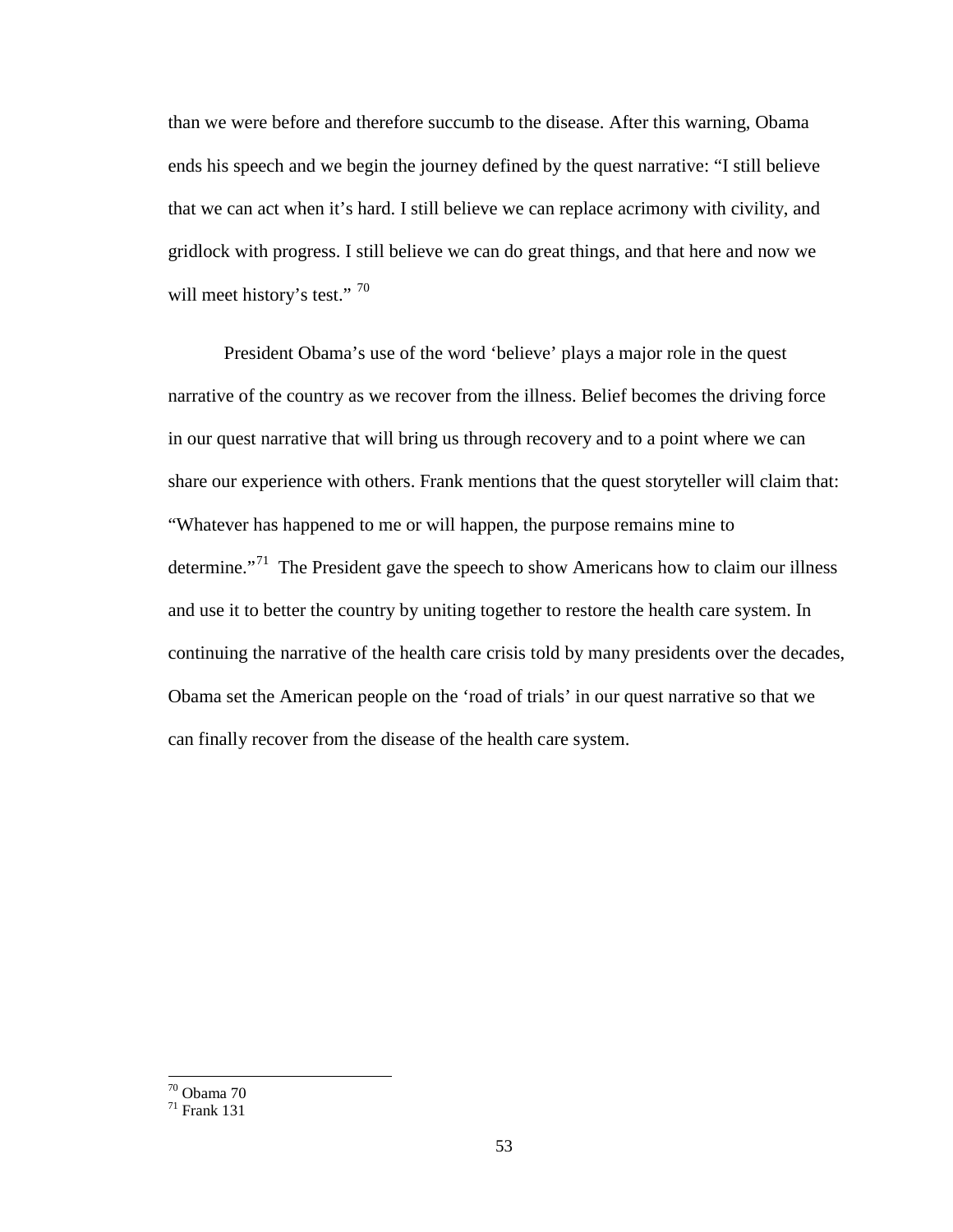## CHAPTER FOUR

## CONCLUSION:

## IMPLICATIONS OF THE ANALYSIS

Once the doctor has diagnosed an illness and prescribed a treatment, what happens next? Can the patient expect the treatment to be entirely successful at curing the disease? This question can also be translated to the President's speech: Can we as a country expect Obama's health care reform to solve the health care crisis? Does the President offer a positive prognosis for our condition? I discussed in my analysis the idea of the doctor-patient relationship functioning as a mutual investment company. A doctor may prescribe a treatment but it is up to the patient to keep up with the prescribed regimen if he expects to recover. In concluding my argument, I will discuss the reaction of the country to the proposed reform to tell if we as patients can carry that responsibility in treating the illness. I also discuss certain events over the last ten months in the lawmaking chambers of Washington that have affected both the prescribed treatment outlined in the speech and the narrative that Obama has been telling.

Immediately after hearing or reading the speech, Americans had to ask themselves if they trusted the President and more importantly, if they believed in the effectiveness of the treatment plan that he outlined for the health care system. As was described earlier, trust is an essential component of the doctor-patient relationship because the patient depends on the doctor to correctly diagnose and treat the illness. An Ohio resident told the *Washington Post* of her trust in the President's plan immediately after hearing his speech on health care reform: "He convinced me that we are doing the right thing. He's

54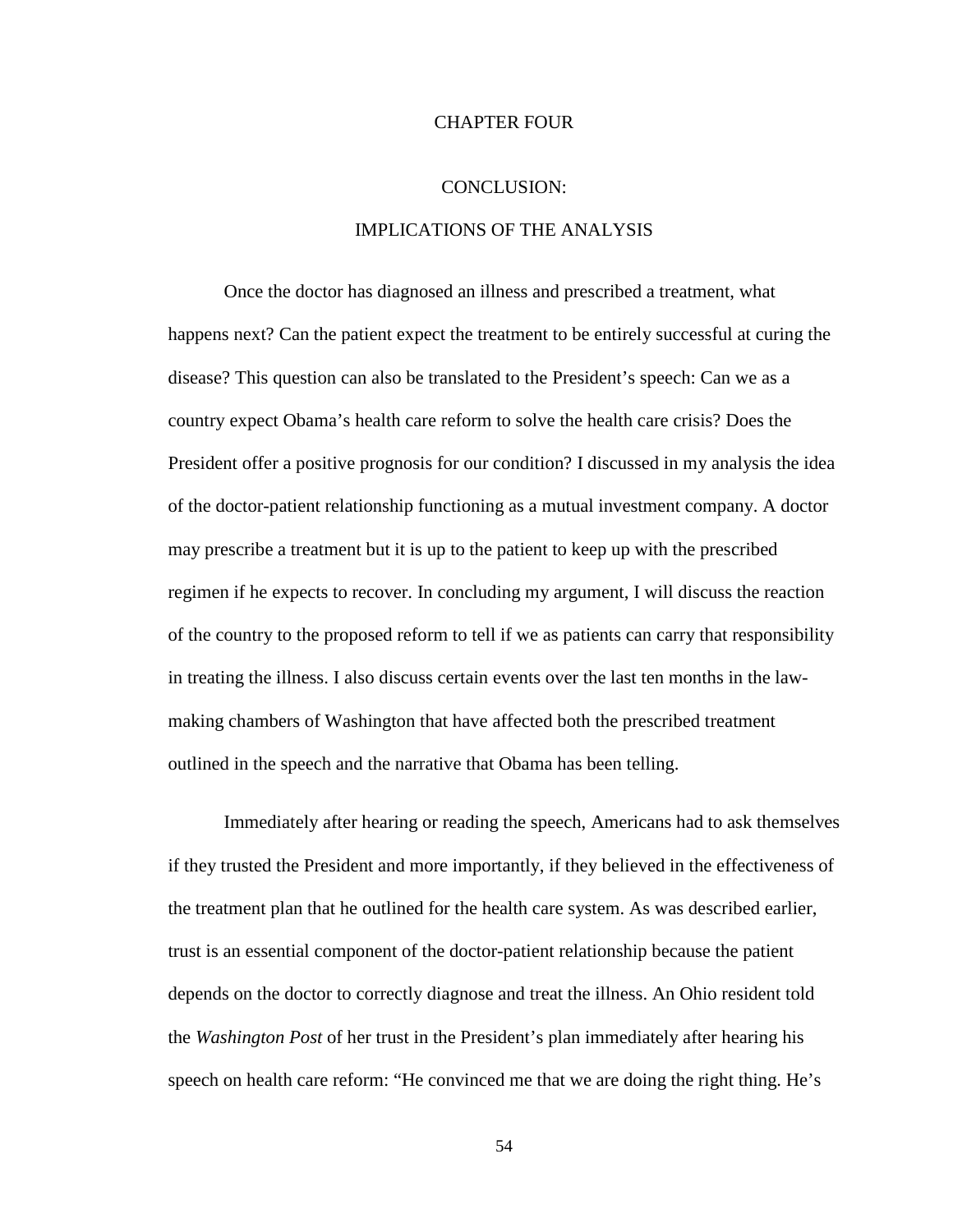going to look out for us. I gained a little more trust in him."<sup>[72](#page-58-0)</sup> This is only one example of many Americans who trusted the proposed reform. Still, there was another part of the country that did not have trust in the plan for reform. The same newspaper published an article showing the strong opposition to the proposed plan, specifically the opposition to the public option: "It is universally opposed by all Republicans in the Senate. And therefore, there's no way to pass a plan that includes the public option."<sup>[73](#page-58-1)</sup> With the public and Congress split on the plan for reform, there wasn't a universal trust between the President and the country that could allow for a successful treatment. Something had to change for the President to pass the bill for reform and carry out the treatment for the disease.

Attempting to bring both sides of reform together, Obama gathered Republican and Democratic leaders for a health care summit in February 2010. In the example discussed earlier of the two parents who could not decide on a treatment for their child with cancer, I noted the need for a bioethics consult which would debate both treatment options and provide a suggestion for the parents that would best suit the child. The bipartisan Congressional summit aimed for the same result; the summit was the bioethics consult that Obama needed to push his treatment plan forward. Unfortunately, hours of debating yielded little progress on the plan. Congressional leaders could not agree on how to move forward with the health care bill and thus the consult was ineffective in establishing a treatment plan that could be instituted. President Obama showed his frustration with the lack of progress as follows: "I don't know, frankly, whether we can

<span id="page-58-0"></span> $72$  Peter Slevin, "Obama's Health Care Reform Speech in Ohio Convinces a Few Skeptics," The Washington Post 17 Mar 2010, 9 July 2010. http://www.washingtonpost.com/wpdyn/content/article/2010/03/16/AR2010031603177.html

<span id="page-58-1"></span> $\frac{73}{73}$  Jon Cohen, Dan Balz, "Reform Opposition is High but Easing," The Washington Post 14 Sept 2009, 9 July 2010. http://www.washingtonpost.com/wp-dyn/content/article/2009/09/13/AR2009091302962.html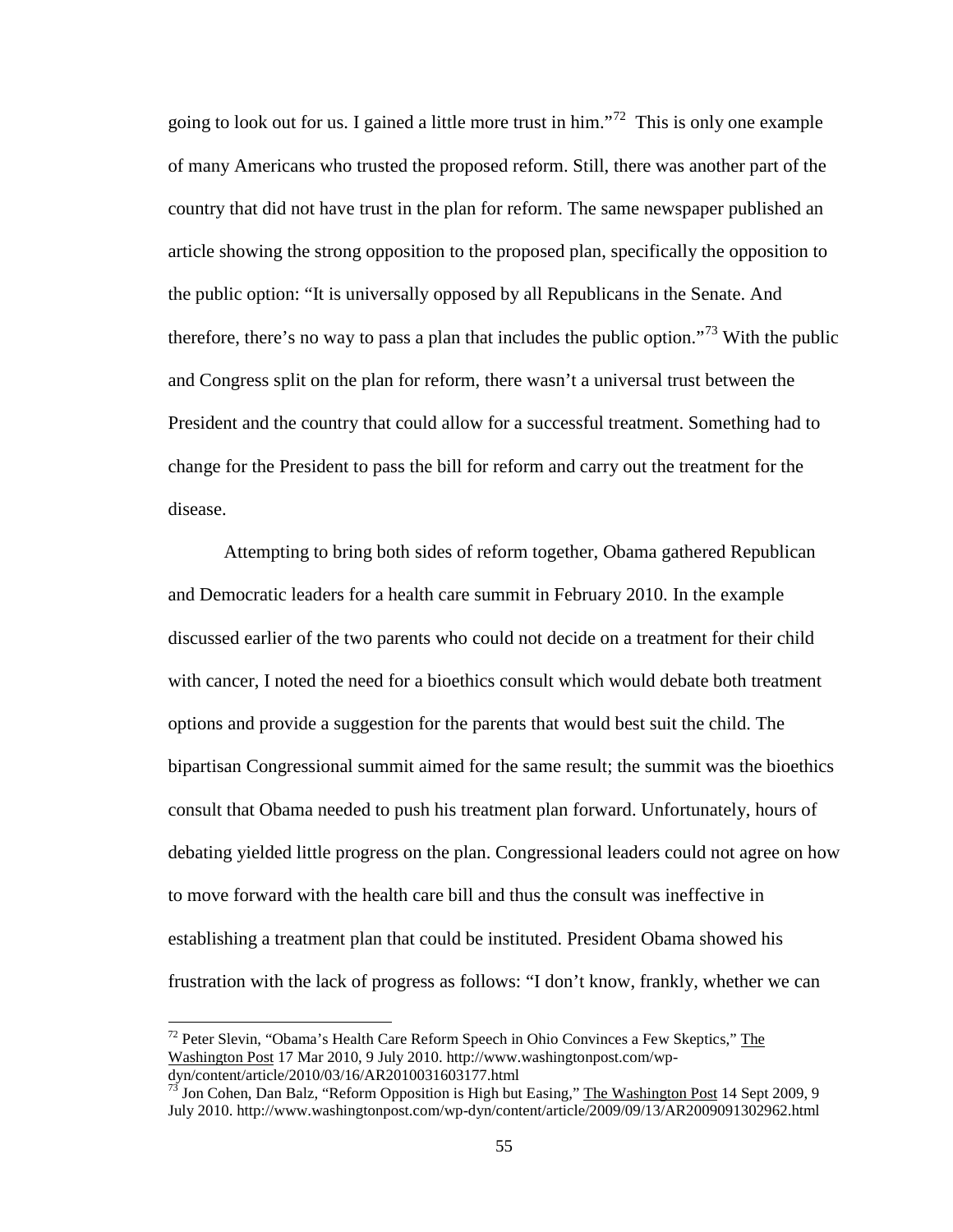close that gap. My hope had been there might be enough areas of overlap to realistically think about moving forward without a situation in which everyone goes to their respective corners and this ends up being a political fight."  $^{74}$  $^{74}$  $^{74}$ 

The lack of trust from part of the country, combined with the failure to work together on a revised plan for reform, seemed to prevent the President from instituting a treatment. The narrative that I discussed left off with President Obama sharing a quest narrative in his speech. By February, I think that his quest narrative had slowly been turned into a chaos narrative where he could not see a solution because he was surrounded by disorder and confusion. The impotence and frustration that characterizes the chaos narrative could be seen in Obama's disappointment with the summit. If the government could not come together to create an acceptable plan for reform the disease would continue to worsen over time. Obama's narrative, however, would soon transform again into the quest narrative he described in his speech.

A doctor-patient relationship does not end once a disease has been diagnosed. The physician follows a patient as he begins his treatment and once the treatment has been completed, the physician will have a follow-up visit with the patient to make sure his health has been restored and the illness is gone. Similarly, President Obama did not give up on health care reform. He continued to work with Congress and the country on ways to improve or alter his original plan so as to have the greatest benefit to the country. After months of daunting debates and revisions, a health care bill was passed by a 219-212 vote, marking a victory for health care reform: "President Obama won a historic victory in the struggle for health care reform Sunday as the House of Representatives passed a

<span id="page-59-0"></span> $^{74}$  Dana Bash et al., "Health Care Summit End Without Apparent Movement Forward," CNN 25 Feb 2010, 9 July 2010. http://www.cnn.com/2010/POLITICS/02/25/health.care.summit/index.html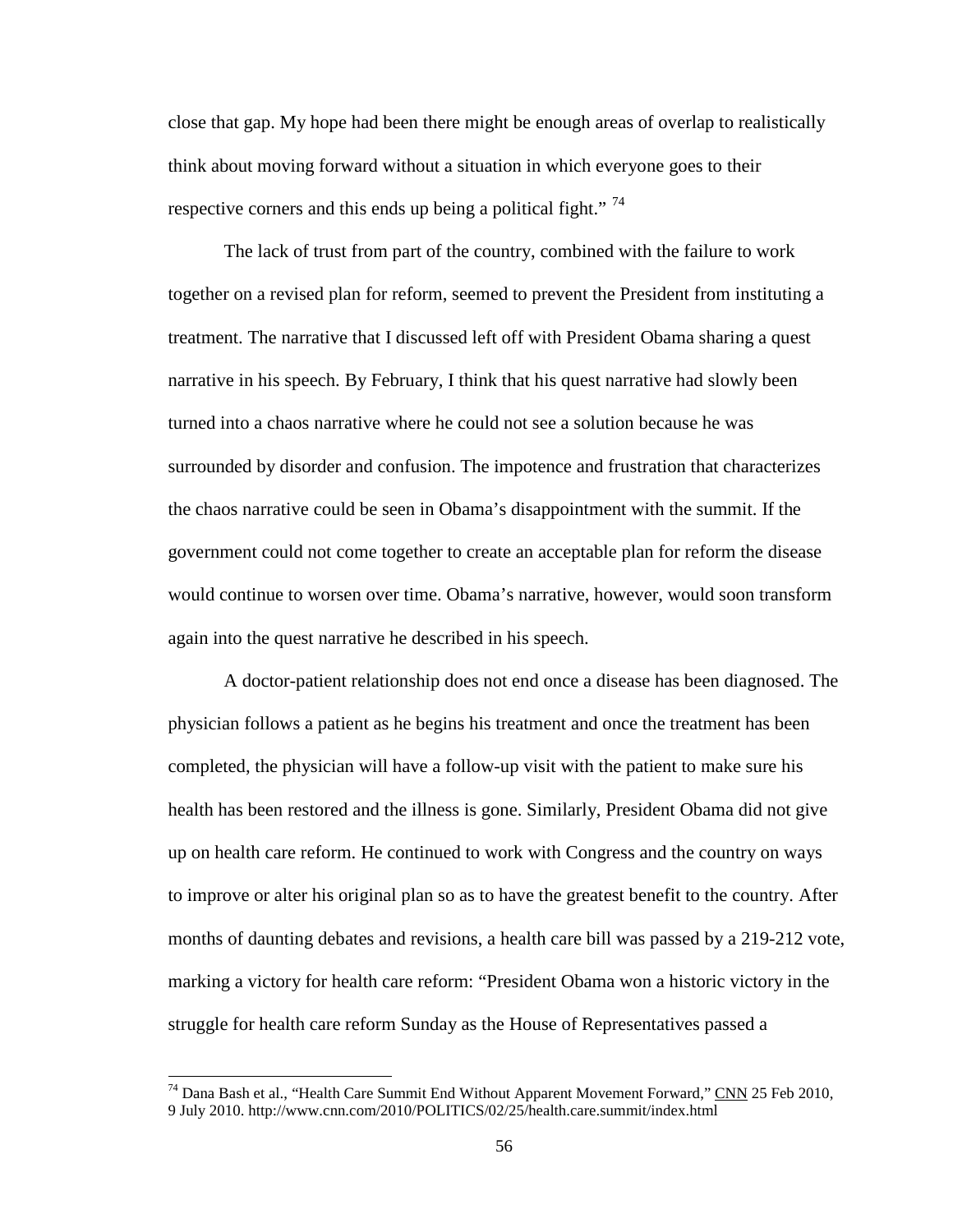sweeping bill overhauling the American medical system."<sup>[75](#page-60-0)</sup> Finally the President and the country could experience relief as we started to undergo the steps to recovery. The doctor-patient relationship as a mutual investment company works when both parties win. A doctor wins when he is successful in treating his patient while the patient wins when he is no longer sick. With the passing of the health care bill, I observed the same type of victory between the President and the country: Obama could move forward with a treatment that he was determined would work while the country could finally start taking the steps to recover from the disease.

That victory is what marked the quest narrative that Obama is still telling today. We as patients are not going through the exact treatment that Obama outlined in his speech, but we are embarking on a journey marked by an incredible revolution of the health care system. As the system is reformed, Obama will continue to tell the quest narrative that shows the transformation we have made as a country in providing health care. I also want to point out that he is narrating a quest while he also acts as a doctor in his relationship with the country. I mentioned earlier that the quest narrative he told was from a patient's perspective, as seen in how he made himself a part of the country needing treatment for the health care crisis. I am confident that health reform will successfully cure the health care crisis and continue our quest narrative because of Obama's ability to tell his story of a patient suffering from the disease while simultaneously taking responsibility as the country's doctor, working towards treating the health care crisis.

<span id="page-60-0"></span><sup>&</sup>lt;sup>75</sup> Alan Silverleib, "House Passes Health Care Bill on 219-212 Vote," CNN 22 Mar 2010, 9 July 2010. http://www.cnn.com/2010/POLITICS/03/21/health.care.main/index.html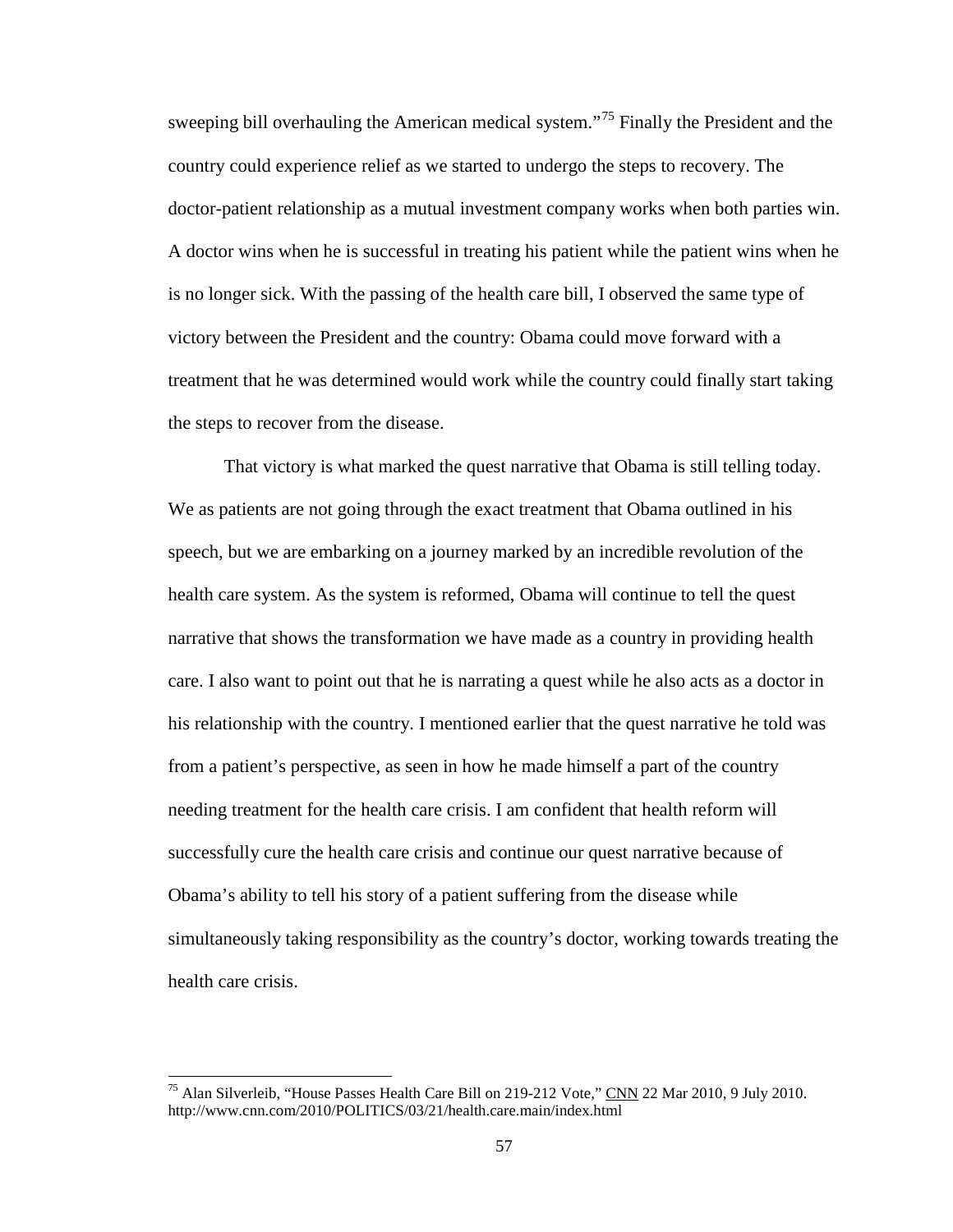Just as Obama took responsibility to find a treatment that would cure the health care crisis, Americans also have the responsibility to follow up with the treatment protocol and participate in the recovery. While we will not see the beginnings of the treatment until 2014, the treatment has begun and still requires everyone to prepare for the treatment procedures. Starting now, people must prepare for possible changes in the taxes they pay, as the new bill increases the Medicare payroll tax for those who make more than \$250,000 per year. Some types of preventive care will be free. The group of people paying for drugs in the coverage gap known as the 'doughnut hole' will continue to get smaller.<sup>[76](#page-61-0)</sup> Those who do not have insurance will need to prepare themselves for 2014, when the mandate for health insurance purchasing kicks in. That means planning for the costs of premiums, whatever they might be. Many things about the new reform are uncertain because some details have not been concretely established yet. We must prepare for changes in the health care system, but we may not be sure how exactly to prepare.

The uncertainty that the country is experiencing is very similar to what a patient sitting in a hospital bed might feel when the doctor recites the diagnosis and necessary steps for treatment. Fear, impotence, and vulnerability are all things a patient may feel in an unfamiliar setting, sitting in a hospital bed surrounded by strangers checking all of his medical statistics every twenty minutes. The same vulnerability and impotence characterizes the chaos narrative, but it is *how* the patient chooses to respond to the chaos that changes his narrative. Moreover, it is how the country chooses to respond to the uncertainty about the reform that makes our narrative a quest. President Obama is

<span id="page-61-0"></span><sup>&</sup>lt;sup>76</sup> Anna Matthews, "Steps You Can Take Ahead of Changes in Coverage, Taxes," The Wall Street Journal 22 Mar 2010, 9 July 2010.

http://online.wsj.com/article/SB10001424052748704454004575135942557501242.html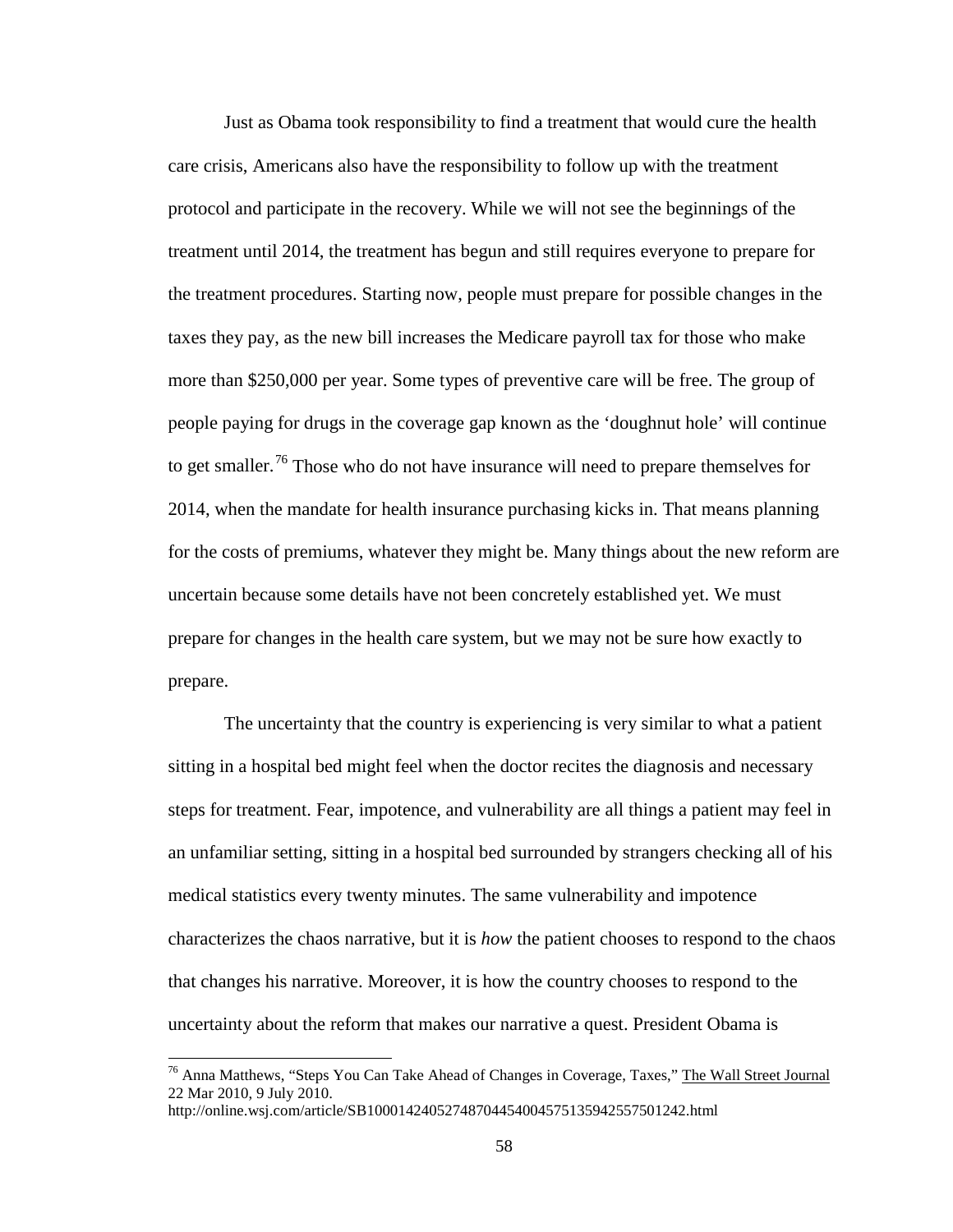confident that we can all react open-mindedly and change according to the new plan for the health care system. Furthermore, he thinks that we have *already* begun to respond to the chaos and transform our narrative into a quest by showing that the other problems that the country suffers from, including the economic crisis, will also be a part of our quest narrative, which begins with treating the health care crisis: "A full and vibrant recovery is still many months away. And I will not let up until those Americans who seek jobs can find them--until those businesses that seek capital and credit can thrive; until all responsible homeowners can stay in their homes. That is our ultimate goal. But thanks to the bold and decisive action we've taken since January, I can stand here with confidence and say that we have pulled this economy back from the brink."<sup>[77](#page-62-0)</sup>

At this point, we should evaluate the prognosis of our condition. As the physician, what does President Obama anticipate for our recovery? As patients, what do we expect as the reform continues? The nature of the reform efforts and anticipated changes we must all make will affect how we recover from the health care crisis. Today, it is up to all Americans to respond to the chaos of the health care crisis and take the steps to recovery. Narrating our quest, President Obama is confident that this is possible, offering a positive prognosis for our health care system. I think that by following the new plan for reform, our health care system will change and we will become a healthier nation for it. The country's narrative is not one that tells the story of how our health care crisis was resolved, putting us back where we were before the crisis. Instead, Obama's speech boldly speaks to the quest of the country to recover from the disease of the health care system, becoming even stronger than we were before: "We did not come here just to clean up crises. We came here to build a future."

<span id="page-62-0"></span> $77$  Obama Line 20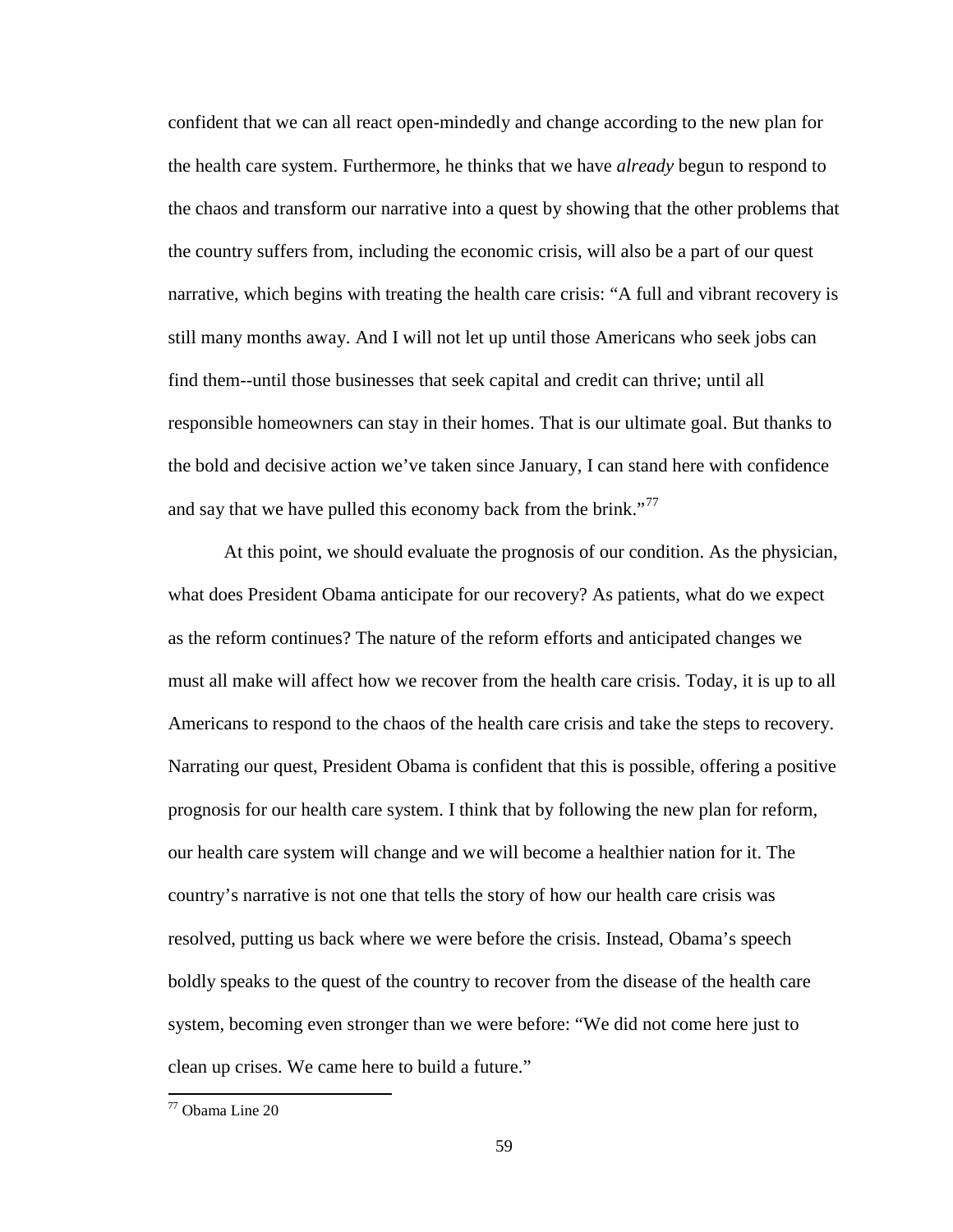## APPENDIX A: OBAMA'S SPEECH TO CONGRESS-SEPTEMBER 9, 2009

When I spoke here last winter, this nation was facing the worst economic crisis since the Great Depression. We were losing an average of 700,000 jobs per month. Credit was frozen. And our financial system was on the verge of collapse.

As any American who is still looking for work or a way to pay their bills will tell you, we are by no means out of the woods. A full and vibrant recovery is still many months away. And I will not let up until those Americans who seek jobs can find them -- (applause) - until those businesses that seek capital and credit can thrive; until all responsible

10 homeowners can stay in their homes. That is our ultimate goal. But thanks to the bold and decisive action we've taken since January, I can stand here with confidence and say that we have pulled this economy back from the brink. (Applause.)

I want to thank the members of this body for your efforts and your support in these last several months, and especially those who've taken the difficult votes that have put us on a path to recovery. I also want to thank the American people for their patience and resolve during this trying time for our nation.

But we did not come here just to clean up crises. We came here to build a future.

20 (Applause.) So tonight, I return to speak to all of you about an issue that is central to that future -- and that is the issue of health care.

I am not the first President to take up this cause, but I am determined to be the last. (Applause.) It has now been nearly a century since Theodore Roosevelt first called for health care reform. And ever since, nearly every President and Congress, whether Democrat or Republican, has attempted to meet this challenge in some way. A bill for comprehensive health reform was first introduced by John Dingell Sr. in 1943. Sixty-five years later, his son continues to introduce that same bill at the beginning of each session. (Applause.)

30

Our collective failure to meet this challenge -- year after year, decade after decade -- has led us to the breaking point. Everyone understands the extraordinary hardships that are placed on the uninsured, who live every day just one accident or illness away from bankruptcy. These are not primarily people on welfare. These are middle-class Americans. Some can't get insurance on the job. Others are self-employed, and can't afford it, since buying insurance on your own costs you three times as much as the coverage you get from your employer. Many other Americans who are willing and able to pay are still denied insurance due to previous illnesses or conditions that insurance companies decide are too risky or too expensive to cover.

40

We are the only democracy -- the only advanced democracy on Earth -- the only wealthy nation -- that allows such hardship for millions of its people. There are now more than 30 million American citizens who cannot get coverage. In just a two-year period, one in every three Americans goes without health care coverage at some point. And every day, 14,000 Americans lose their coverage. In other words, it can happen to anyone.

60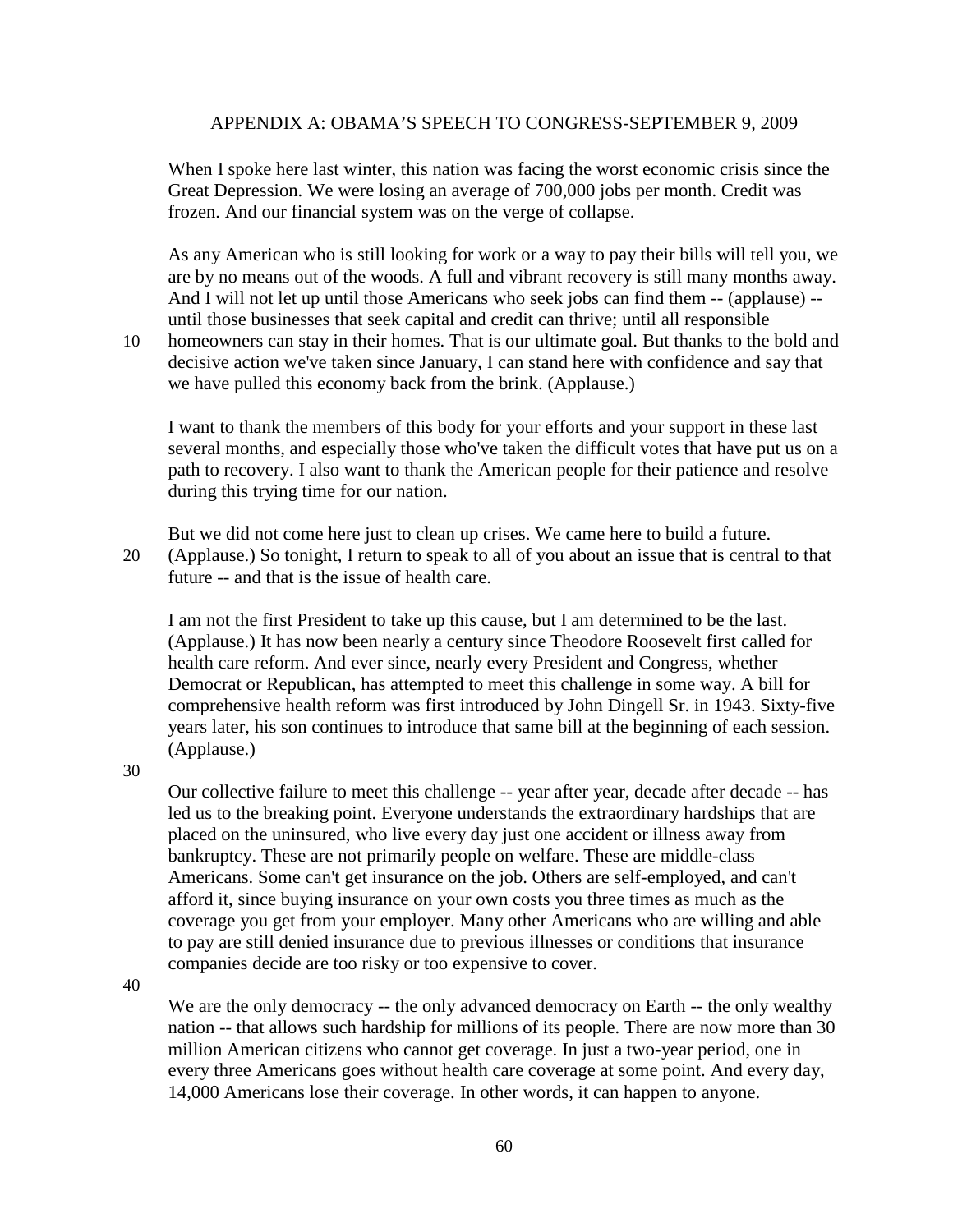But the problem that plagues the health care system is not just a problem for the uninsured. Those who do have insurance have never had less security and stability than they do today. More and more Americans worry that if you move, lose your job, or 50 change your job, you'll lose your health insurance too. More and more Americans pay their premiums, only to discover that their insurance company has dropped their coverage when they get sick, or won't pay the full cost of care. It happens every day.

One man from Illinois lost his coverage in the middle of chemotherapy because his insurer found that he hadn't reported gallstones that he didn't even know about. They delayed his treatment, and he died because of it. Another woman from Texas was about to get a double mastectomy when her insurance company canceled her policy because she forgot to declare a case of acne. By the time she had her insurance reinstated, her breast cancer had more than doubled in size. That is heart-breaking, it is wrong, and no one 60 should be treated that way in the United States of America. (Applause.)

Then there's the problem of rising cost. We spend one and a half times more per person on health care than any other country, but we aren't any healthier for it. This is one of the reasons that insurance premiums have gone up three times faster than wages. It's why so many employers -- especially small businesses -- are forcing their employees to pay more for insurance, or are dropping their coverage entirely. It's why so many aspiring entrepreneurs cannot afford to open a business in the first place, and why American businesses that compete internationally -- like our automakers -- are at a huge disadvantage. And it's why those of us with health insurance are also paying a hidden and 70 growing tax for those without it -- about \$1,000 per year that pays for somebody else's emergency room and charitable care.

- Finally, our health care system is placing an unsustainable burden on taxpayers. When health care costs grow at the rate they have, it puts greater pressure on programs like Medicare and Medicaid. If we do nothing to slow these skyrocketing costs, we will eventually be spending more on Medicare and Medicaid than every other government program combined. Put simply, our health care problem is our deficit problem. Nothing
- 80 Now, these are the facts. Nobody disputes them. We know we must reform this system. The question is how.

else even comes close. Nothing else. (Applause.)

There are those on the left who believe that the only way to fix the system is through a single-payer system like Canada's -- (applause) -- where we would severely restrict the private insurance market and have the government provide coverage for everybody. On the right, there are those who argue that we should end employer-based systems and leave individuals to buy health insurance on their own.

I've said -- I have to say that there are arguments to be made for both these approaches. 90 But either one would represent a radical shift that would disrupt the health care most people currently have. Since health care represents one-sixth of our economy, I believe it

61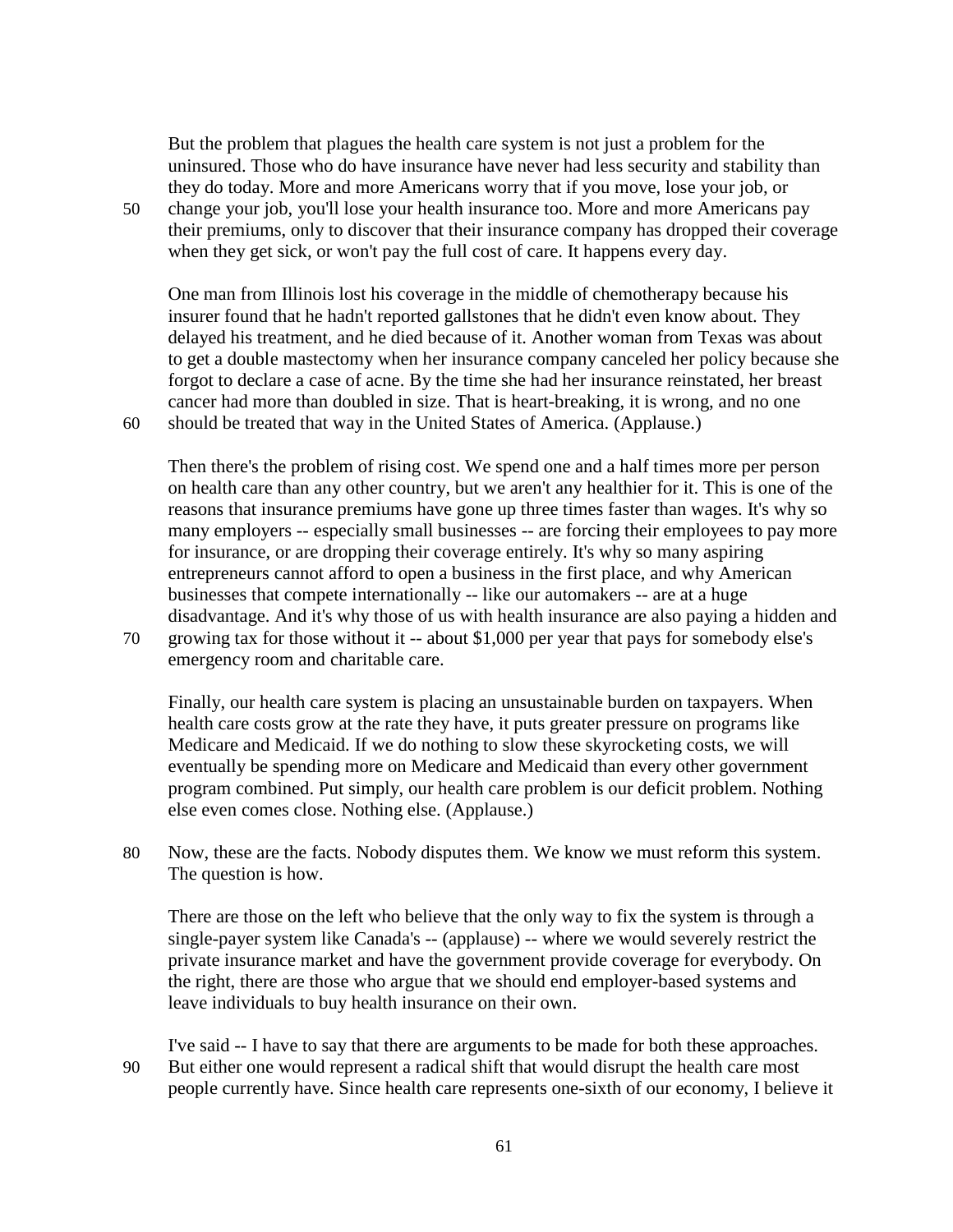makes more sense to build on what works and fix what doesn't, rather than try to build an entirely new system from scratch. (Applause.) And that is precisely what those of you in Congress have tried to do over the past several months.

During that time, we've seen Washington at its best and at its worst.

We've seen many in this chamber work tirelessly for the better part of this year to offer thoughtful ideas about how to achieve reform. Of the five committees asked to develop 100 bills, four have completed their work, and the Senate Finance Committee announced today that it will move forward next week. That has never happened before. Our overall efforts have been supported by an unprecedented coalition of doctors and nurses; hospitals, seniors' groups, and even drug companies -- many of whom opposed reform in the past. And there is agreement in this chamber on about 80 percent of what needs to be done, putting us closer to the goal of reform than we have ever been.

But what we've also seen in these last months is the same partisan spectacle that only hardens the disdain many Americans have towards their own government. Instead of honest debate, we've seen scare tactics. Some have dug into unyielding ideological camps

110 that offer no hope of compromise. Too many have used this as an opportunity to score short-term political points, even if it robs the country of our opportunity to solve a longterm challenge. And out of this blizzard of charges and counter-charges, confusion has reigned.

Well, the time for bickering is over. The time for games has passed. (Applause.) Now is the season for action. Now is when we must bring the best ideas of both parties together, and show the American people that we can still do what we were sent here to do. Now is the time to deliver on health care. Now is the time to deliver on health care.

120 The plan I'm announcing tonight would meet three basic goals. It will provide more security and stability to those who have health insurance. It will provide insurance for those who don't. And it will slow the growth of health care costs for our families, our businesses, and our government. (Applause.) It's a plan that asks everyone to take responsibility for meeting this challenge -- not just government, not just insurance companies, but everybody including employers and individuals. And it's a plan that incorporates ideas from senators and congressmen, from Democrats and Republicans - and yes, from some of my opponents in both the primary and general election.

Here are the details that every American needs to know about this plan. First, if you are 130 among the hundreds of millions of Americans who already have health insurance through your job, or Medicare, or Medicaid, or the VA, nothing in this plan will require you or your employer to change the coverage or the doctor you have. (Applause.) Let me repeat this: Nothing in our plan requires you to change what you have.

What this plan will do is make the insurance you have work better for you. Under this plan, it will be against the law for insurance companies to deny you coverage because of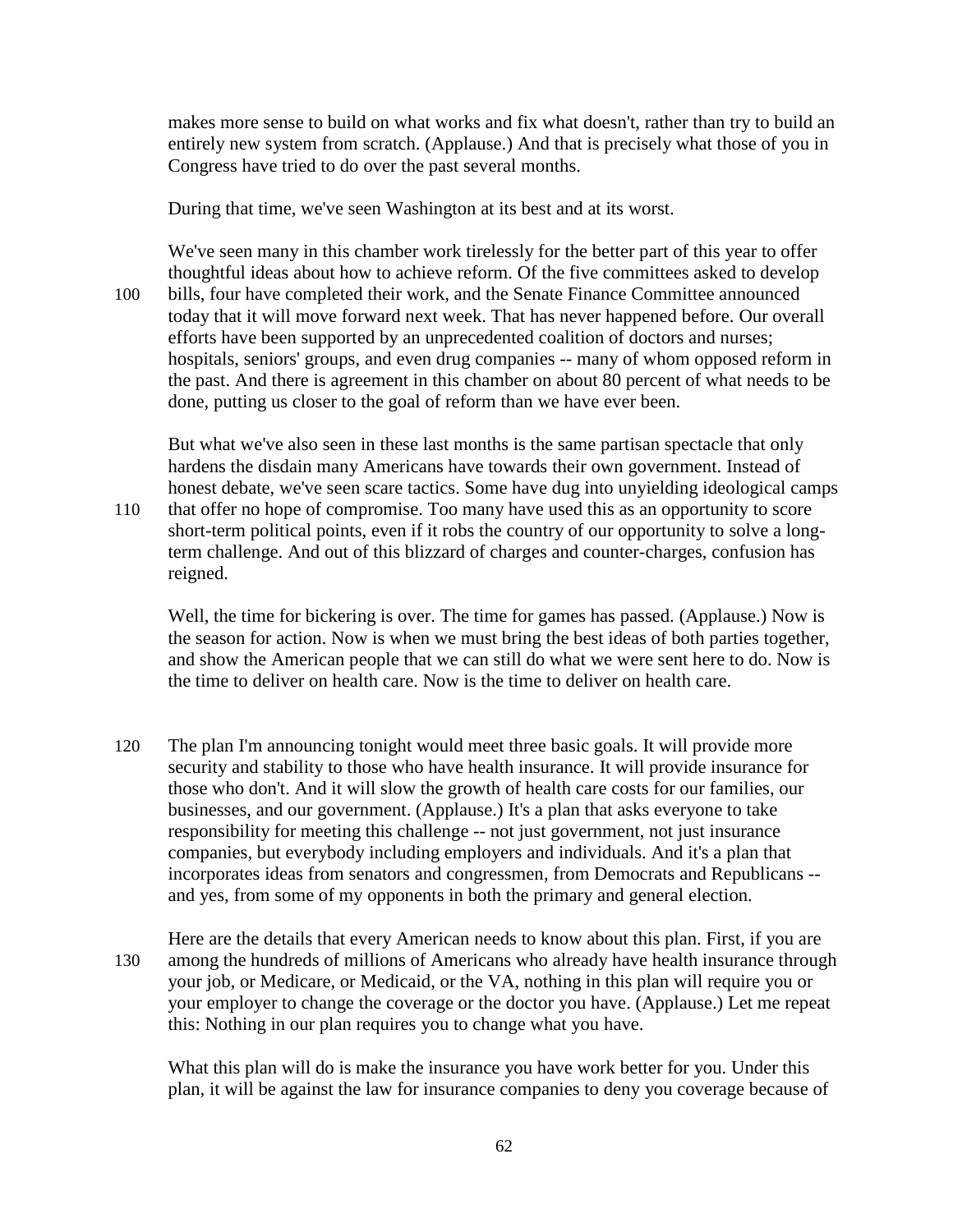a preexisting condition. (Applause.) As soon as I sign this bill, it will be against the law for insurance companies to drop your coverage when you get sick or water it down when you need it the most. (Applause.) They will no longer be able to place some arbitrary cap 140 on the amount of coverage you can receive in a given year or in a lifetime. (Applause.) We will place a limit on how much you can be charged for out-of-pocket expenses, because in the United States of America, no one should go broke because they get sick. (Applause.) And insurance companies will be required to cover, with no extra charge, routine checkups and preventive care, like mammograms and colonoscopies -- (applause) -- because there's no reason we shouldn't be catching diseases like breast cancer and colon cancer before they get worse. That makes sense, it saves money, and it saves lives. (Applause.)

Now, that's what Americans who have health insurance can expect from this plan -- more 150 security and more stability.

Now, if you're one of the tens of millions of Americans who don't currently have health insurance, the second part of this plan will finally offer you quality, affordable choices. (Applause.) If you lose your job or you change your job, you'll be able to get coverage. If you strike out on your own and start a small business, you'll be able to get coverage. We'll do this by creating a new insurance exchange -- a marketplace where individuals and small businesses will be able to shop for health insurance at competitive prices. Insurance companies will have an incentive to participate in this exchange because it lets them compete for millions of new customers. As one big group, these customers will

160 have greater leverage to bargain with the insurance companies for better prices and quality coverage. This is how large companies and government employees get affordable insurance. It's how everyone in this Congress gets affordable insurance. And it's time to give every American the same opportunity that we give ourselves. (Applause.)

Now, for those individuals and small businesses who still can't afford the lower-priced insurance available in the exchange, we'll provide tax credits, the size of which will be based on your need. And all insurance companies that want access to this new marketplace will have to abide by the consumer protections I already mentioned. This exchange will take effect in four years, which will give us time to do it right. In the 170 meantime, for those Americans who can't get insurance today because they have preexisting medical conditions, we will immediately offer low-cost coverage that will protect you against financial ruin if you become seriously ill. (Applause.) This was a good idea when Senator John McCain proposed it in the campaign, it's a good idea now, and we should all embrace it. (Applause.)

Now, even if we provide these affordable options, there may be those -- especially the young and the healthy -- who still want to take the risk and go without coverage. There may still be companies that refuse to do right by their workers by giving them coverage. The problem is, such irresponsible behavior costs all the rest of us money. If there are

180 affordable options and people still don't sign up for health insurance, it means we pay for these people's expensive emergency room visits. If some businesses don't provide workers health care, it forces the rest of us to pick up the tab when their workers get sick,

63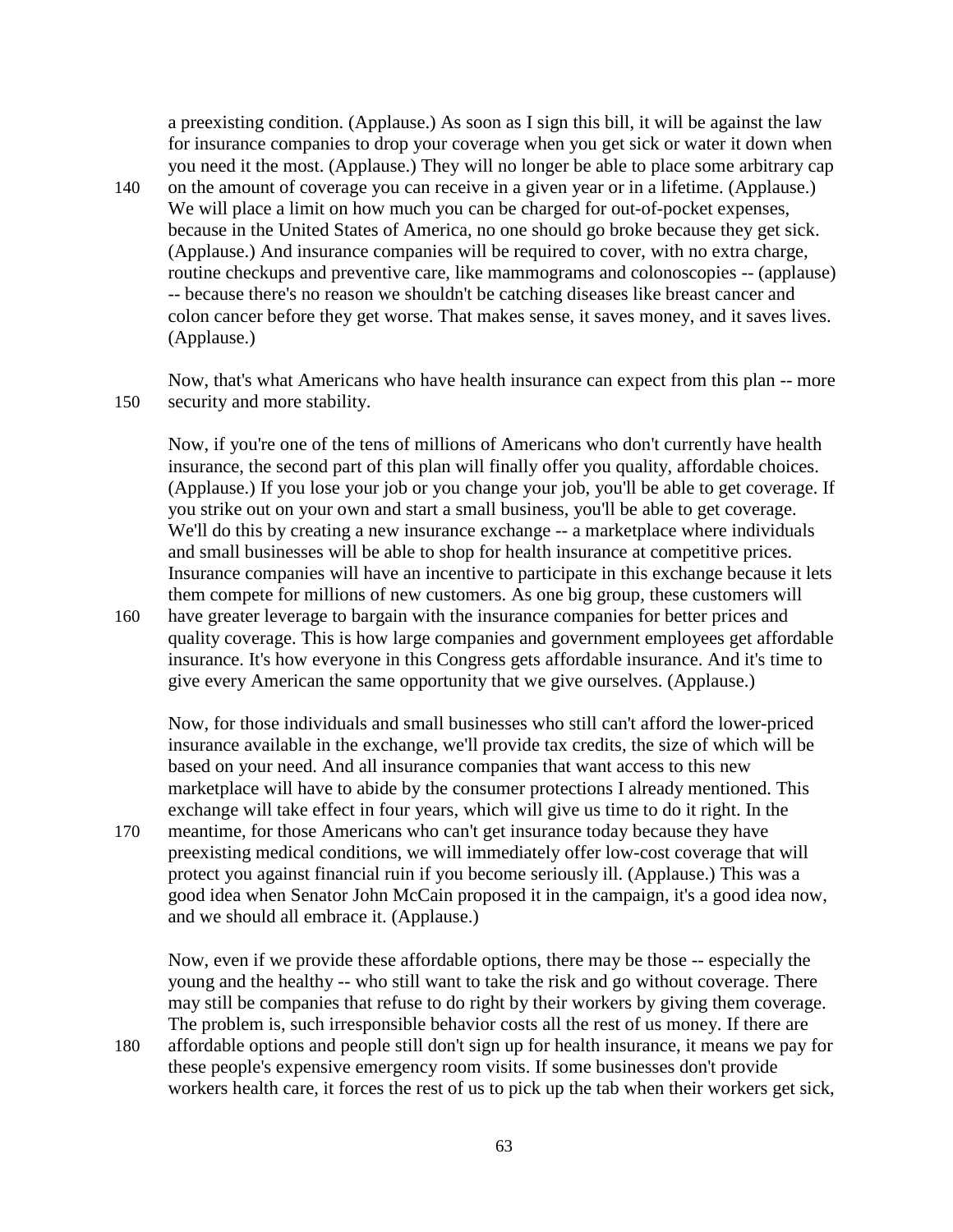and gives those businesses an unfair advantage over their competitors. And unless everybody does their part, many of the insurance reforms we seek -- especially requiring insurance companies to cover preexisting conditions -- just can't be achieved.

And that's why under my plan, individuals will be required to carry basic health insurance -- just as most states require you to carry auto insurance. (Applause.) Likewise -- likewise, businesses will be required to either offer their workers health care, or chip in to help 190 cover the cost of their workers. There will be a hardship waiver for those individuals who still can't afford coverage, and 95 percent of all small businesses, because of their size and narrow profit margin, would be exempt from these requirements. (Applause.) But we can't have large businesses and individuals who can afford coverage game the system by avoiding responsibility to themselves or their employees. Improving our health care system only works if everybody does their part.

And while there remain some significant details to be ironed out, I believe -- (laughter) -- I believe a broad consensus exists for the aspects of the plan I just outlined: consumer protections for those with insurance, an exchange that allows individuals and small 200 businesses to purchase affordable coverage, and a requirement that people who can afford insurance get insurance.

And I have no doubt that these reforms would greatly benefit Americans from all walks of life, as well as the economy as a whole. Still, given all the misinformation that's been spread over the past few months, I realize -- (applause) -- I realize that many Americans have grown nervous about reform. So tonight I want to address some of the key controversies that are still out there.

Some of people's concerns have grown out of bogus claims spread by those whose only 210 agenda is to kill reform at any cost. The best example is the claim made not just by radio and cable talk show hosts, but by prominent politicians, that we plan to set up panels of bureaucrats with the power to kill off senior citizens. Now, such a charge would be laughable if it weren't so cynical and irresponsible. It is a lie, plain and simple. (Applause.)

There are also those who claim that our reform efforts would insure illegal immigrants. This, too, is false. The reforms -- the reforms I'm proposing would not apply to those who are here illegally.

220 AUDIENCE MEMBER: You lie! (Boos.)

THE PRESIDENT: It's not true. And one more misunderstanding I want to clear up - under our plan, no federal dollars will be used to fund abortions, and federal conscience laws will remain in place. (Applause.)

Now, my health care proposal has also been attacked by some who oppose reform as a "government takeover" of the entire health care system. As proof, critics point to a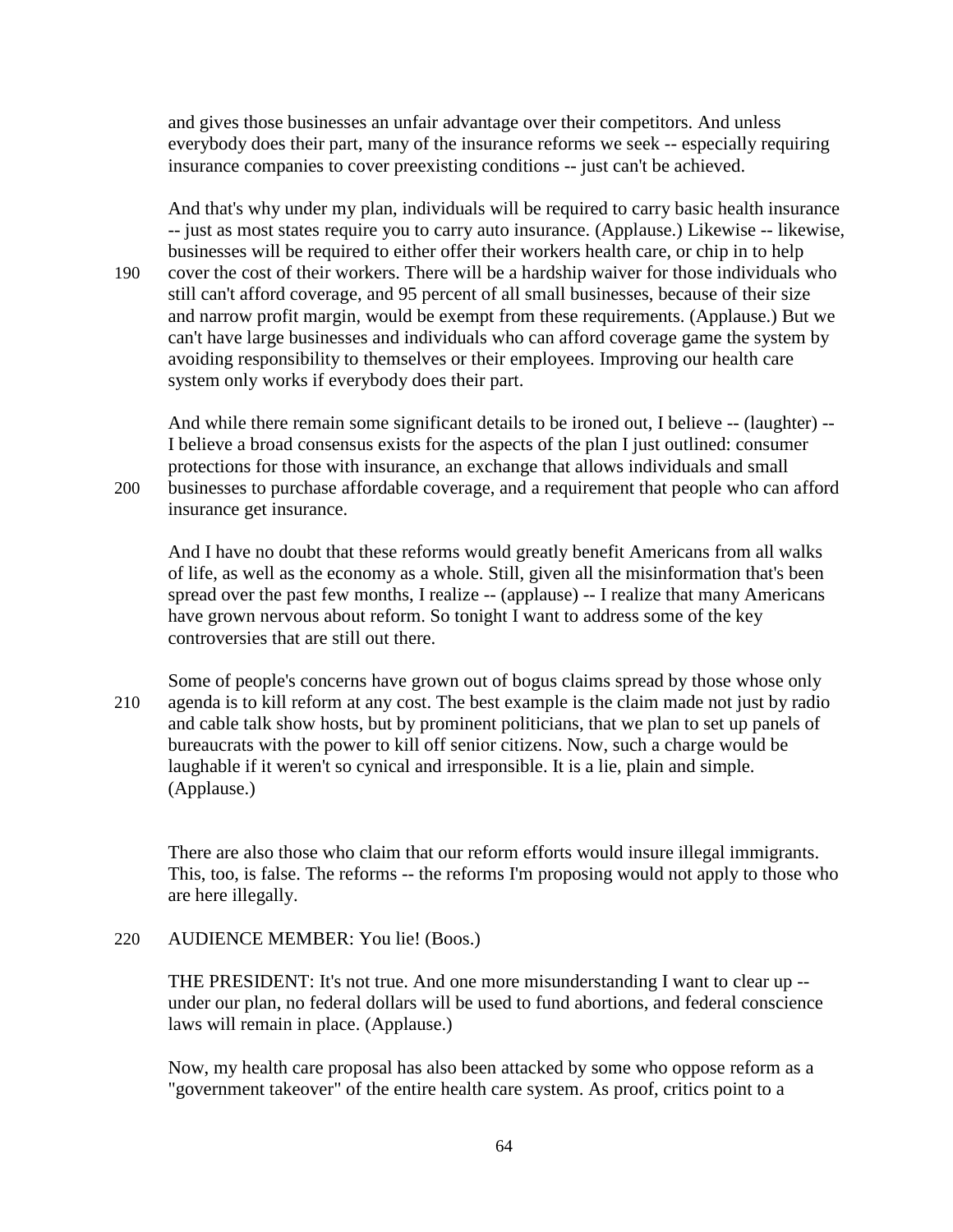provision in our plan that allows the uninsured and small businesses to choose a publicly sponsored insurance option, administered by the government just like Medicaid or

230 Medicare. (Applause.)

So let me set the record straight here. My guiding principle is, and always has been, that consumers do better when there is choice and competition. That's how the market works. (Applause.) Unfortunately, in 34 states, 75 percent of the insurance market is controlled by five or fewer companies. In Alabama, almost 90 percent is controlled by just one company. And without competition, the price of insurance goes up and quality goes down. And it makes it easier for insurance companies to treat their customers badly -- by cherrypicking the healthiest individuals and trying to drop the sickest, by overcharging small businesses who have no leverage, and by jacking up rates.

240

Insurance executives don't do this because they're bad people; they do it because it's profitable. As one former insurance executive testified before Congress, insurance companies are not only encouraged to find reasons to drop the seriously ill, they are rewarded for it. All of this is in service of meeting what this former executive called "Wall Street's relentless profit expectations."

Now, I have no interest in putting insurance companies out of business. They provide a legitimate service, and employ a lot of our friends and neighbors. I just want to hold them accountable. (Applause.) And the insurance reforms that I've already mentioned would do 250 just that. But an additional step we can take to keep insurance companies honest is by making a not-for-profit public option available in the insurance exchange. (Applause.) Now, let me be clear. Let me be clear. It would only be an option for those who don't have insurance. No one would be forced to choose it, and it would not impact those of you who already have insurance. In fact, based on Congressional Budget Office estimates, we believe that less than 5 percent of Americans would sign up.

Despite all this, the insurance companies and their allies don't like this idea. They argue that these private companies can't fairly compete with the government. And they'd be right if taxpayers were subsidizing this public insurance option. But they won't be. I've 260 insisted that like any private insurance company, the public insurance option would have to be self-sufficient and rely on the premiums it collects. But by avoiding some of the overhead that gets eaten up at private companies by profits and excessive administrative costs and executive salaries, it could provide a good deal for consumers, and would also keep pressure on private insurers to keep their policies affordable and treat their customers better, the same way public colleges and universities provide additional choice and competition to students without in any way inhibiting a vibrant system of private colleges and universities. (Applause.)

Now, it is -- it's worth noting that a strong majority of Americans still favor a public 270 insurance option of the sort I've proposed tonight. But its impact shouldn't be exaggerated -- by the left or the right or the media. It is only one part of my plan, and shouldn't be used as a handy excuse for the usual Washington ideological battles. To my progressive friends, I would remind you that for decades, the driving idea behind reform has been to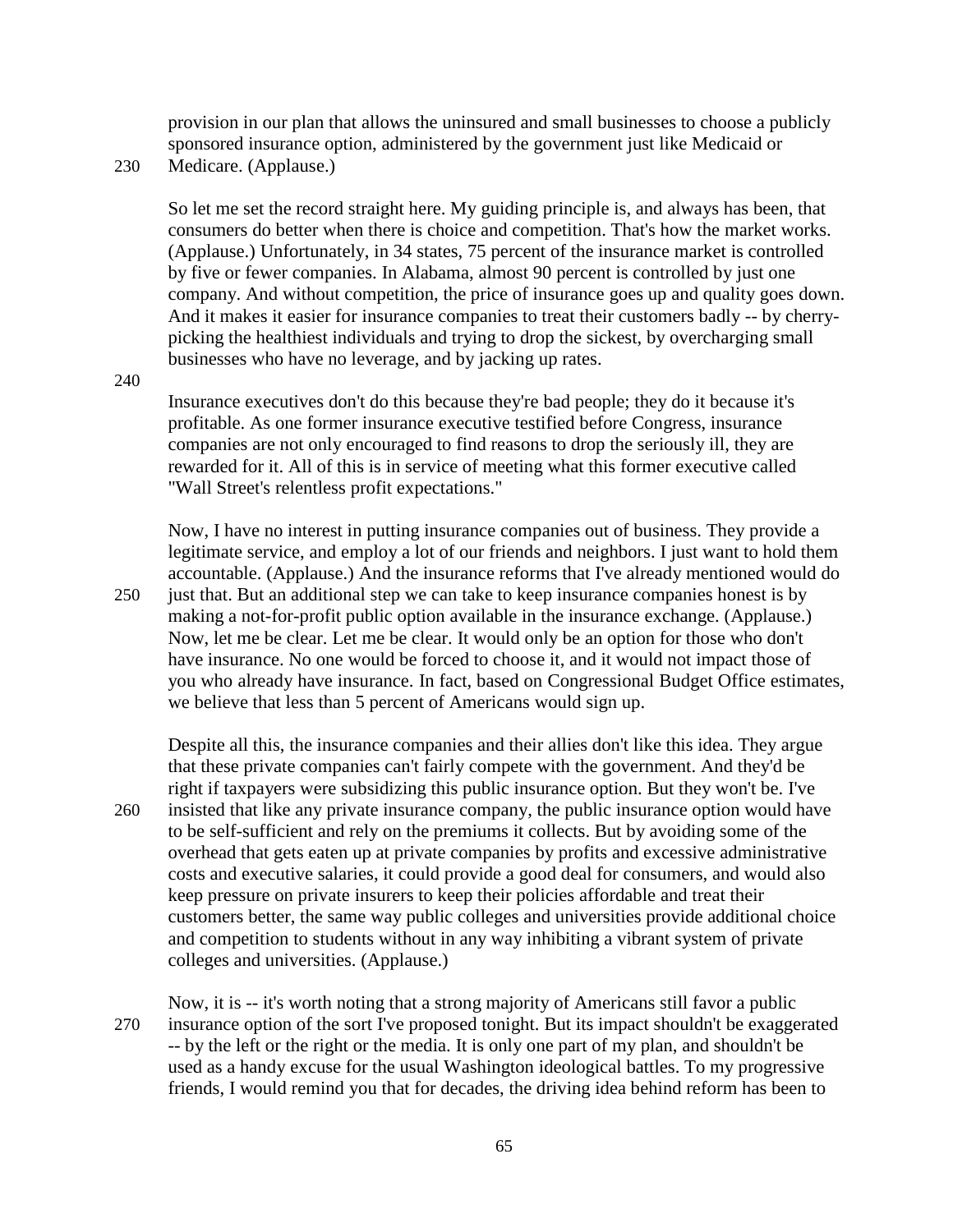end insurance company abuses and make coverage available for those without it. (Applause.) The public option -- the public option is only a means to that end -- and we should remain open to other ideas that accomplish our ultimate goal. And to my Republican friends, I say that rather than making wild claims about a government takeover of health care, we should work together to address any legitimate concerns you may have. (Applause.)

280

For example -- for example, some have suggested that the public option go into effect only in those markets where insurance companies are not providing affordable policies. Others have proposed a co-op or another non-profit entity to administer the plan. These are all constructive ideas worth exploring. But I will not back down on the basic principle that if Americans can't find affordable coverage, we will provide you with a choice. (Applause.) And I will make sure that no government bureaucrat or insurance company bureaucrat gets between you and the care that you need. (Applause.)

290 Finally, let me discuss an issue that is a great concern to me, to members of this chamber, and to the public -- and that's how we pay for this plan.

And here's what you need to know. First, I will not sign a plan that adds one dime to our deficits -- either now or in the future. (Applause.) I will not sign it if it adds one dime to the deficit, now or in the future, period. And to prove that I'm serious, there will be a provision in this plan that requires us to come forward with more spending cuts if the savings we promised don't materialize. (Applause.) Now, part of the reason I faced a trillion-dollar deficit when I walked in the door of the White House is because too many initiatives over the last decade were not paid for -- from the Iraq war to tax breaks for the 300 wealthy. (Applause.) I will not make that same mistake with health care.

Second, we've estimated that most of this plan can be paid for by finding savings within the existing health care system, a system that is currently full of waste and abuse. Right now, too much of the hard-earned savings and tax dollars we spend on health care don't make us any healthier. That's not my judgment -- it's the judgment of medical professionals across this country. And this is also true when it comes to Medicare and Medicaid.

In fact, I want to speak directly to seniors for a moment, because Medicare is another 310 issue that's been subjected to demagoguery and distortion during the course of this debate.

More than four decades ago, this nation stood up for the principle that after a lifetime of hard work, our seniors should not be left to struggle with a pile of medical bills in their later years. That's how Medicare was born. And it remains a sacred trust that must be passed down from one generation to the next. (Applause.) And that is why not a dollar of the Medicare trust fund will be used to pay for this plan. (Applause.)

The only thing this plan would eliminate is the hundreds of billions of dollars in waste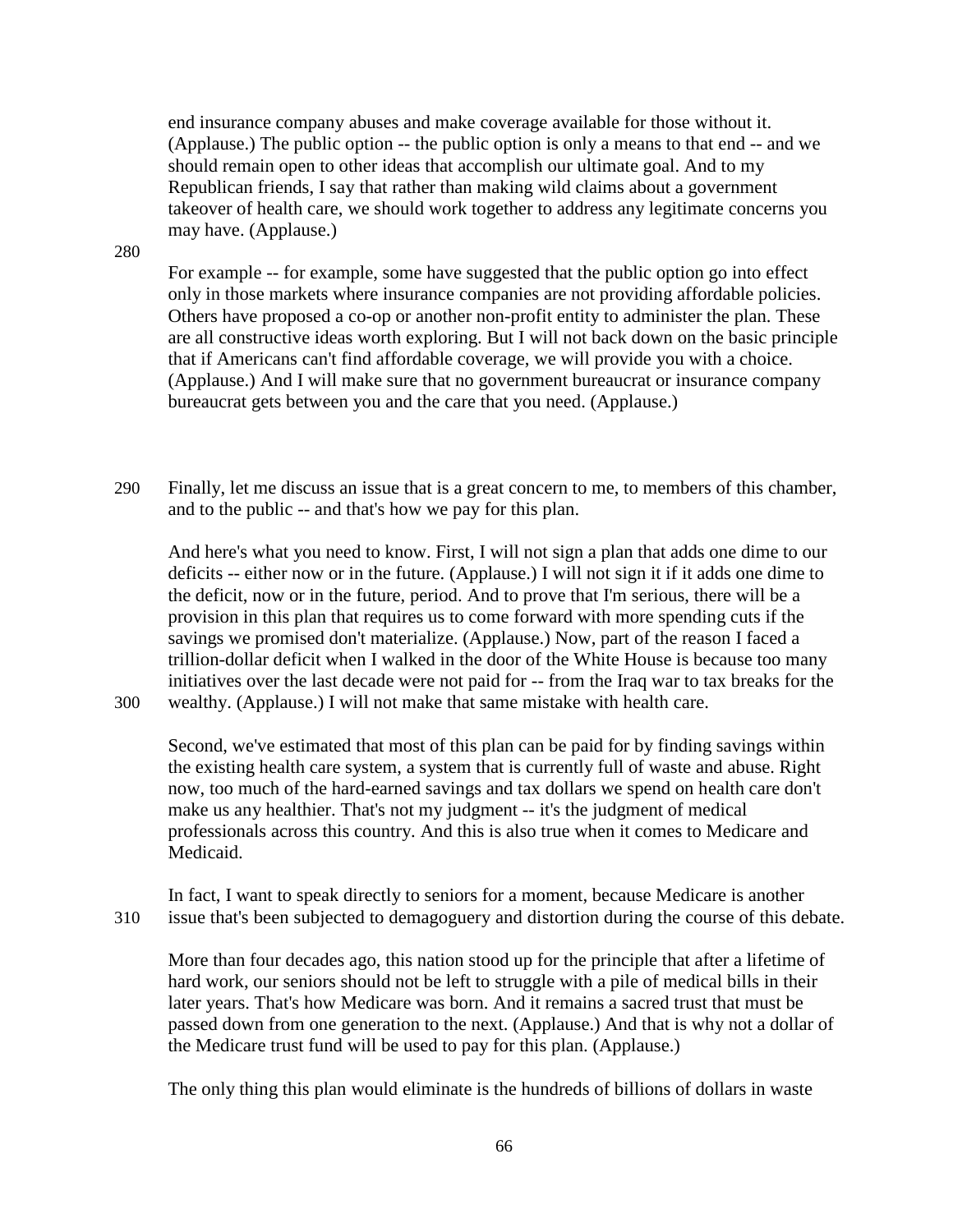and fraud, as well as unwarranted subsidies in Medicare that go to insurance companies -- 320 subsidies that do everything to pad their profits but don't improve the care of seniors. And we will also create an independent commission of doctors and medical experts charged with identifying more waste in the years ahead. (Applause.)

Now, these steps will ensure that you -- America's seniors -- get the benefits you've been promised. They will ensure that Medicare is there for future generations. And we can use some of the savings to fill the gap in coverage that forces too many seniors to pay thousands of dollars a year out of their own pockets for prescription drugs. (Applause.) That's what this plan will do for you. So don't pay attention to those scary stories about how your benefits will be cut, especially since some of the same folks who are spreading 330 these tall tales have fought against Medicare in the past and just this year supported a budget that would essentially have turned Medicare into a privatized voucher program. That will not happen on my watch. I will protect Medicare. (Applause.)

Now, because Medicare is such a big part of the health care system, making the program more efficient can help usher in changes in the way we deliver health care that can reduce costs for everybody. We have long known that some places -- like the Intermountain Healthcare in Utah or the Geisinger Health System in rural Pennsylvania -- offer highquality care at costs below average. So the commission can help encourage the adoption of these common-sense best practices by doctors and medical professionals throughout 340 the system -- everything from reducing hospital infection rates to encouraging better coordination between teams of doctors.

Reducing the waste and inefficiency in Medicare and Medicaid will pay for most of this plan. (Applause.) Now, much of the rest would be paid for with revenues from the very same drug and insurance companies that stand to benefit from tens of millions of new customers. And this reform will charge insurance companies a fee for their most expensive policies, which will encourage them to provide greater value for the money - an idea which has the support of Democratic and Republican experts. And according to these same experts, this modest change could help hold down the cost of health care for

350 all of us in the long run.

Now, finally, many in this chamber -- particularly on the Republican side of the aisle - have long insisted that reforming our medical malpractice laws can help bring down the cost of health care. (Applause.) Now -- there you go. There you go. Now, I don't believe malpractice reform is a silver bullet, but I've talked to enough doctors to know that defensive medicine may be contributing to unnecessary costs. (Applause.) So I'm proposing that we move forward on a range of ideas about how to put patient safety first and let doctors focus on practicing medicine. (Applause.) I know that the Bush administration considered authorizing demonstration projects in individual states to test 360 these ideas. I think it's a good idea, and I'm directing my Secretary of Health and Human Services to move forward on this initiative today. (Applause.)

Now, add it all up, and the plan I'm proposing will cost around \$900 billion over 10 years -- less than we have spent on the Iraq and Afghanistan wars, and less than the tax cuts for

67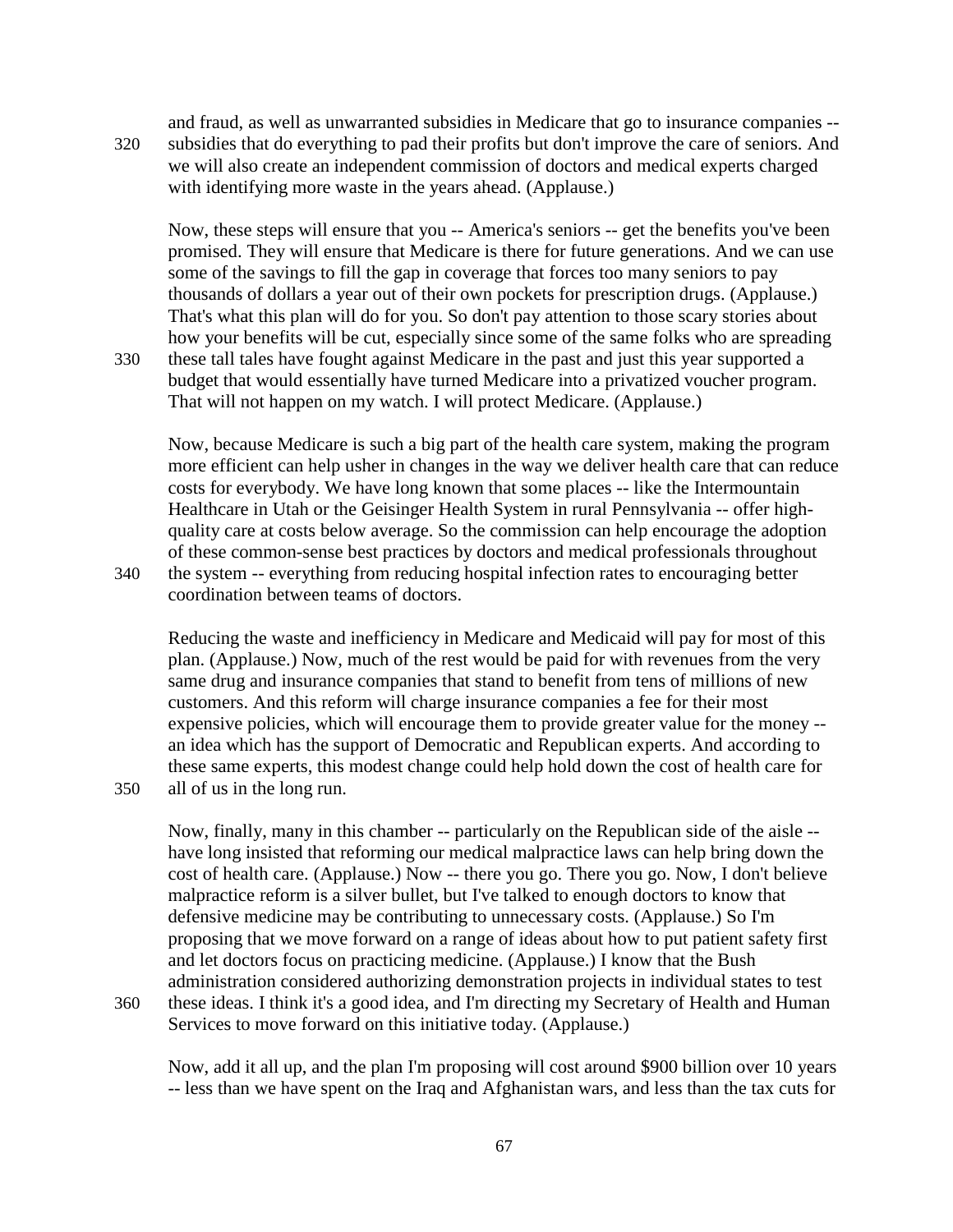the wealthiest few Americans that Congress passed at the beginning of the previous administration. (Applause.) Now, most of these costs will be paid for with money already being spent -- but spent badly -- in the existing health care system. The plan will not add to our deficit. The middle class will realize greater security, not higher taxes. And if we are able to slow the growth of health care costs by just one-tenth of 1 percent each year -- 370 one-tenth of 1 percent -- it will actually reduce the deficit by \$4 trillion over the long term.

Now, this is the plan I'm proposing. It's a plan that incorporates ideas from many of the people in this room tonight -- Democrats and Republicans. And I will continue to seek common ground in the weeks ahead. If you come to me with a serious set of proposals, I will be there to listen. My door is always open.

But know this: I will not waste time with those who have made the calculation that it's better politics to kill this plan than to improve it. (Applause.) I won't stand by while the 380 special interests use the same old tactics to keep things exactly the way they are. If you misrepresent what's in this plan, we will call you out. (Applause.) And I will not -- and I will not accept the status quo as a solution. Not this time. Not now.

Everyone in this room knows what will happen if we do nothing. Our deficit will grow. More families will go bankrupt. More businesses will close. More Americans will lose their coverage when they are sick and need it the most. And more will die as a result. We know these things to be true.

That is why we cannot fail. Because there are too many Americans counting on us to 390 succeed -- the ones who suffer silently, and the ones who shared their stories with us at town halls, in e-mails, and in letters.

I received one of those letters a few days ago. It was from our beloved friend and colleague, Ted Kennedy. He had written it back in May, shortly after he was told that his illness was terminal. He asked that it be delivered upon his death.

In it, he spoke about what a happy time his last months were, thanks to the love and support of family and friends, his wife, Vicki, his amazing children, who are all here tonight. And he expressed confidence that this would be the year that health care reform -

400 - "that great unfinished business of our society," he called it -- would finally pass. He repeated the truth that health care is decisive for our future prosperity, but he also reminded me that "it concerns more than material things." "What we face," he wrote, "is above all a moral issue; at stake are not just the details of policy, but fundamental principles of social justice and the character of our country."

I've thought about that phrase quite a bit in recent days -- the character of our country. One of the unique and wonderful things about America has always been our self-reliance, our rugged individualism, our fierce defense of freedom and our healthy skepticism of government. And figuring out the appropriate size and role of government has always

410 been a source of rigorous and, yes, sometimes angry debate. That's our history.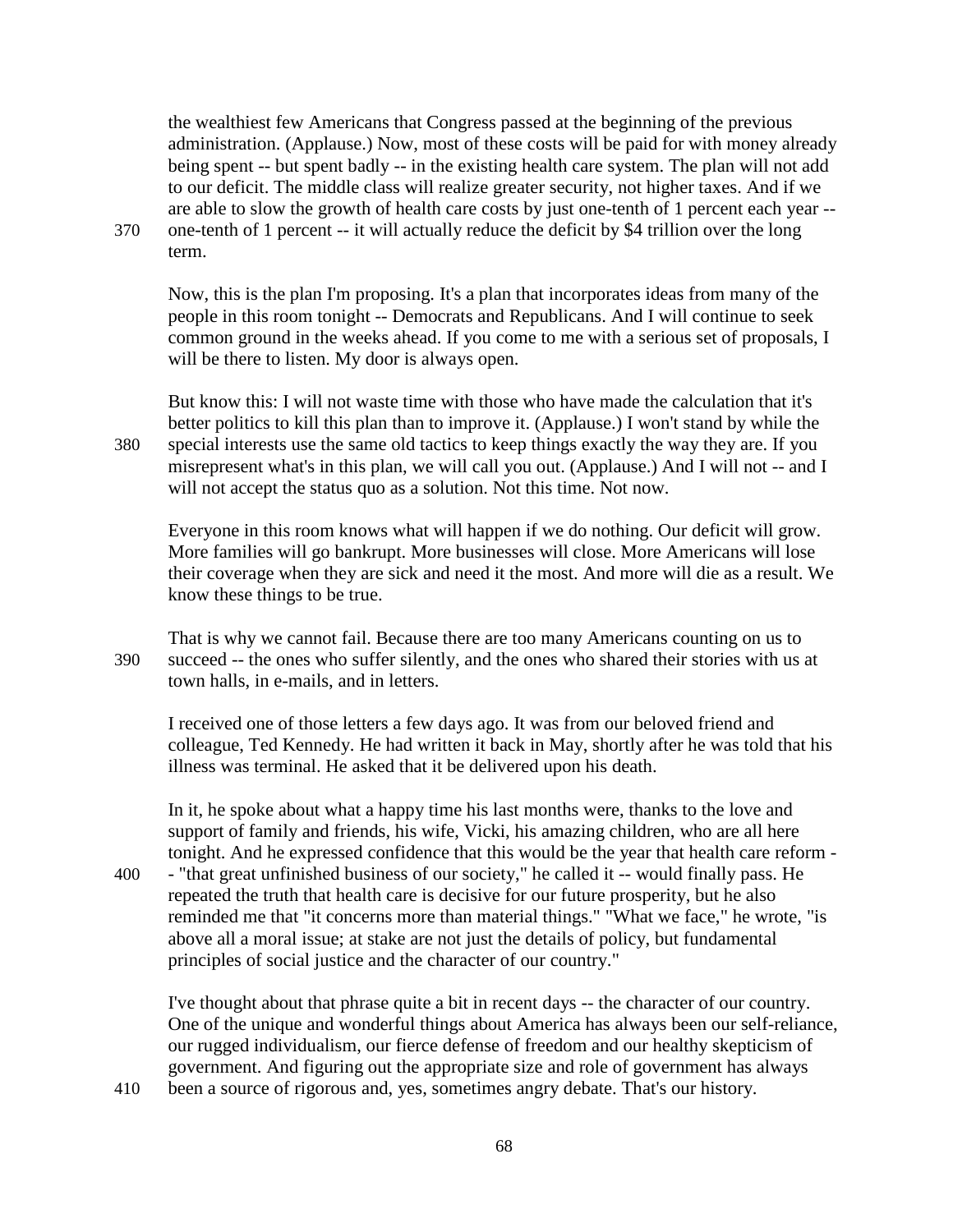For some of Ted Kennedy's critics, his brand of liberalism represented an affront to American liberty. In their minds, his passion for universal health care was nothing more than a passion for big government.

But those of us who knew Teddy and worked with him here -- people of both parties - know that what drove him was something more. His friend Orrin Hatch -- he knows that. They worked together to provide children with health insurance. His friend John McCain knows that. They worked together on a Patient's Bill of Rights. His friend Chuck

420 Grassley knows that. They worked together to provide health care to children with disabilities.

On issues like these, Ted Kennedy's passion was born not of some rigid ideology, but of his own experience. It was the experience of having two children stricken with cancer. He never forgot the sheer terror and helplessness that any parent feels when a child is badly sick. And he was able to imagine what it must be like for those without insurance, what it would be like to have to say to a wife or a child or an aging parent, there is something that could make you better, but I just can't afford it.

## 430

That large-heartedness -- that concern and regard for the plight of others -- is not a partisan feeling. It's not a Republican or a Democratic feeling. It, too, is part of the American character -- our ability to stand in other people's shoes; a recognition that we are all in this together, and when fortune turns against one of us, others are there to lend a helping hand; a belief that in this country, hard work and responsibility should be rewarded by some measure of security and fair play; and an acknowledgment that sometimes government has to step in to help deliver on that promise.

This has always been the history of our progress. In 1935, when over half of our seniors 440 could not support themselves and millions had seen their savings wiped away, there were those who argued that Social Security would lead to socialism, but the men and women of Congress stood fast, and we are all the better for it. In 1965, when some argued that Medicare represented a government takeover of health care, members of Congress -- Democrats and Republicans -- did not back down. They joined together so that all of us could enter our golden years with some basic peace of mind.

You see, our predecessors understood that government could not, and should not, solve every problem. They understood that there are instances when the gains in security from government action are not worth the added constraints on our freedom. But they also 450 understood that the danger of too much government is matched by the perils of too little; that without the leavening hand of wise policy, markets can crash, monopolies can stifle competition, the vulnerable can be exploited. And they knew that when any government measure, no matter how carefully crafted or beneficial, is subject to scorn; when any efforts to help people in need are attacked as un-American; when facts and reason are thrown overboard and only timidity passes for wisdom, and we can no longer even

69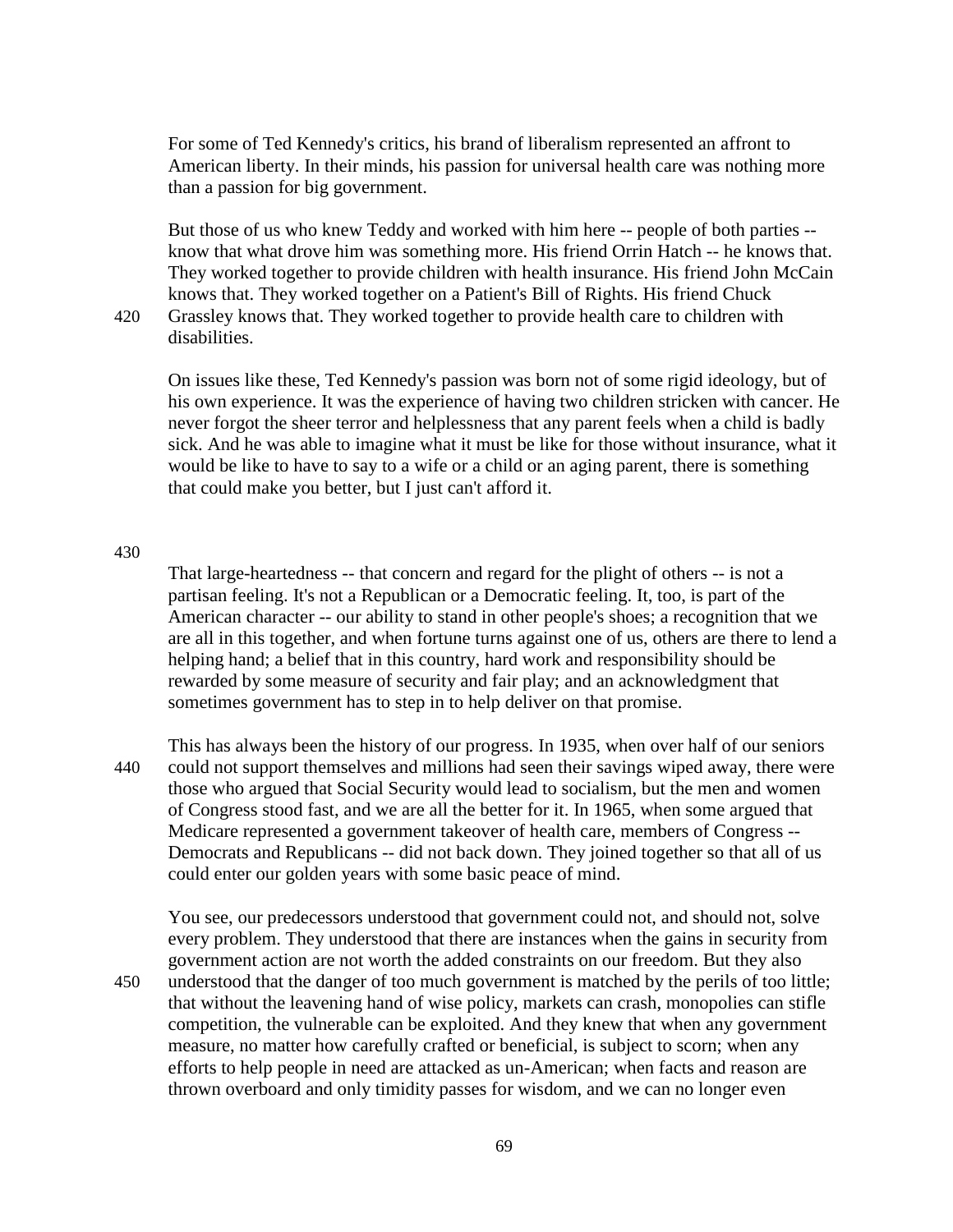engage in a civil conversation with each other over the things that truly matter -- that at that point we don't merely lose our capacity to solve big challenges. We lose something essential about ourselves.

460 That was true then. It remains true today. I understand how difficult this health care debate has been. I know that many in this country are deeply skeptical that government is looking out for them. I understand that the politically safe move would be to kick the can further down the road -- to defer reform one more year, or one more election, or one more term.

But that is not what the moment calls for. That's not what we came here to do. We did not come to fear the future. We came here to shape it. I still believe we can act even when it's hard. (Applause.) I still believe -- I still believe that we can act when it's hard. I still believe we can replace acrimony with civility, and gridlock with progress. I still believe 470 we can do great things, and that here and now we will meet history's test.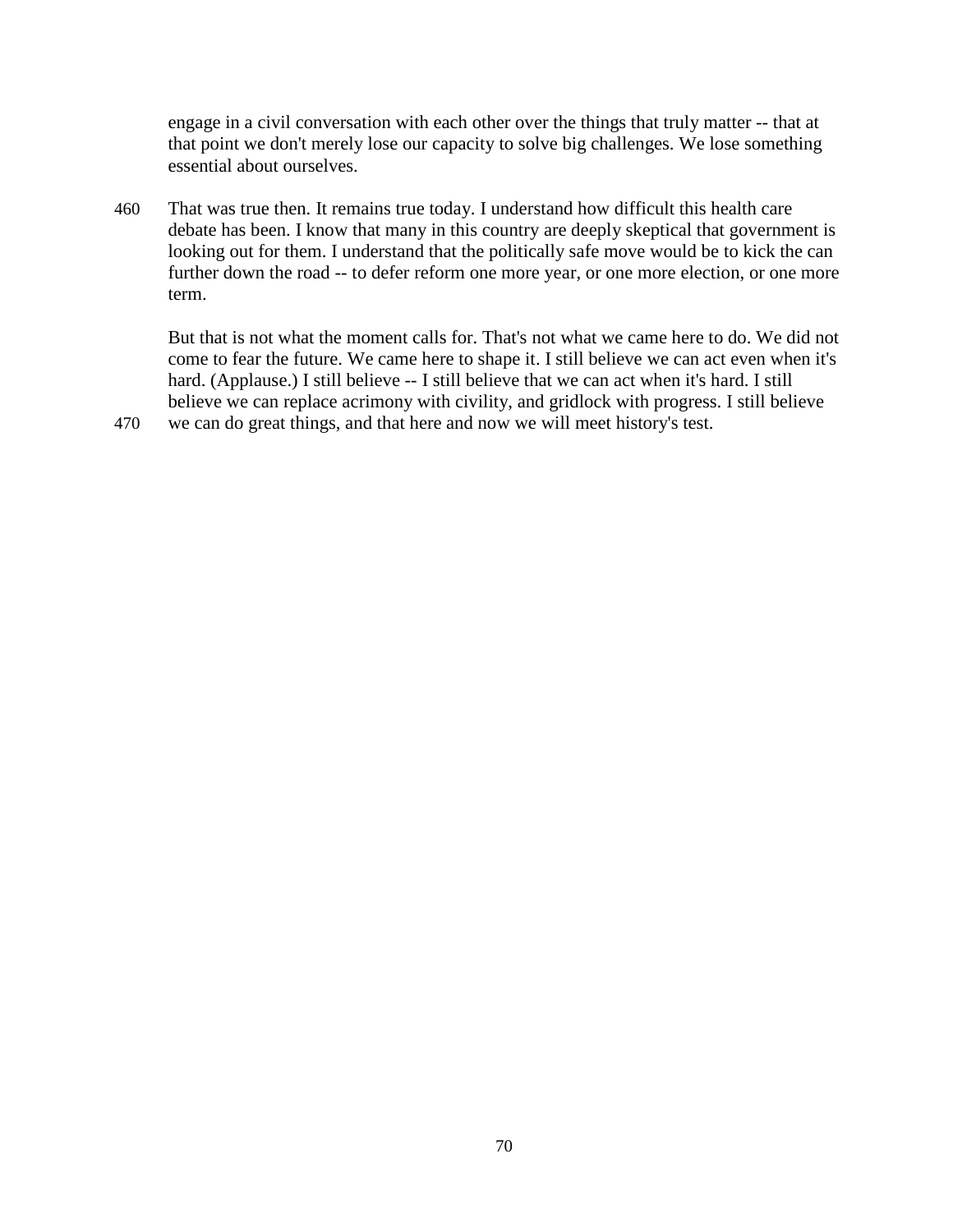## BIBLIOGRAPHY

AFL-CIO, "Make Your Voice Heard:National Health Care Reform Rally and Lobby." *Health Care Can't Wait*. The American Federation of Labor-Congress of Industrial Organizations. n.d. Web. 21 June 2010. http://www.aflcio.org/issues/healthcare/hcreformrally.cfm

Balint, Michael. *The Doctor, His Patient, and the Illness*. New York: International Universities Press, Inc, 1957. Print.

Bash, Dana et al., "Health Care Summit End Without Apparent Movement Forward," CNN 25 Feb 2010. Web. 9 July 2010. http://www.cnn.com/2010/POLITICS/02/25/health.care.summit/index.html

Bloom, Samuel W. *The Doctor and His Patient: A Sociological Interpretation*. New York: Russell, 1963. Print.

Blum, Richard H. *The Management of the Doctor-Patient Relationship*. New York: McGraw-Hill Book Company, Inc, 1960. Print.

Clinton, William. Address on Health Care Reform. Joint Session of Congress. Washington D.C. 22 Sept 1993.

Cohen, Jon and Dan Balz, "Reform Opposition is High but Easing," The Washington Post 14 Sept 2009. Web. 9 July 2010. http://www.washingtonpost.com/wpdyn/content/article/2009/09/13/AR2009091302962.html

Frank, Arthur W. *The Wounded Storyteller: Body, Illness, and Ethics*. Chicago: The University of Chicago Press, 1995. Print.

Harrington, Charlene and Carroll Estes. *Health Policy: Crisis and Reform in the U.S. Health Care Delivery System*, *3rd ed.* Sudbury: Jones and Bartlett Publishers, 2001. Print.

Hoffman, B., "Health Care Reform and Social Movements in the United States." American Journal of Public Health. 93.1 (2003): 75-85. Web.

Kaiser Family Foundation, "Medicare: A Timeline of Key Developments," 2010. Web. 2010, 4 June 2010 <http://www.kff.org/medicare/timeline/pf\_05.htm>

Leichter, Howard. *Health Care Policy Reform in America: Innovations from the States*, *2nd ed.* Armonk: M.E. Sharpe, Inc, 1997. Print.

Matthews, Anna. "Steps You Can Take Ahead of Changes in Coverage, Taxes," The Wall Street Journal 22 Mar 2010. Web. 9 July 2010. http://online.wsj.com/article/SB10001424052748704454004575135942557501242.html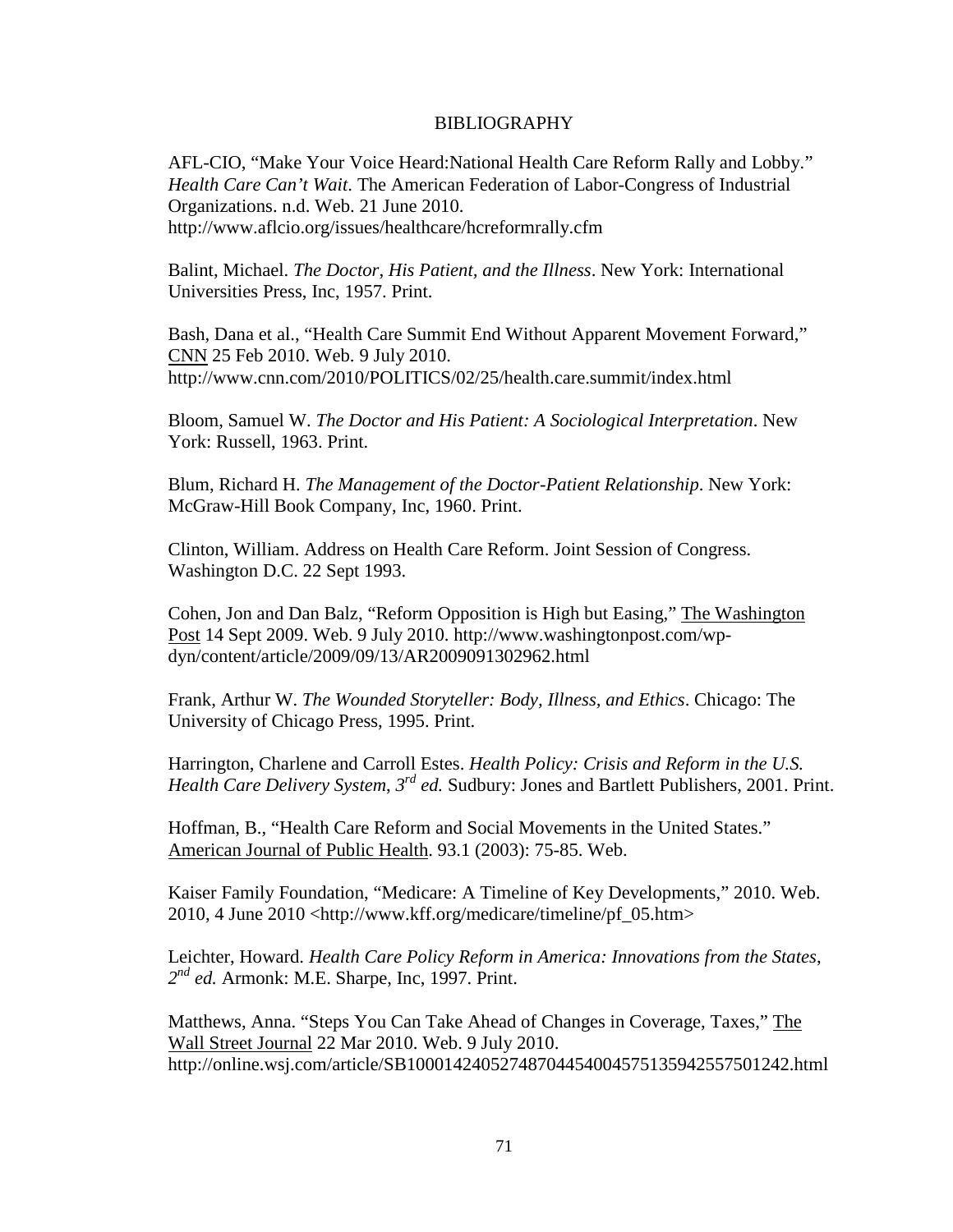Mechanic, David. *The Truth About Health Care: Why Reform is Not Working in America*. Piscataway: Rutgers University Press, 2006. Print.

Obama, Barack. Speech on Health Care Reform. Joint Session of Congress. Washington D.C. 9 Sept 2009.

Rosenau, Pauline. *Health Care Reform in the Nineties*. Thousand Oaks: Sage Publications, Inc, 1994. Print.

Slevin, Peter. "Obama's Health Care Reform Speech in Ohio Convinces a Few Skeptics," The Washington Post 17 Mar 2010. Web. 9 July 2010. http://www.washingtonpost.com/wpdyn/content/article/2010/03/16/AR2010031603177.html

Silverleib, Alan. "House Passes Health Care Bill on 219-212 Vote," CNN 22 Mar 2010. Web. 9 July 2010. http://www.cnn.com/2010/POLITICS/03/21/health.care.main/index.html

Starr, Paul. "What Happened to Health Care Reform." The American Prospect. 20(1995):20-31. Web.

World Health Organization, "Fact Sheet 134: Traditional Medicine," December 2008. Web. 14 June 2010 <http://www.who.int/mediacentre/factsheets/fs134/en/>